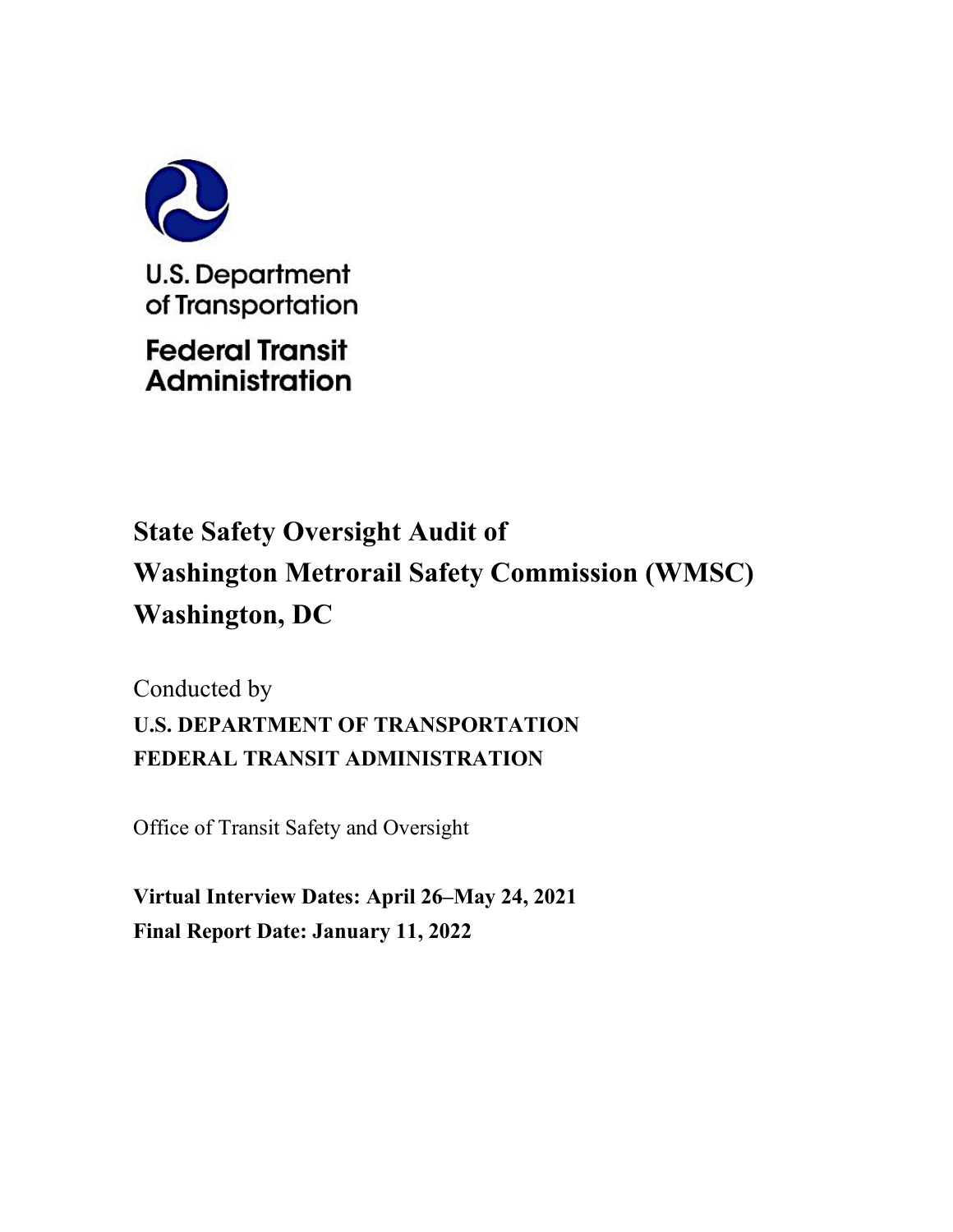

January 11, 2022

## **SENT VIA EMAIL**

Dr. David Mayer Chief Executive Officer Washington Metrorail Safety Commission 750 First Street, NE – Suite 900 Washington, DC 20002 [dmayer@wmsc.gov](mailto:dmayer@wmsc.gov) 

**Subject:** FINAL State Safety Oversight Program Audit Report of the WMSC – April 26 – May 24, 2021

Dear Dr. Mayer,

Enclosed is the Federal Transit Administration's (FTA) Final State Safety Oversight (SSO) Program audit report of the Washington Metrorail Safety Commission (WMSC). This audit assessed WMSC's implementation of FTA's SSO program regulation 49 CFR Part 674 (Part 674) and conformance to its own Program Standard and governing directives. The audit was conducted virtually.

This is the FTA's first audit of WMSC since FTA certified WMSC's SSO program on March 18, 2019.

#### **Audit Process**

Prior to virtual interviews, the FTA's Audit Team requested, and reviewed documentation used by WMSC and Washington Metropolitan Area Transit Authority (WMATA) to direct, manage, implement, and monitor the SSO program as specified in Part 674.

At the conclusion of the virtual audit on May 24, 2021, the FTA held an exit briefing and delivered key observations to WMSC representatives.

## **Comment on Draft Report**

FTA provided WMSC an opportunity to review the draft SSO audit report for errors of fact and to submit factual corrections to FTA. The comments WMSC submitted to FTA on December 20, 2021, are in Appendix A. FTA has provided responses to WMSC's draft audit report comments in Appendix B. FTA incorporated necessary comments and updated this final audit report to address any concerns.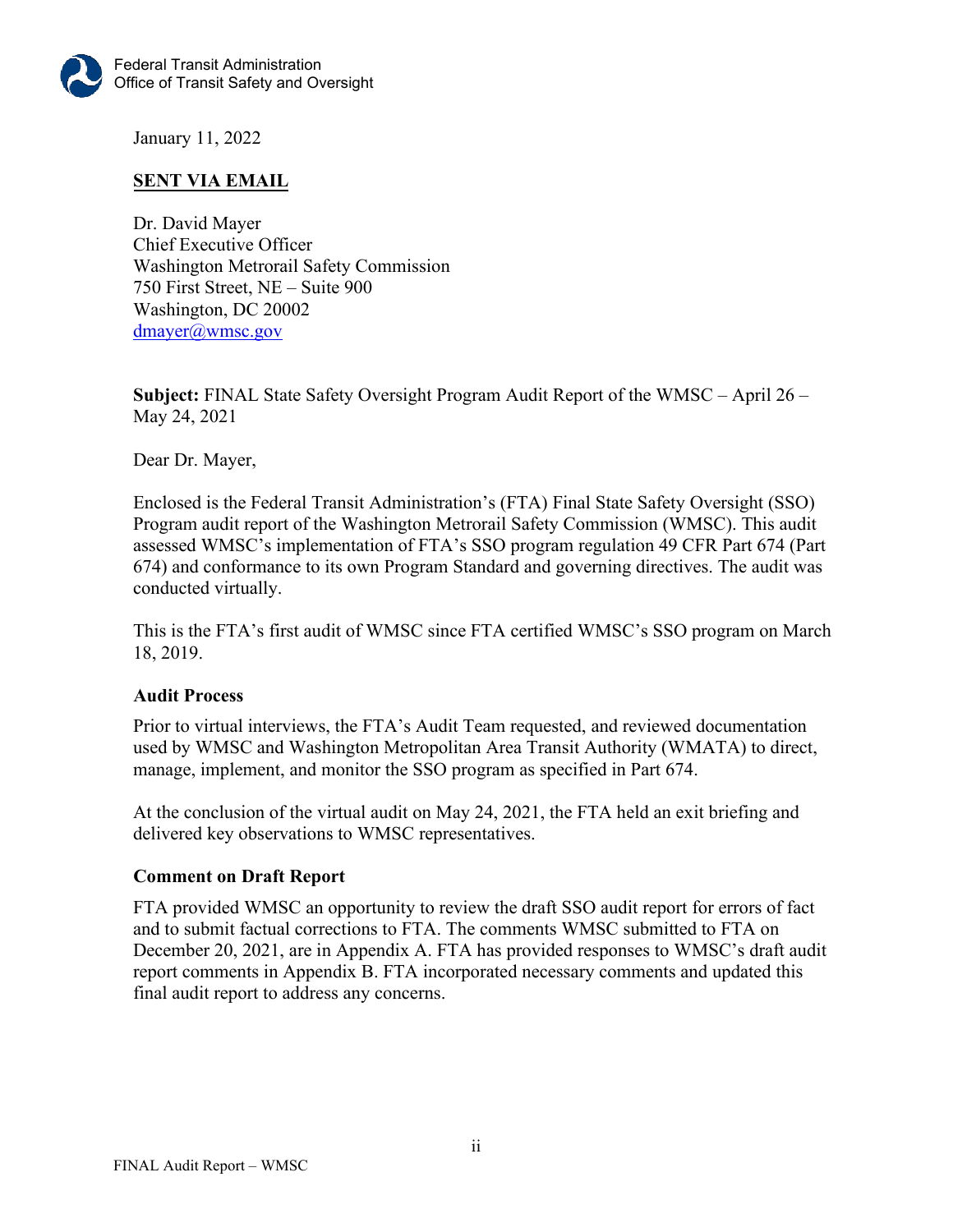

Federal Transit Administration Office of Transit Safety and Oversight

## **Audit Findings**

As a result of the audit, FTA identified 11 findings where elements of the oversight program are "Noncompliant" with specific Part 674 requirements. An explanation of this criteria is presented in Section 1 of this audit report.

## **Resolution of Findings**

WMSC will have 45 business days from the issuance of this report to respond to any open findings with corrective action plans.

We appreciate your cooperation and assistance in working with FTA to support this audit. Your actions to address findings will contribute to the goal of improved safety for your rail transit passengers and employees.

If you have any questions about the audit, please contact Ruth Lyons, FTA SSO Program Manager at 202-366-2233 or Ruth.Lyons@dot.gov.

Sincerely,

MELONIE COLLETTE COLLETTE BARRINGTON BARRINGTON Date: 2022.01.11 14:40:53 -05'00'

Melonie Barrington, EdD. Director, Office of Safety Review

Enclosure: Final WMSC SSO 2021 Audit Report

cc: Ms. Sharmila Samarasinghe, Chief Operating Officer, WMSC Ms. Theresa Garcia-Crews, Regional Administrator, FTA Region 3 Mr. Anthony Tarone, Deputy Regional Administrator, FTA Region 3 Mr. Tony Cho, Director of Program Management and Oversight, FTA Region 3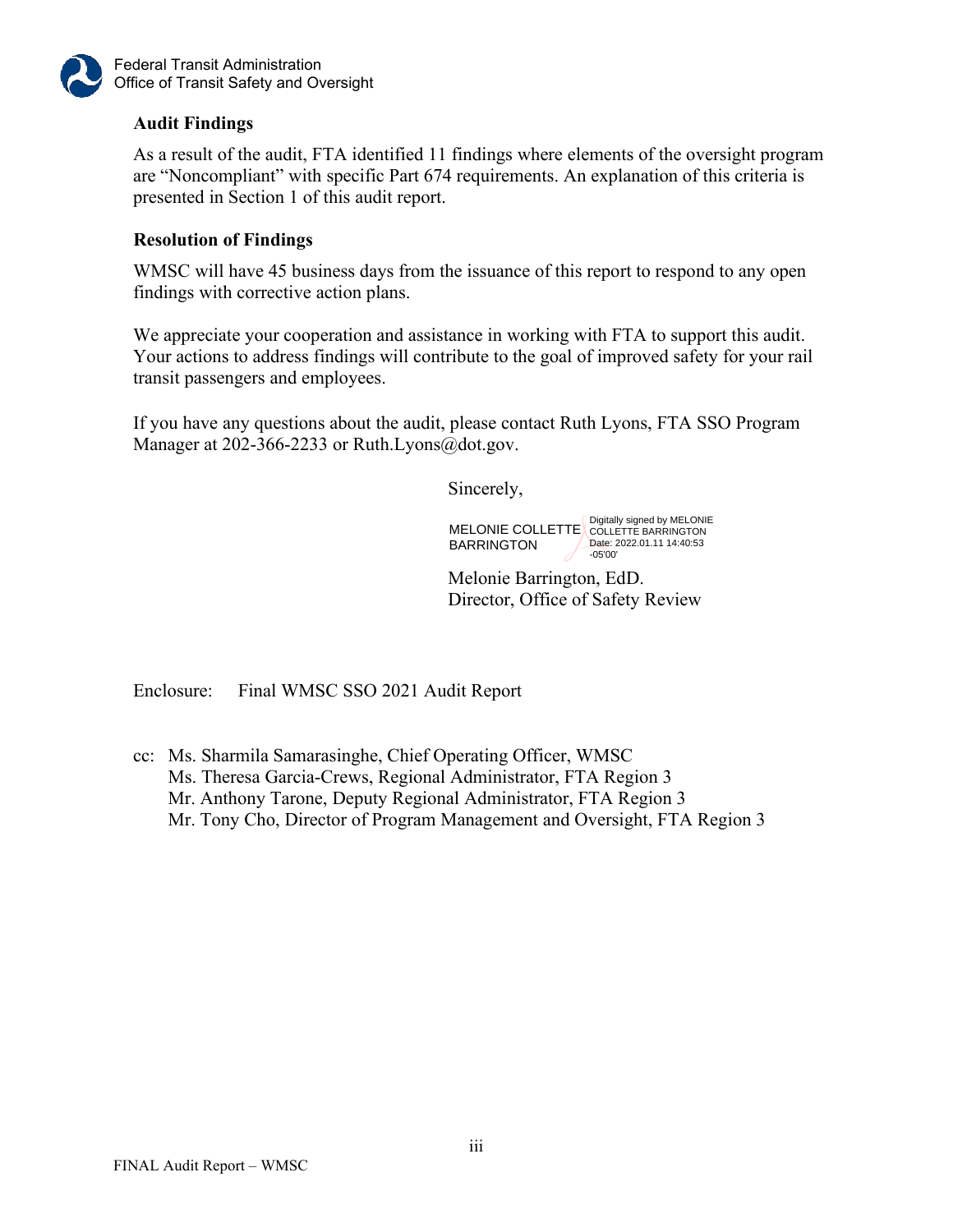

## **Table of Contents**

| 1. |      |  |  |
|----|------|--|--|
|    | 1.1  |  |  |
|    | 1.2  |  |  |
|    | 1.3  |  |  |
|    | 1.4  |  |  |
| 2. |      |  |  |
|    | 2.1  |  |  |
|    | 2.2  |  |  |
|    | 2.3  |  |  |
|    | 2.4  |  |  |
|    | 2.5  |  |  |
|    | 2.6  |  |  |
|    | 2.7  |  |  |
|    | 2.8  |  |  |
|    | 2.9  |  |  |
|    | 2.10 |  |  |
|    | 2.11 |  |  |
|    | 2.12 |  |  |
|    | 2.13 |  |  |
|    | 2.14 |  |  |
| 3. |      |  |  |
|    | 3.1  |  |  |
|    | 3.2  |  |  |
| 4. |      |  |  |
|    | 4.1  |  |  |
|    | 4.2  |  |  |
| 5. |      |  |  |
|    | 5.1  |  |  |
|    | 5.2  |  |  |
| 6. |      |  |  |
|    |      |  |  |
|    | 6.1  |  |  |
|    | 6.2  |  |  |
| 7. |      |  |  |
|    | 7.1  |  |  |
| 8. |      |  |  |
|    | 8.1  |  |  |
|    | 8.2  |  |  |
|    | 8.3  |  |  |
|    | 8.4  |  |  |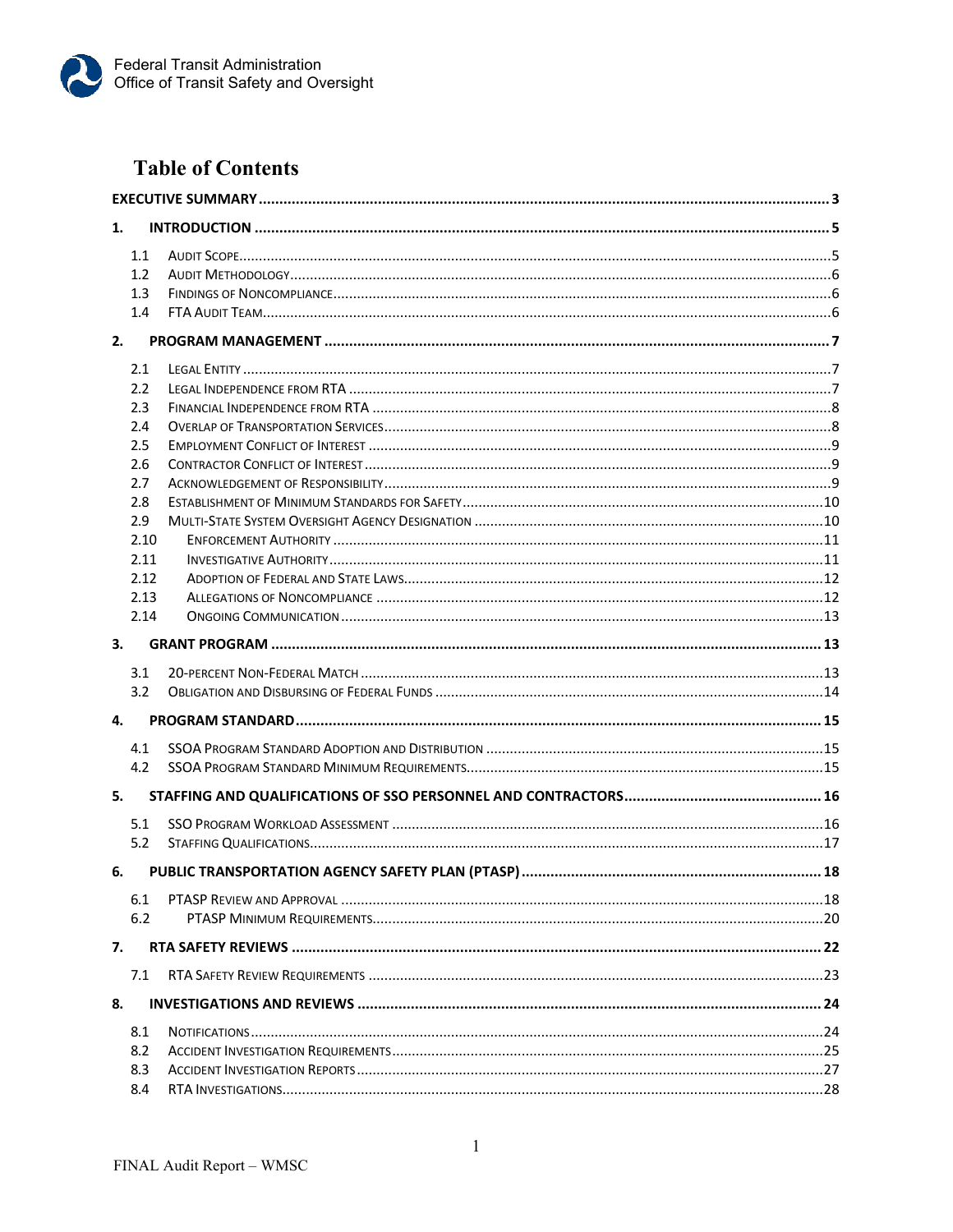

| 9.   |                                                                        |  |
|------|------------------------------------------------------------------------|--|
| 9.1  |                                                                        |  |
| 9.2  |                                                                        |  |
| 10.  |                                                                        |  |
| 10.1 |                                                                        |  |
| 10.2 |                                                                        |  |
| 10.3 |                                                                        |  |
| 11.  |                                                                        |  |
| 11.1 |                                                                        |  |
| 11.2 |                                                                        |  |
| 12.  |                                                                        |  |
| 13.  |                                                                        |  |
| 14.  |                                                                        |  |
| 15.  | APPENDIX B-FTA RESPONSE TO WMSC COMMENTS TO THE DRAFT AUDIT REPORT  44 |  |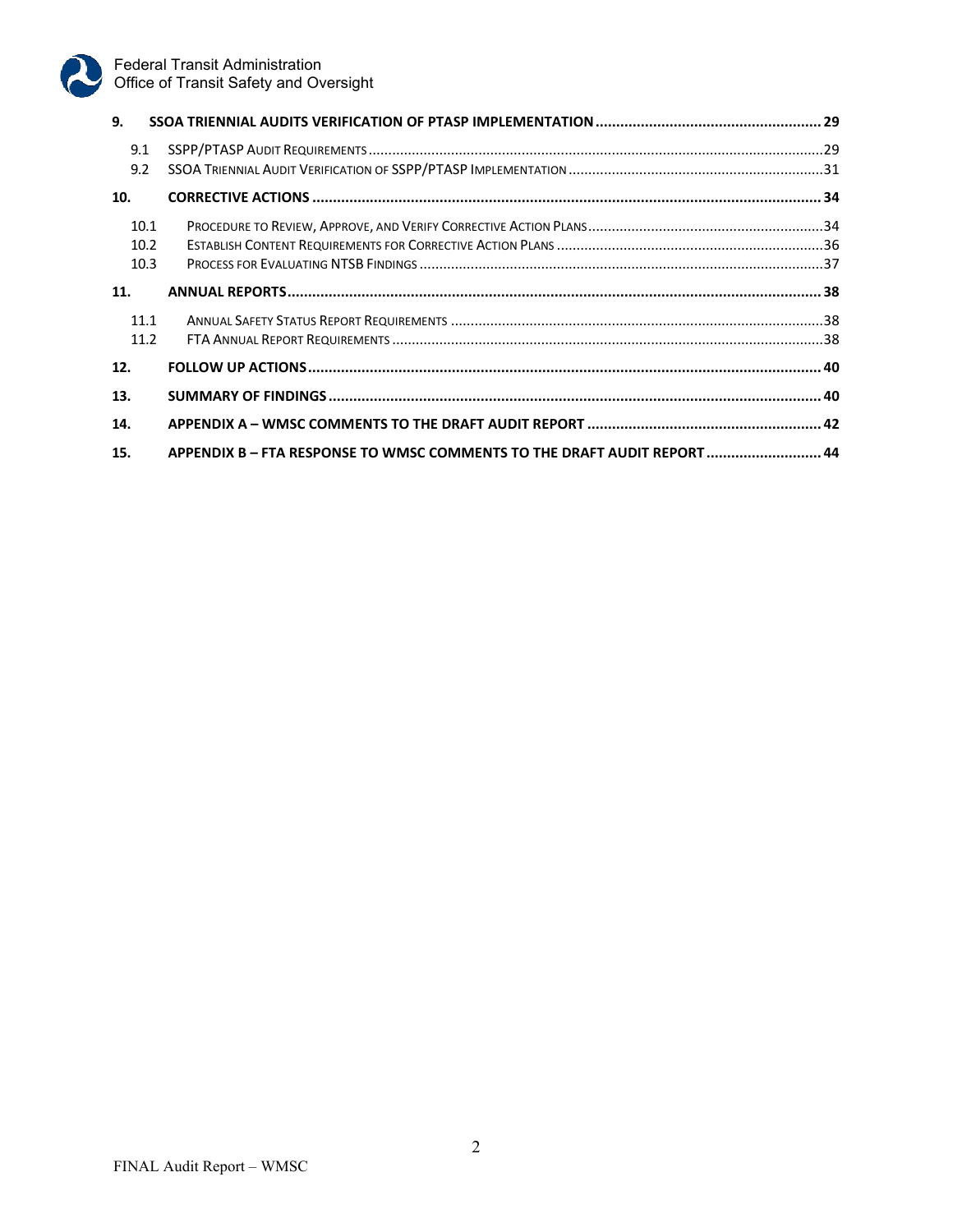

## <span id="page-5-0"></span>**Executive Summary**

## **Background**

The Washington Metrorail Safety Commission (WMSC) is the designated agency for the State of Maryland, Commonwealth of Virginia, and the District of Columbia to carry out the State Safety Oversight (SSO) program responsibilities for the Washington Metropolitan Area Transit Authority (WMATA) rail transit system.

The WMATA is responsible for operations of the Metrorail system, which opened its first heavy rail operations in 1976. Created by an interstate compact in 1967, WMATA operates over 117 revenue miles of passenger rail services over six routes with a total of 91 stations. In 2019, the six lines provided 228,974,810 unlinked passenger trips.

The WMSC SSO Program is an independent oversight body established through an interstate compact between the State of Maryland, the Commonwealth of Virginia, and the District of Columbia. The SSO program has direct responsibility as the State Safety Oversight Agency (SSOA) to carry out Federal safety requirements in its oversight of WMATA. There are six commissioners and three alternates appointed to the commission's board, two commissioners and one alternate from each jurisdiction. The SSO Program Manager designee manages the staff and daily operations for the WMSC. This is the Federal Transit Administration's (FTA) first audit of WMSC since FTA certified WMSC's SSO program on March 18, 2019.

## **Scope of the Audit**

Federal regulation, 49 CFR Part 674.11, requires FTA to audit each State's compliance of their SSO program at least triennially. The FTA Audit Team conducted the virtual portion of this audit from April 26 to May 24, 2021.

## **Summary of Findings**

The FTA Audit Team identified 11 findings of noncompliance in the WMSC SSO program. A finding of noncompliance is determined when FTA finds that a required element of an SSOA's program does not meet the SSO Rule (49 CFR Part 674) requirements.

Findings related to WMSC's direct oversight of WMATA include deficiencies in WMSC's oversight and enforcement of WMATA's execution of its Public Transportation Agency Safety Plan (PTASP).

- WMSC did not have a documented process for review and approval of WMATA's PTASP.
- WMSC did not ensure that all elements of the PTASP were internally reviewed.
- WMSC did not ensure that WMATA notified WMSC and FTA of all accidents within two hours.
- WMSC did not investigate or require an investigation of all accidents.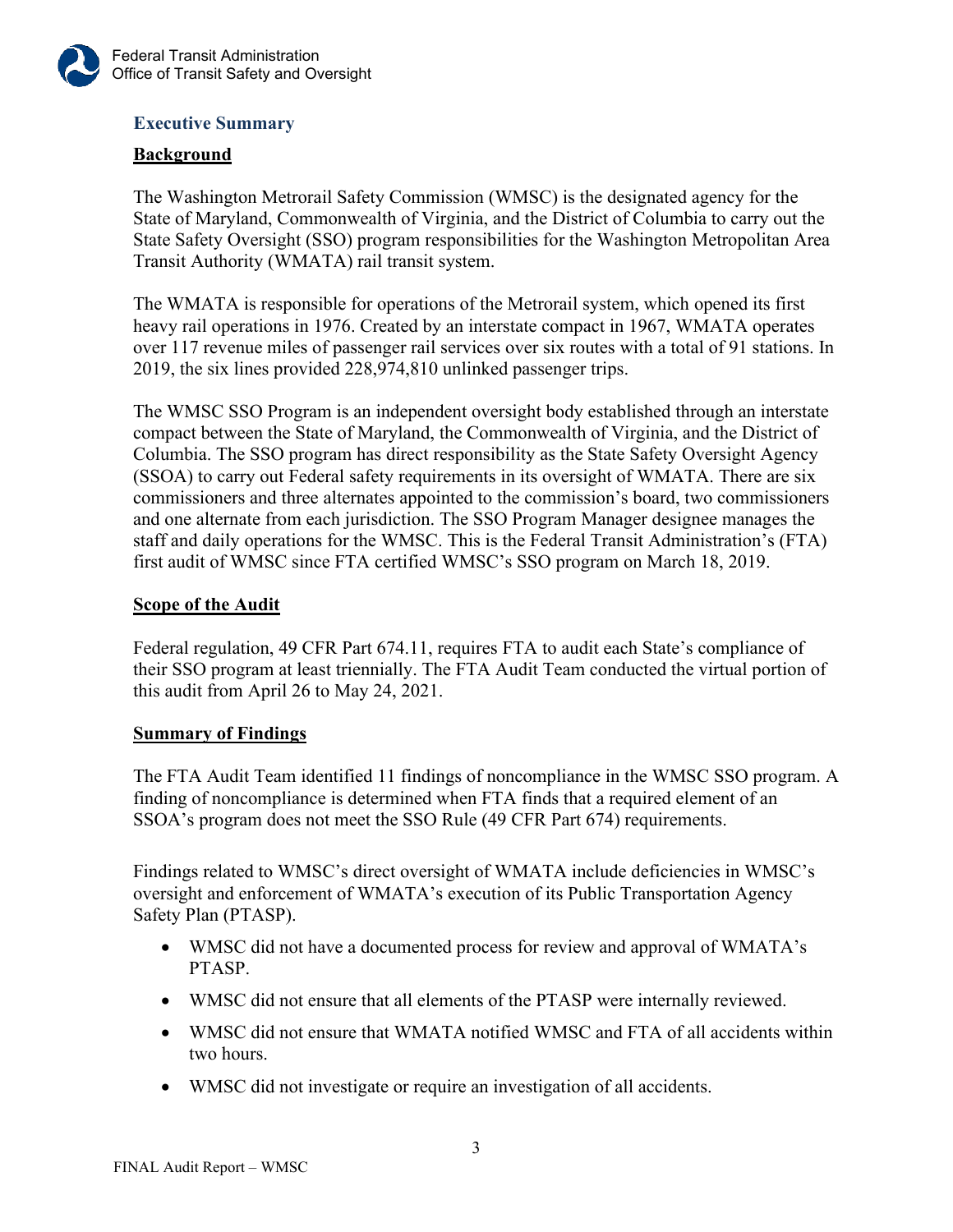

- WMSC did not issue a written report on its investigation of an accident or review of a WMATA's accident investigation within a reasonable time.
- WMSC did not explain the process and the criteria for conducting a complete audit of the WMATA's compliance with its PTASP, particularly for drug and alcohol.
- WMSC did not conduct a complete triennial audit of WMATA's PTASP.
- WMSC did not ensure that WMATA developed Corrective Action Plans (CAPs) as required in the WMSC Program Standard for hazardous conditions, investigation reports, and internal reviews.
- WMSC did not ensure that WMATA's CAPs included an accurate schedule and responsible individual.
- WMSC submitted an annual report that did not accurately contain all required information.

One finding relates to SSO program management and WMSC's capacity and resources to provide adequate oversight of WMATA.

• WMSC did not document the staffing levels needed for the SSO program.

Between Federal Fiscal Years (FY) 2013 and 2021, FTA apportioned \$8,746,922 to WMSC to operate its SSO Program. At the time of the audit, WMSC had dispersed \$2,912,096 leaving \$6,287,066 million in apportioned funds available.

## **Required Actions**

WMSC will have 45 business days from the issuance of this final report to respond to any open findings with a corrective action plan.

## **Conclusion**

WMSC has been certified under 49 CFR Part 674 and has an approved Program Standard to exercise safety oversight of WMATA. The findings of noncompliance are detailed in this report. WMSC must address the FTA findings and required actions.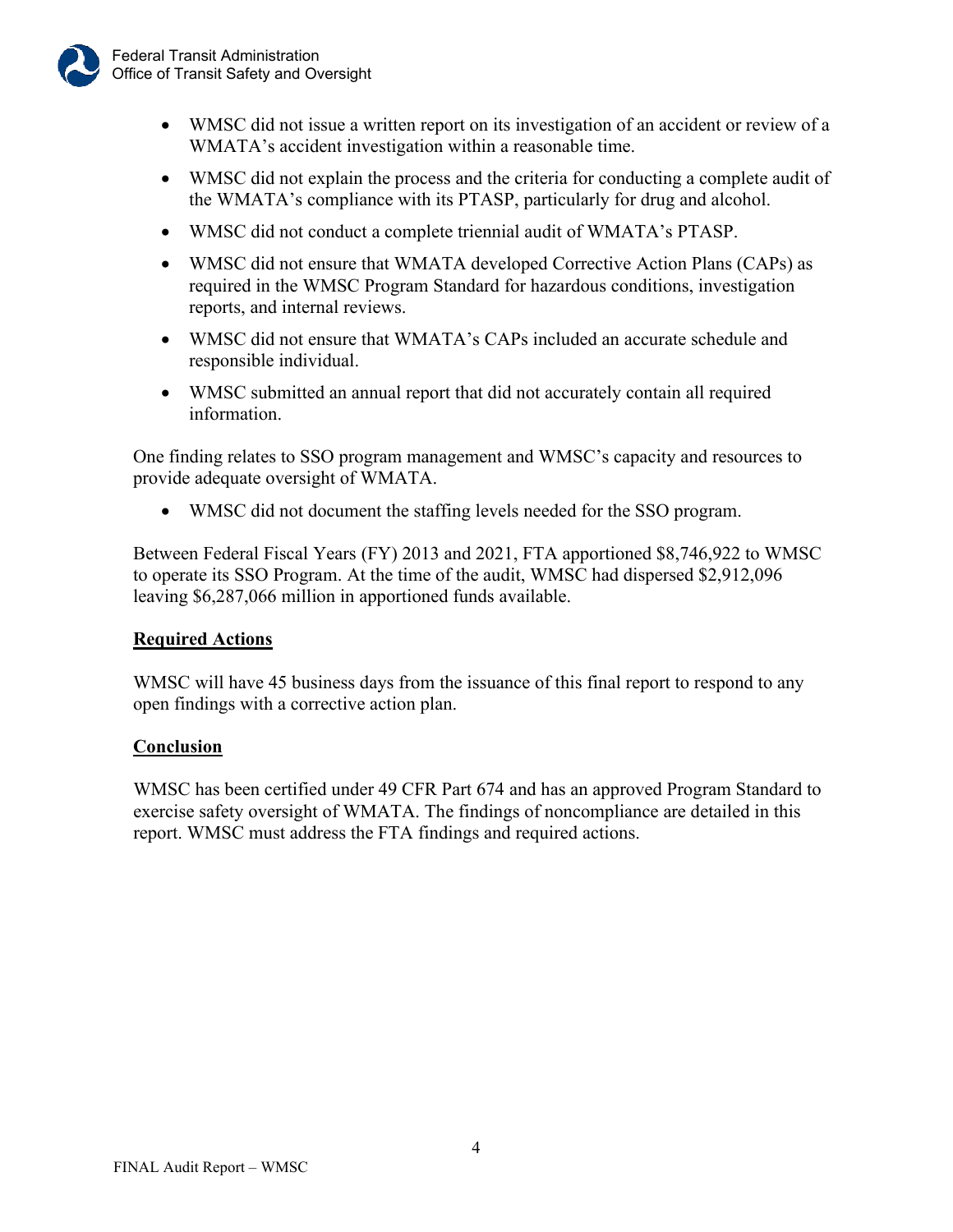

## <span id="page-7-0"></span>**1. Introduction**

This report documents the FTA SSO Audit required under Part 674 of WMSC. Title 49 CFR Part 674.11 requires FTA to monitor and evaluate SSOA compliance with FTA's SSO Rule on a triennial basis.

The FTA's SSO audit program is designed to:

- Review the implementation of Part 674 requirements by the SSOA;
- Assess the adequacy of resources and authority provided to the SSOA to carry out Part 674 requirements;
- Assess the technical capacity of the SSOA to implement Part 674 requirements; and
- Assess the agency's compliance with all other regulatory requirements.

## <span id="page-7-1"></span>**1.1 Audit Scope**

On April 26 – May 24, 2021, the FTA conducted the virtual interview audit portion of WMSC SSO program. The audit assessed WMSC's process and implementation of FTA's SSO Rule, Part 674 for the rail transit agency (RTA) in its jurisdiction: Washington Metropolitan Area Transit Authority (WMATA). This is the first audit of WMSC under FTA's SSO Final Rule, 49 CFR Part 674. FTA's SSO audit focused on the following areas:

- The adequacy of WMSC resources and authority to carry out Part 674 requirements;
- WMSC's use of available financial assistance to develop and carry out SSO programs;
- The level of communication and coordination between WMSC and WMATA regarding safety issues;
- The effectiveness of the processes in place for WSMC and WMATA to identify, assess, communicate, and resolve hazards and vulnerabilities in both operations and in safety certification for current projects;
- The effectiveness of the processes used by WMSC to manage, review, approve, track, and close out corrective action plans (CAPs);
- The adequacy of WMATA's internal reviews and WMSC's triennial audits in assessing either the System Safety Program Plan (SSPP) or PTASP; and
- WMSC's technical capacity to implement Part 674 requirements.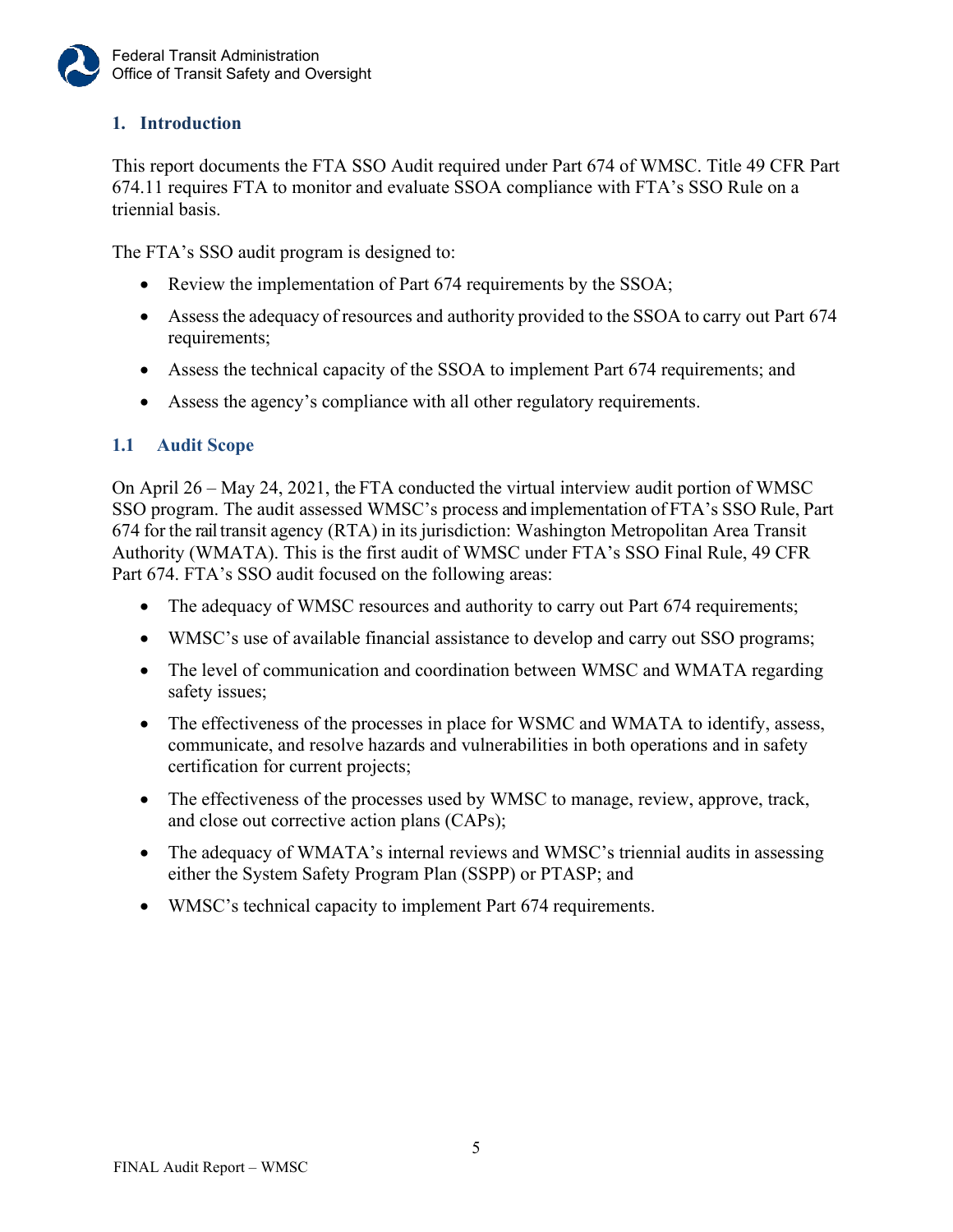## <span id="page-8-0"></span>**1.2 Audit Methodology**

The SSO audit process follows four major steps:

#### **1. Prior to Virtual Review**

- FTA requested that WMSC submit specific documents and materials related to its SSO program and the RTA under its jurisdiction's safety plans as applicable to SSO program rules.
- FTA reviewed the documents prior to virtual interviews on April 26, 2021.

#### **2. During the Virtual Review**

- FTA conducted interviews with WMSC staff and the transit agency safety and operations personnel responsible for key safety programs and functions.
- FTA also conducted virtual field reviews and/or verification activities.

## **3. Drafting and Reviewing Audit Report**

- On December 7, 2021, FTA provided WMSC with the draft audit report for comment.
- On December 20, 2021, WMSC provided comments to the draft audit report. FTA incorporated comments, as appropriate, and updated this final audit report.
	- o Appendix A includes WMSC's letter with comments to FTA dated December 20, 2021.
	- o Appendix B includes FTA's responses to WMSC's comments to the draft report.

#### **4. Findings Management**

- If there are any findings, this report will include a tracking matrix that identifies each audit finding of noncompliance and the required actions.
- Open findings require a corrective action plan, including target action dates based on necessary implementation. Corrective action plans must be submitted to the FTA within 30 business days of the issuance of the final report.

## <span id="page-8-1"></span>**1.3 Findings of Noncompliance**

If FTA determines that a required element of an SSOA's program does not meet the SSO rule requirements, FTA will issue a finding of noncompliance to be addressed through a corrective action plan.

## <span id="page-8-2"></span>**1.4 FTA Audit Team**

The FTA Audit Team is led by an FTA Program Manager with a team of technical consultants. The work of the Program Manager In-Charge is managed by the FTA Office of Safety Review, Program Management Division.

## **FTA Audit Team**

Ruth Lyons Program Manager In-Charge Program Management Division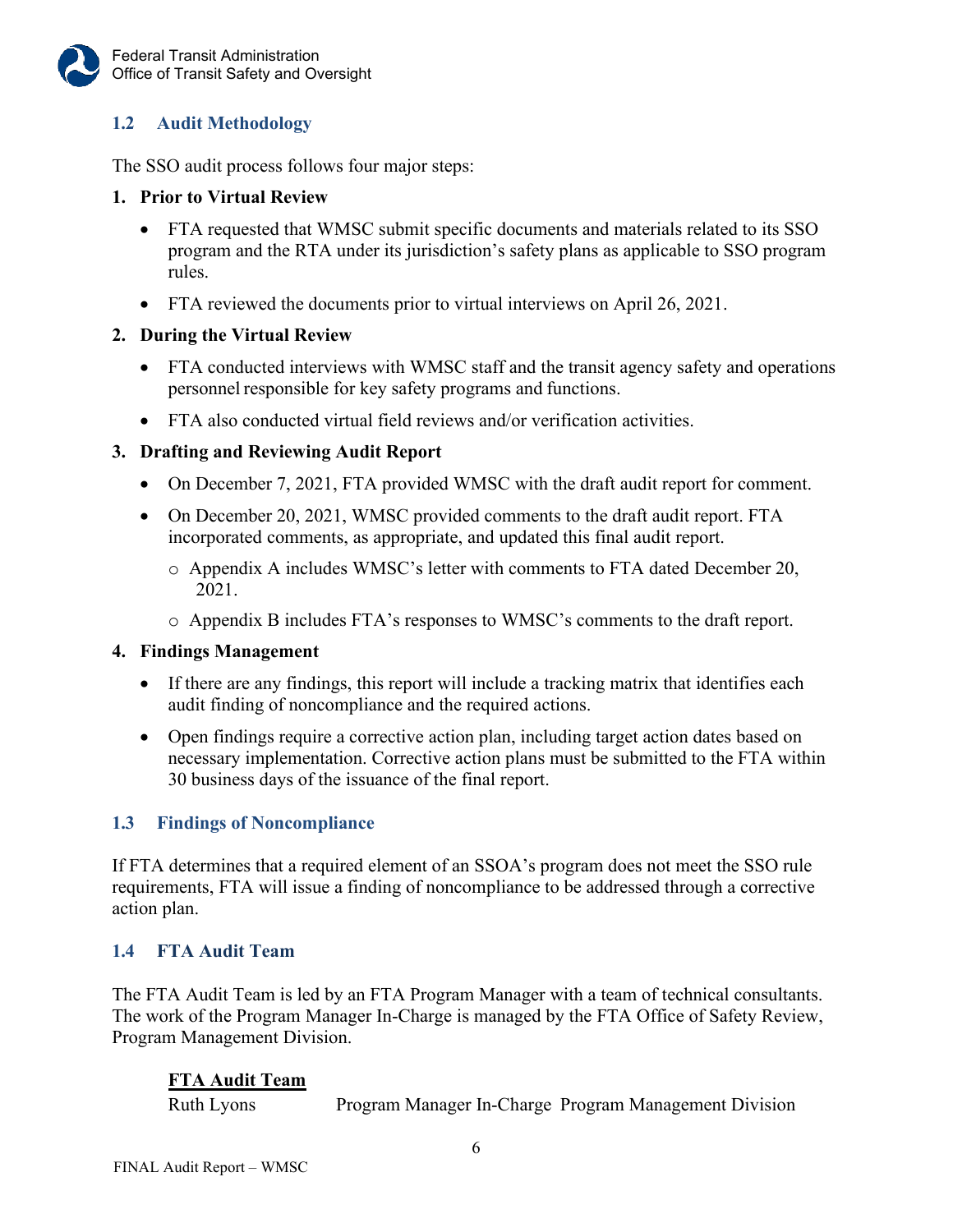

| Dain Pankratz  | Consultant | Boyd Caton Group |
|----------------|------------|------------------|
| Michael Vitale | Consultant | Boyd Caton Group |
| Diba Saadut    | Consultant | Boyd Caton Group |

## **Audit Management**

| Dr. Melonie Barrington | Director | Office of Safety Review                         |
|------------------------|----------|-------------------------------------------------|
| Patrick D. Nemons      | Chief    | Program Management Division                     |
| Ruth Lyons             |          | Sr. Program Manager Program Management Division |

## <span id="page-9-0"></span>**2. Program Management**

For this portion of the audit, the FTA evaluated WMSC's program management process as specified in Part 674:

| Part $674.3 -$ Applicability |                                                                      |
|------------------------------|----------------------------------------------------------------------|
| Part $674.5 -$ Policy        |                                                                      |
|                              | Part 674.11 - State Safety Oversight Program                         |
|                              | Part 674.13 – Designation of Oversight Agency                        |
|                              | Part 674.15 – Designation of Oversight Agency for Multi-State System |
|                              | Part 674.25 – Role of the State Safety Oversight Agency              |
|                              | Part 674.27 - State Safety Oversight Program Standards               |
|                              | Part $674.41$ – Conflicts of Interest                                |

## <span id="page-9-1"></span>**2.1 Legal Entity**

## **Basic Requirement: 49 CFR Part 674.11(c) State Safety Oversight Program**

Establish a State Safety Oversight agency, by State law, in accordance with the requirements of 49 United States Code (U.S.C.) 5329(c) and this part.

## **Audit Evidence**

The legal authority for the WMSC is derived from an Interstate Compact, which was authorized by identical legislation enacted by each of the jurisdictions served by Metrorail: D.C. Act 21- 666, which became law on February 10, 2017; Maryland House Bill (H.B.) 119, which became law on March 30, 2017; and Virginia H.B. 2136, which became law on March 24, 2017. The U.S. Congress granted its consent and approval of the WMSC Compact via House Joint Resolution (H.J.Res.) 76, which became Public Law (P.L.) 115-54 on August 22, 2017. In this document, this legislation is collectively referred to as the "WMSC Compact."

There are no findings of noncompliance for this portion of the audit.

## <span id="page-9-2"></span>**2.2 Legal Independence from RTA**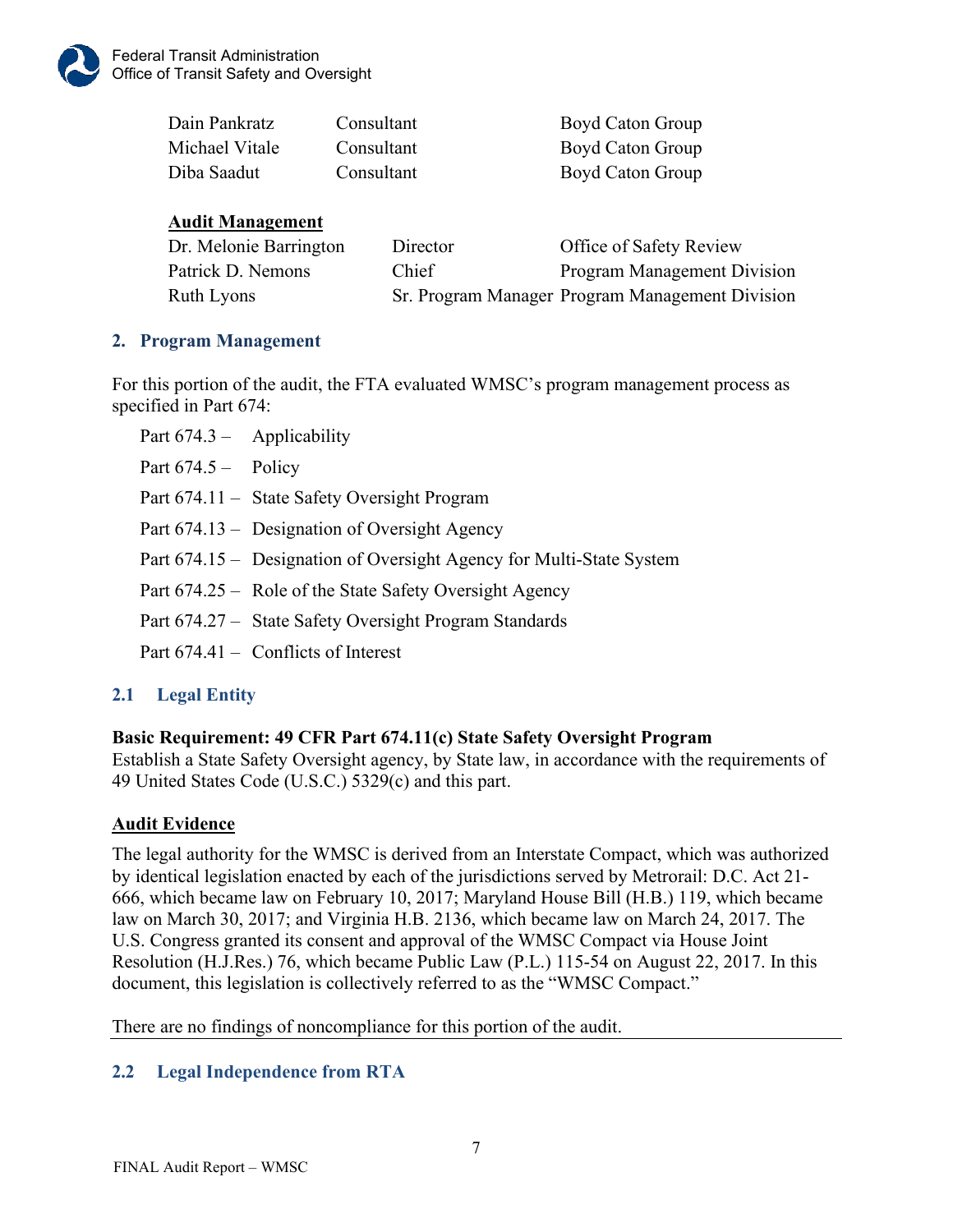

## **Basic Requirement: 49 CFR Part 674.41(a) Conflicts of Interest**

An SSOA must be financially and legally independent from any rail fixed guideway public transportation system under the oversight of the SSOA, unless the Administrator has issued a waiver of this requirement in accordance with Part 674.13(b).

## **Audit Evidence**

WMSC Program Standard Section 1 specifies, "Title 49 USC Section 5329 requires a legally and financially independent State authority for safety oversight of all fixed rail transit facilities. For the purposes of meeting the SSO requirements of Title 49 USC §5329(e), the WMSC is the SSOA with jurisdiction over Metrorail."

During interviews, the FTA Audit Team was informed by WMSC that the SSOA remains legally independent from WMATA.

There are no findings of noncompliance for this portion of the audit.

## <span id="page-10-0"></span>**2.3 Financial Independence from RTA**

#### **Basic Requirement: 49 CFR Part 674.11(f) State Safety Oversight Program**

Demonstrate that by law, the State prohibits any public transportation agency in the State from providing funds to the SSOA.

## **Audit Evidence**

WMSC Program Standard Section 1 specifies, "Title 49 USC Section 5329 requires a legally and financially independent State authority for safety oversight of all fixed rail transit facilities. For the purposes of meeting the SSO requirements of Title 49 USC §5329(e), the WMSC is the SSOA with jurisdiction over Metrorail."

During interviews, the FTA Audit Team was informed by WMSC that the SSOA remains financially independent from WMATA.

There are no findings of noncompliance for this portion of the audit.

## <span id="page-10-1"></span>**2.4 Overlap of Transportation Services**

#### **Basic Requirement: 49 CFR Part 674.13(a) Designation of Oversight Agency**

The SSOA does not directly provide public transportation services in an area with a rail fixed guideway public transportation system the SSOA is obliged to oversee.

#### **Audit Evidence**

WMSC Program Standard Section 1 specifies, "The WMSC does not provide any public transportation services."

During interviews, it was verified that WMSC does not directly provide public transportation services.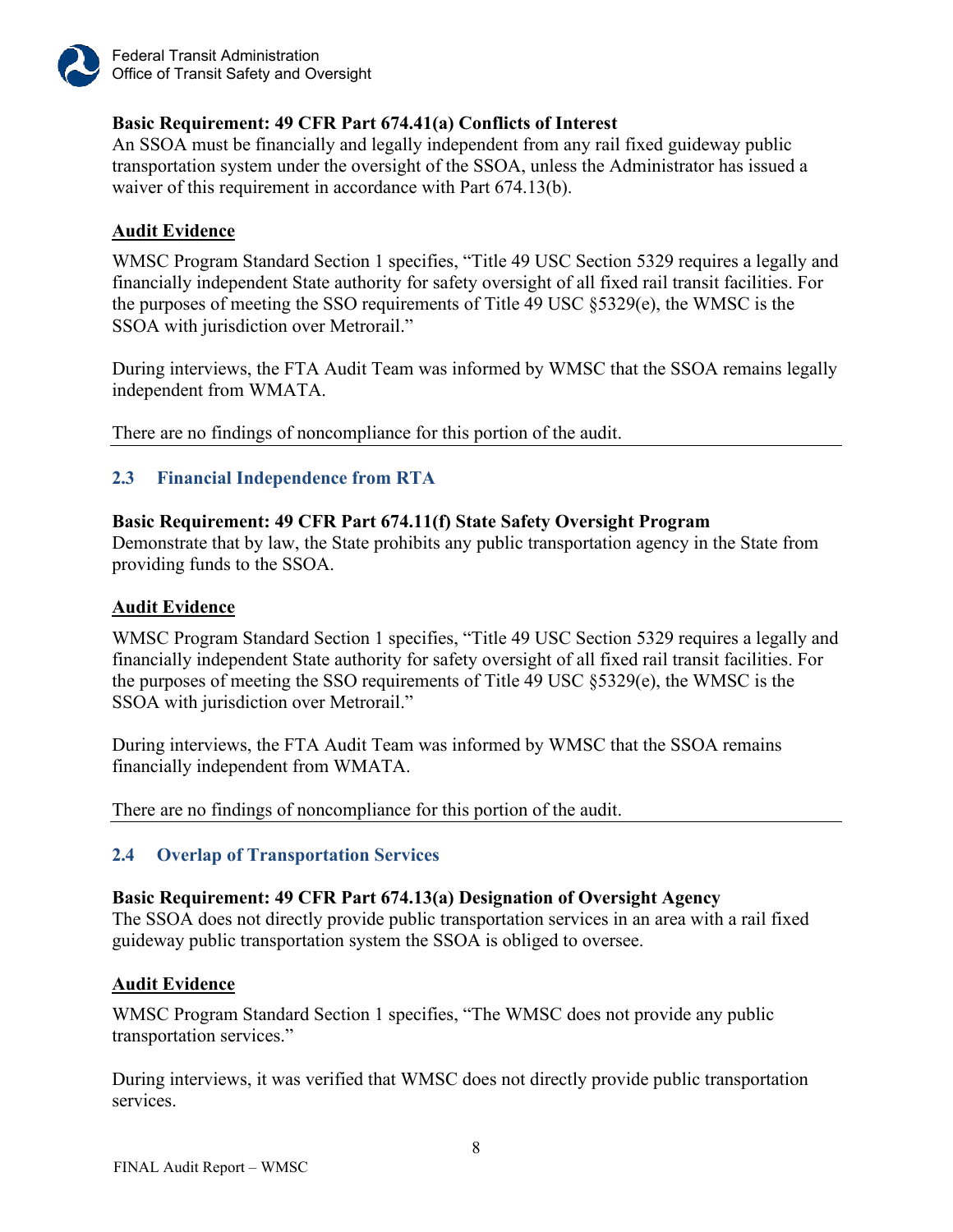

There are no findings of noncompliance for this portion of the audit.

## <span id="page-11-0"></span>**2.5 Employment Conflict of Interest**

#### **Basic Requirement: 49 CFR Part 674.41(b) Conflicts of Interest**

An SSOA may not employ any individual who provides services to a rail fixed guideway public transportation system under the oversight of the SSOA, unless the Administrator has issued a waiver of this requirement in accordance with Part 674.13(b).

#### **Audit Evidence**

WMSC Program Standard Attachments A, B, C, and D provide conflict of interest forms for WMSC personnel and contractors for Disclosure of Conflicts, Self-Certification, Documentation of Annual Review, and Form of Statement.

The FTA Audit Team was informed that the WMSC staff who oversee the SSO program include personnel who previously worked for WMATA. During interviews, WMSC explained that this did not present a conflict of interest as the WMSC staff did not simultaneously perform duties for both WMSC and WMATA. WMSC also provided details on their process for ensuring new hires do not create a conflict of interest.

There are no findings of noncompliance for this portion of the audit.

## <span id="page-11-1"></span>**2.6 Contractor Conflict of Interest**

#### **Basic Requirement: 49 CFR Part 674.41(c) Conflicts of Interest**

A contractor may not provide services to both an SSOA and a rail fixed guideway public transportation system under the oversight of that SSOA, unless the Administrator has issued a waiver of this prohibition.

#### **Audit Evidence**

WMSC Program Standard Attachments A, B, C, and D provide conflict of interest forms for WMSC personnel and contractors for Disclosure of Conflicts, Self-Certification, Documentation of Annual Review, and Form of Statement.

WMSC's contractor personnel were reviewed by the FTA Audit Team, and the team confirmed with WMSC and WMATA that the current contractors did not pose a conflict of interest.

There are no findings of noncompliance for this portion of the audit.

#### <span id="page-11-2"></span>**2.7 Acknowledgement of Responsibility**

#### **Basic Requirement: 49 CFR Part 674.11(a) State Safety Oversight Program**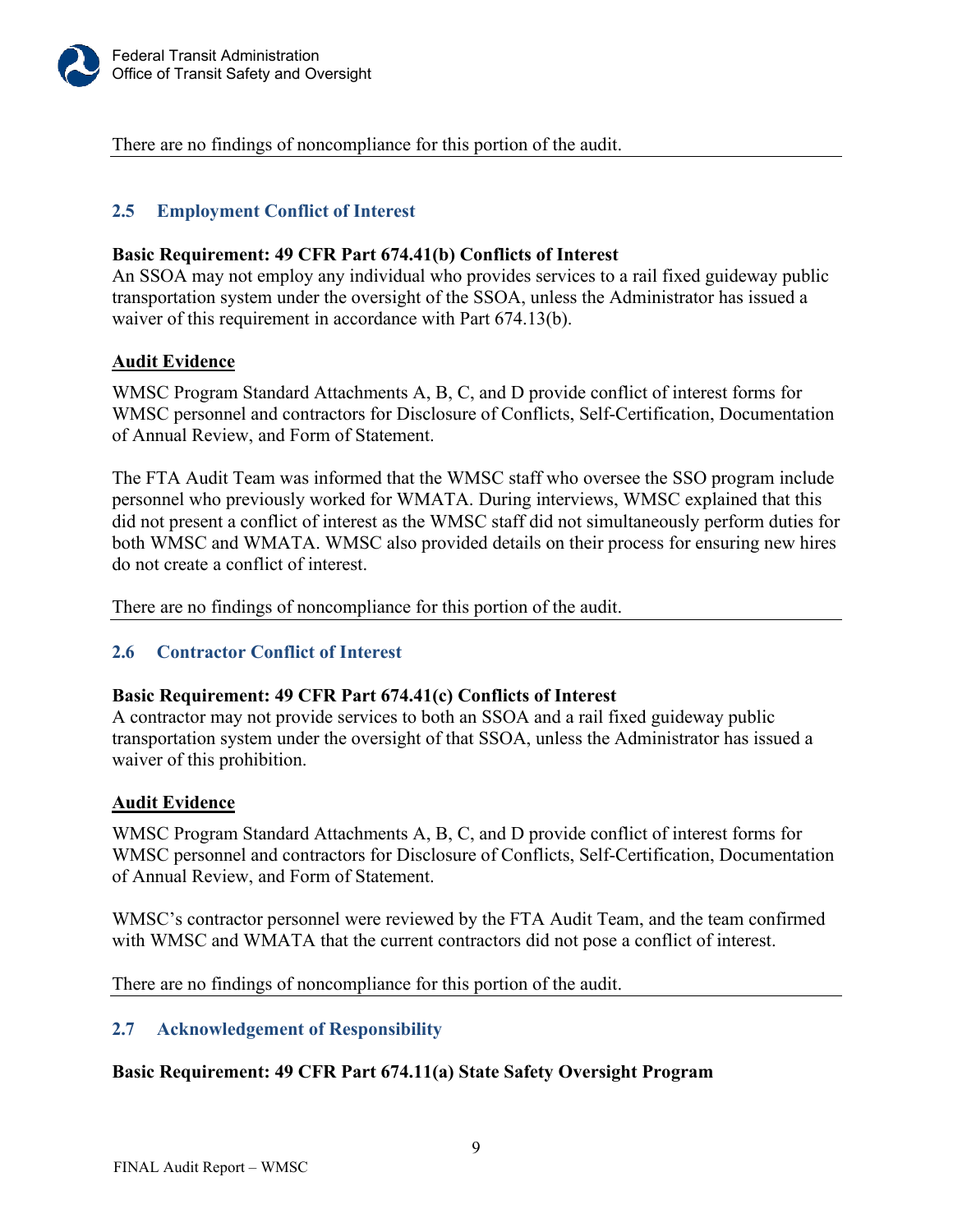

At minimum, an SSO program must: (a) Explicitly acknowledge the State's responsibility for overseeing the safety of the rail fixed guideway within the State.

## **Audit Evidence**

The WMSC Program Standard Foreword Section specifies, "The WMSC has rail safety oversight authority of WMATA under Title 49 U.S.C.5329. The ultimate responsibility for all State Safety Oversight Agency (SSOA) activities rests with the WMSC Commissioners."

During interviews, WMSC acknowledged its responsibilities implementing the SSO program for WMATA.

There are no findings of noncompliance for this portion of the audit.

## <span id="page-12-0"></span>**2.8 Establishment of Minimum Standards for Safety**

**Basic Requirement: 49 CFR Part 674.25(a) Role of the State Safety Oversight Agency** An SSOA must establish minimum standards for the safety of all rail fixed guideway public transportation systems within its oversight. These minimum standards must be consistent with the National Public Transportation Safety Plan and the Public Transportation Safety Certification Training Program, the rules for Public Transportation Agency Safety Plans and all applicable Federal and State law.

## **Audit Evidence**

The WMSC Program Standard establishes the minimum safety standards set for WMATA by WMSC. WMSC Program Standard Section 2 states, "The WMSC has identified WMATA program areas for which minimum safety standards are appropriate and necessary according to Title 49 CFR Part 674. As such, WMATA must prepare and maintain a [PTASP] in accordance with the WMSC requirements to address the safety of passengers and employees."

There are no findings of noncompliance for this portion of the audit.

## <span id="page-12-1"></span>**2.9 Multi-State System Oversight Agency Designation**

#### **Basic Requirement: 49 CFR Part 674.15(a) Designation of Oversight Agency for Multi-State System**

In an instance of a rail fixed guideway public transportation system that operates in more than one State, all States in which that rail fixed guideway public transportation system operates must either:

- a) Ensure that uniform safety standards and procedures in compliance with 49 U.S.C. 5329 are applied to that rail fixed guideway public transportation system, through an SSO program that has been approved by the Administrator; or
- b) Designate a single entity that meets the requirements for an SSOA to serve as the SSOA for that rail fixed guideway public transportation system, through an SSO program that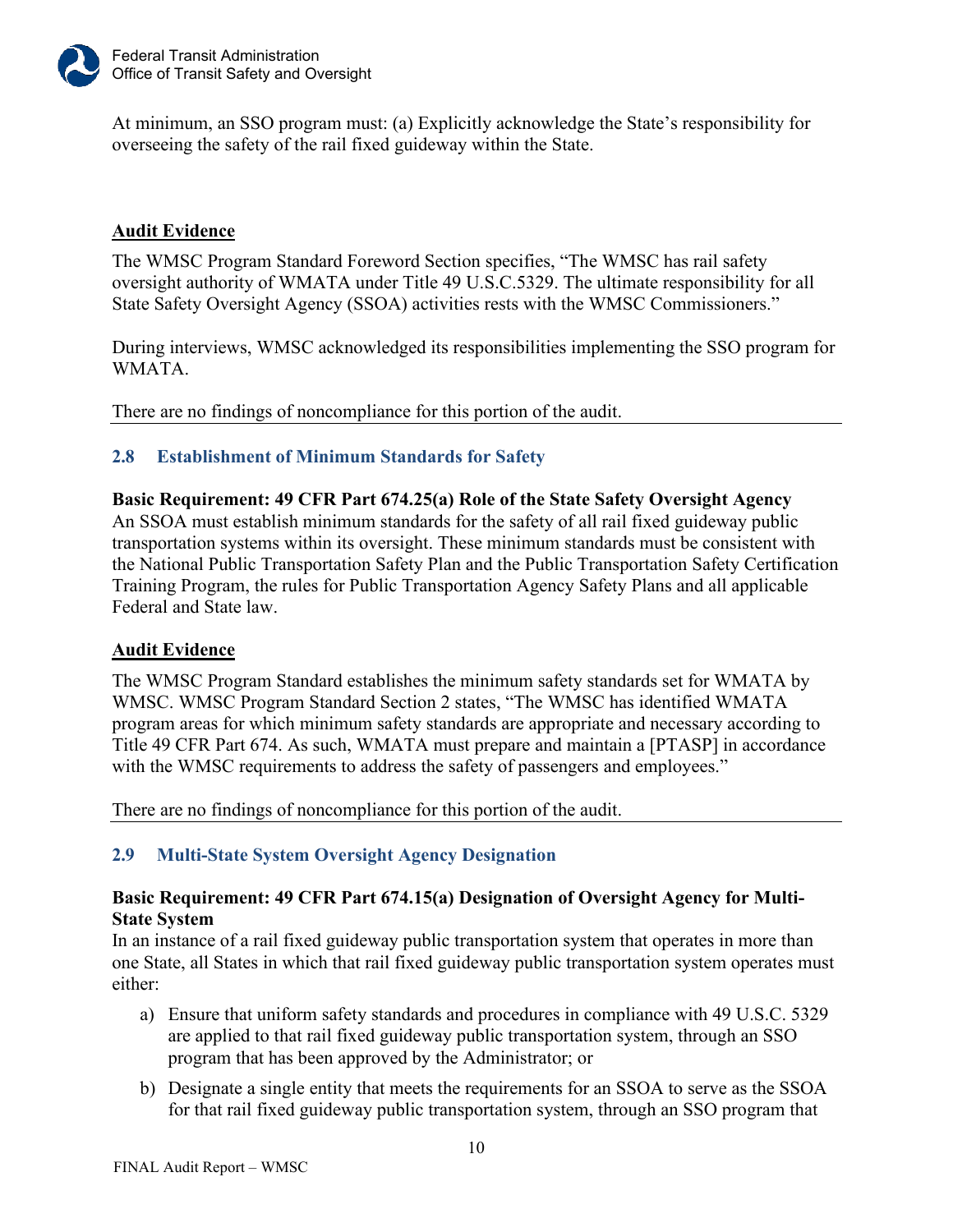

has been approved by the Administrator.

## **Audit Evidence**

WMSC Program Standard Section 1 specifies, "The Metrorail service area covers the District of Columbia, the State of Maryland, and the Commonwealth of Virginia. The authority of the WMSC extends to the WMATA [Rail Fixed Guideway Public Transportation System (RFGPTS)] and all other rail and property owned, leased, operated, and otherwise used by WMATA rail services."

There are no findings of noncompliance for this portion of the audit.

#### <span id="page-13-0"></span>**2.10 Enforcement Authority**

#### **Basic Requirement: 49 CFR Part 674.13(a)(5) Designation of Oversight Agency**

The SSOA has investigative and enforcement authority with respect to the safety of all rail fixed guideway public transportation systems within the State.

#### **Audit Evidence**

WMSC Program Standard Section 1 specifies, "in accordance with the WMSC Compact, the WMSC has the authority to conduct enforcement activities for non-compliance." WMSC's Standard Operating Procedure (SOP) WMSC-SOP-007 outlines the execution of WMSC enforcement authorities, including:

- Cause for initiating enforcement action;
- Suspension of service on all or part of the WMATA rail system;
- Removal of a specific vehicle, infrastructure element, or unsafe rule/procedure from the WMATA rail system, or prioritization of spending on safety-critical items due to failure to address a safety violation;
- Suspending or disqualifying an individual from performing in any safety sensitive position;
- Citation Program.

There are no findings of noncompliance for this portion of the audit.

## <span id="page-13-1"></span>**2.11 Investigative Authority**

#### **Basic Requirements:**

#### **49 CFR Part 674.13(a)(5) Designation of Oversight Agency**

The SSOA has investigative and enforcement authority with respect to the safety of all rail fixed guideway public transportation systems within the State.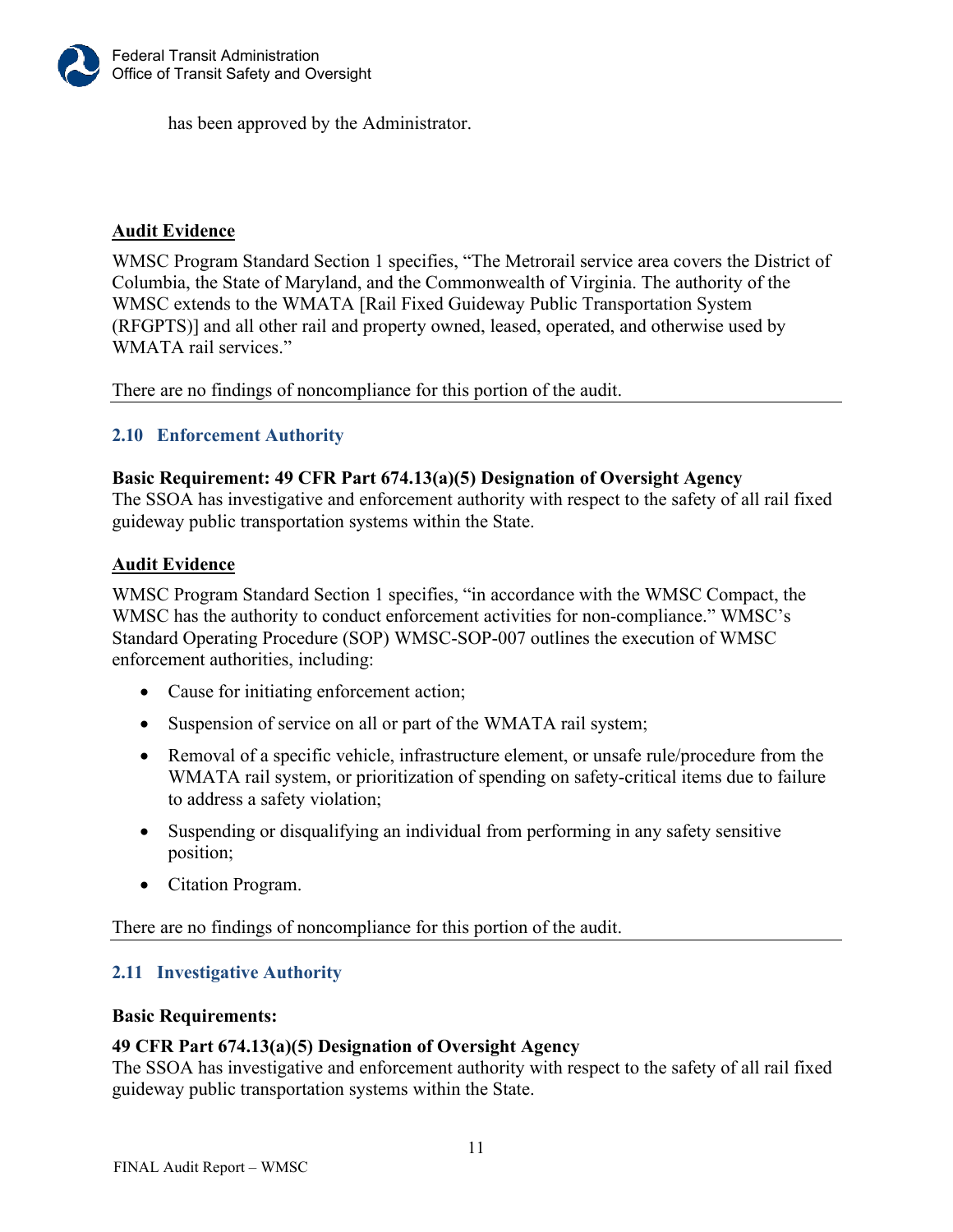

## **49 CFR Part 674.25(c) Role of the State Safety Oversight Agency**

An SSOA has primary responsibility for the investigation of any allegation of noncompliance with a Public Transportation Agency Safety Plan. These responsibilities do not preclude the Administrator from exercising his or her authority under 49 U.S.C. 5329(f) or 49 U.S.C. 5330.

## **Audit Evidence**

WMSC Program Standard Section 8 specifies, "Each investigation will be under the direction of the WMSC Chief Executive Officer. WMSC representatives, to include permanent WMSC staff and contracted staff, have the authority, training, and expertise to conduct investigation activities under the direction of the WMSC Chief Executive Officer including rights to access all WMATA property, equipment, systems, records, personnel, and contractor personnel."

During interviews, WMSC verified their investigative authority. WMSC's investigation authority is further examined in Section 8 of this report.

There are no findings of noncompliance for this portion of the audit.

## <span id="page-14-0"></span>**2.12 Adoption of Federal and State Laws**

## **Basic Requirement: 49 CFR Part 674.11(b) State Safety Oversight Program**

At minimum, an SSO program must: (b) Demonstrate the State's ability to adopt and enforce Federal and relevant State law for safety in rail fixed guideway public transportation systems.

## **Audit Evidence**

WMSC Program Standard Section 1 specifies, "This Program Standard establishes the WMSC's minimum standards for ensuring the safety of WMATA. These standards are consistent with the National Public Transportation Safety Plan, the Public Transportation Safety Certification Training 49 CFR 672 Provisions, the System Safety Program Plan (SSPP), the Public Transportation Agency Safety Plan 49 CFR 673 when effective, and all applicable federal and state laws."

There are no findings of noncompliance for this portion of the audit.

## <span id="page-14-1"></span>**2.13 Allegations of Noncompliance**

## **Basic Requirement: 49 CFR Part 674.25(c) Role of the State Safety Oversight Agency**

An SSOA has primary responsibility for the investigation of any allegation of noncompliance with a Public Transportation Agency Safety Plan. These responsibilities do not preclude the Administrator from exercising his or her authority under 49 U.S.C. 5329(f) or 49 U.S.C. 5330.

#### **Audit Evidence**

WMSC Program Standard Section 1 specifies, "Investigating accidents and requiring WMATA to investigate accidents, including allegations of non-compliance per 49 CFR Part 674.25(c)."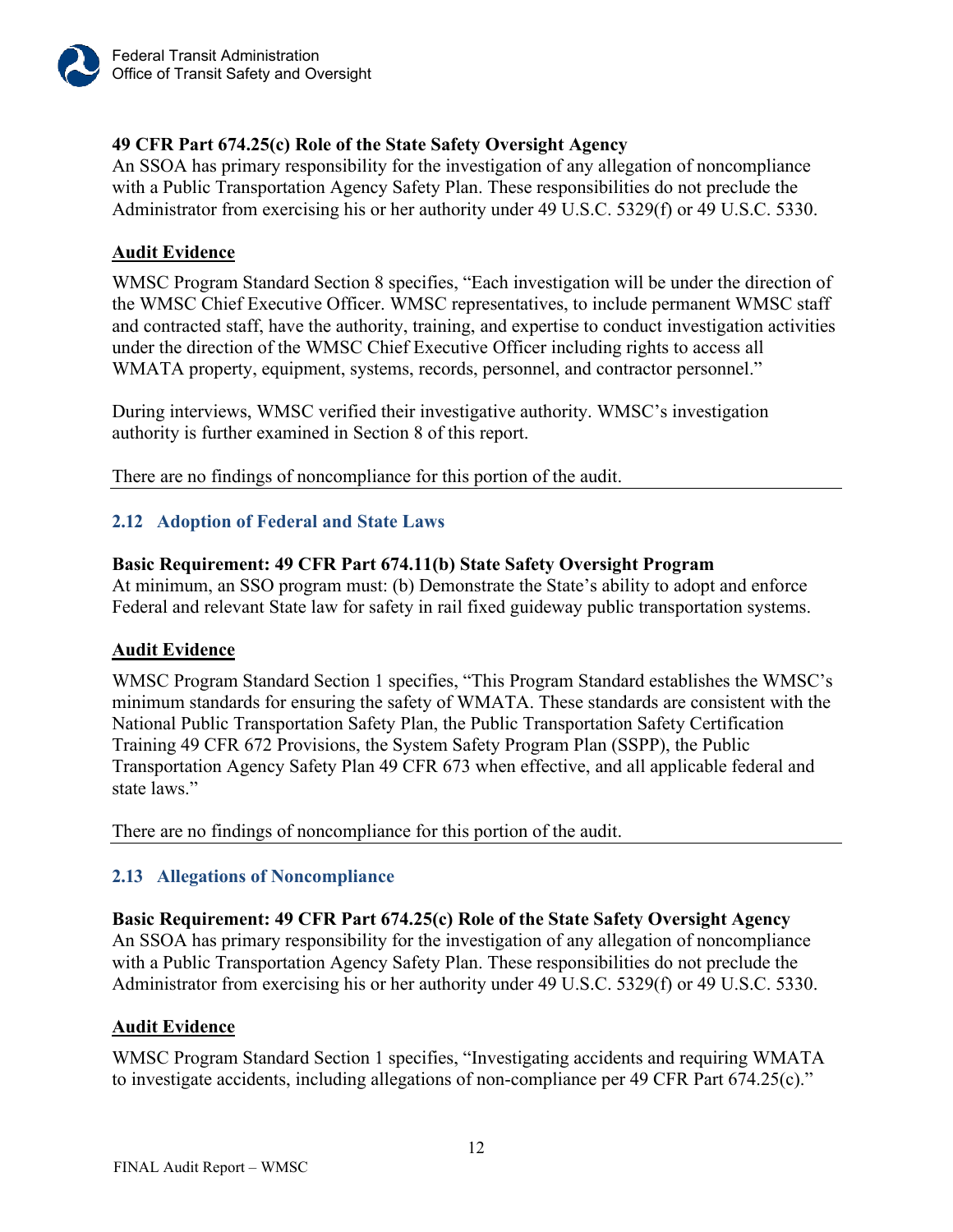

The WMSC public website allows users to report WMATA safety concerns. WMSC also participates in WMATA safety committees to verify that allegations are resolved.

There are no findings of noncompliance for this portion of the audit.

## <span id="page-15-0"></span>**2.14 Ongoing Communication**

#### **Basic Requirement: 49 CFR Part 674.27(a)(1) State Safety Oversight Program Standards**

The SSO Program Standard must explain the authority of the SSOA to oversee the safety of rail fixed guideway public transportation systems; the policies that govern the activities of the SSOA; the reporting requirements that govern both the SSOA and the rail fixed guideway public transportation systems; and the steps the SSOA will take to ensure open, on-going communication between the SSOA and every rail fixed guideway public transportation system within its oversight.

## **Audit Evidence**

WMSC Program Standard Section 1 specifies, "Communications between the WMSC and WMATA will occur at all levels of the Washington Metrorail Safety Commission. Frequent and candid communication between the WMSC and WMATA is valuable as it serves to maintain transparency and rapport between the two organizations."

During interviews, the FTA Audit Team was informed that, in addition to regular meetings between WMSC and WMATA personnel to discuss CAPs and investigations, WMSC leadership also meets regularly with the WMATA chief safety officer.

There are no findings of noncompliance for this portion of the audit.

## <span id="page-15-1"></span>**3. Grant Program**

For this portion of the audit, the FTA evaluated WMSC grant program processes and activities as specified in: Part 674.17 – Eligibility of Federal financial assistance.

## <span id="page-15-2"></span>**3.1 20-percent Non-Federal Match**

## **Basic Requirement: 49 CFR Part 674.17(e) Non-Federal shares of the eligible expenses** The non-Federal share of the expenses eligible for reimbursement under a grant for State Safety

Oversight activities may not be comprised of Federal funds, any funds received from a public transportation agency, or any revenues earned by a public transportation agency.

## **Audit Evidence**

WMSC's 20-percent match of Federal funds, comes from equal shares from the three jurisdictions: the District of Columbia, the State of Maryland, and the Commonwealth of Virginia.

There are no findings of noncompliance for this portion of the audit.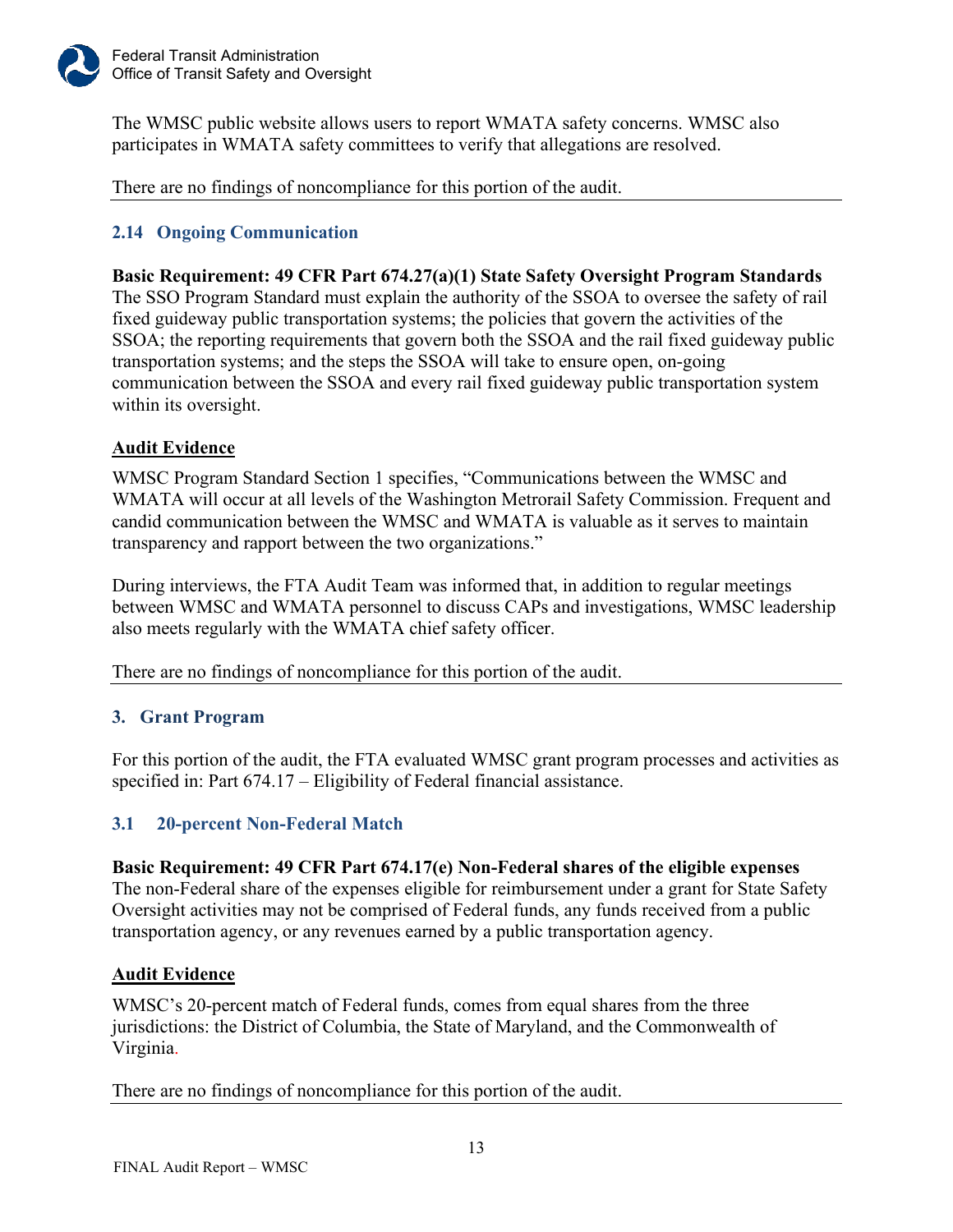## <span id="page-16-0"></span>**3.2 Obligation and Disbursing of Federal Funds**

## **Basic Requirements:**

## **49 CFR Part 674.17(a)**

In accordance with 49 U.S.C.  $5329(e)(6)$ , FTA will make grants of Federal financial assistance to eligible States to help the States develop and carry out their SSO programs. This Federal financial assistance may be used for reimbursement of both the operational and administrative expenses of SSO programs, consistent with the uniform administrative requirements for grants to States under 2 CFR Parts 200 and 1201. The expenses eligible for reimbursement include, specifically, the expense of employee training and the expense of establishing and maintaining an SSOA in compliance with 49 U.S.C. 5329(e)(4).

#### **2 CFR Part 200.303 (a)**

Establish and maintain effective internal control over the Federal award that provides reasonable assurance that the non-Federal entity is managing the Federal award in compliance with Federal statutes, regulations, and the terms and conditions of the Federal award. The internal controls should follow guidance in "Standards for Internal Control in the Federal Government" issued by the Comptroller General of the United States and the "Internal Control Integrated Framework", issued by the Committee of Sponsoring Organizations of the Treadway Commission (COSO).

#### **2 CFR Part 200.303 (d)**

Take prompt action when instances of noncompliance are identified including noncompliance identified in audit findings.

## **FTA Circular 5010.1E Chapter VI (2)(f)(3)(a)(2)**

Permit the tracing of federal assistance to a level of expenditures adequate to establish that such federal assistance has been used according to the federal statutes, regulations, and the terms and conditions of the Award.

#### **Audit Evidence**

WMSC's spending plan, included in the 2020 Annual Report, showed that SSO program expenses remained consistent with the grant funding and budget. WMSC's grant funds were dedicated to the administrative payroll, office space and equipment, training, and other direct expenses.

Between Federal Fiscal Years (FY) 2013 and 2021, FTA apportioned \$8,746,922 to WMSC to operate its SSO Program. At the time of the audit, WMSC had dispersed \$2,912,096 leaving \$6,287,066 million in apportioned funds available.

During interviews, the FTA Audit Team was informed by WMSC that training activities were minimal during Calendar Year 2020 due to COVID-19 travel restrictions, but that WMSC anticipates continued training efforts as pandemic restrictions are lifted.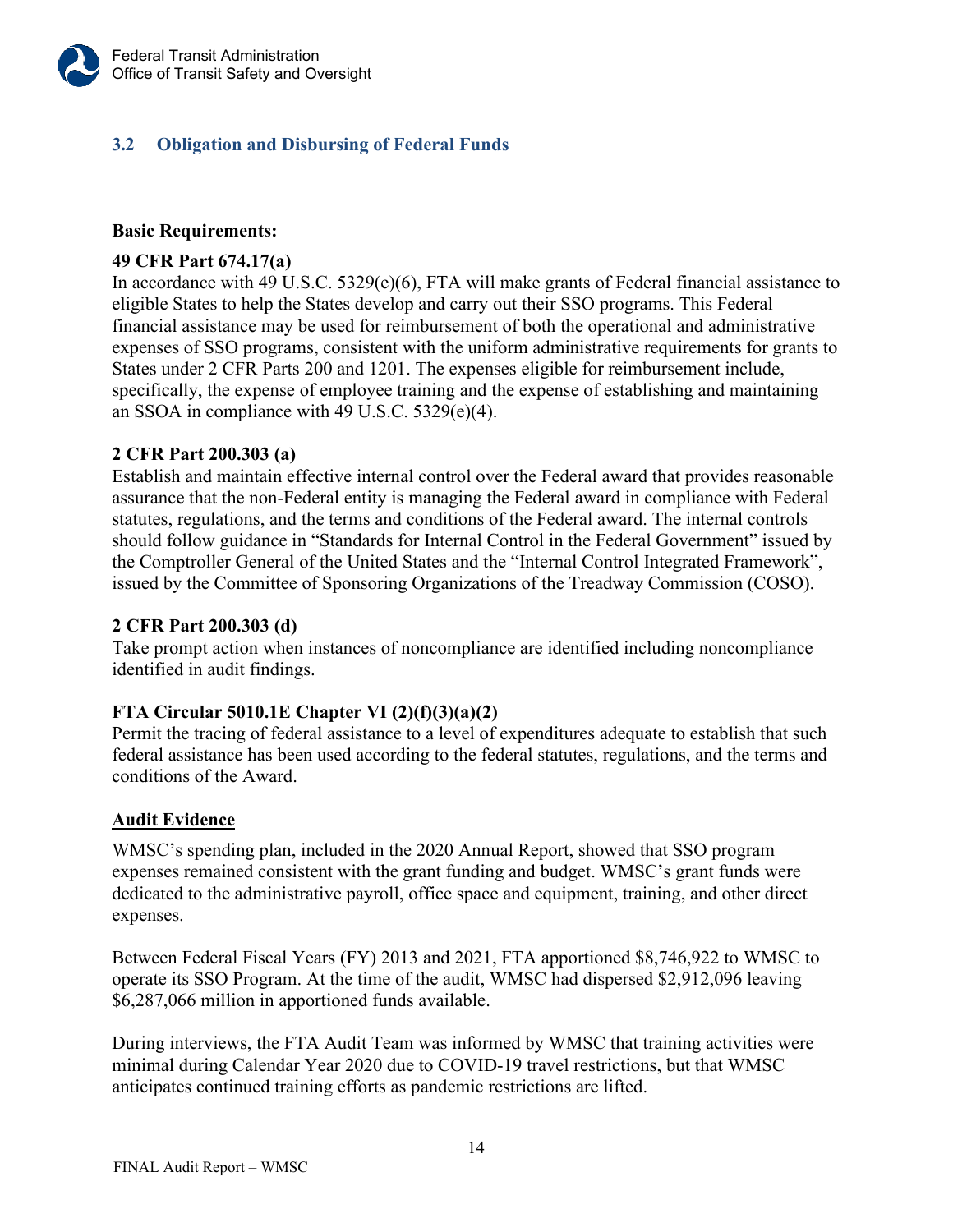

There are no findings of noncompliance for this portion of the audit.

## <span id="page-17-0"></span>**4. Program Standard**

For this portion of the audit, the FTA evaluated WMSC Program Standard as specified in: Part 674.27 – State Safety Oversight Program Standards.

## <span id="page-17-1"></span>**4.1 SSOA Program Standard Adoption and Distribution**

**Basic Requirement: 49 CFR Part 674.27(a)(2) State Safety Oversight Program Standards** The SSO Program Standard must explain the SSOA's process for developing, reviewing, adopting, and revising its minimum standards for safety, and distributing those standards to the rail fixed guideway public transportation systems.

#### **Audit Evidence**

WMSC Program Standard Section 2 explains the "WMSC's process for developing, reviewing, adopting, and revising its minimum standards for safety, and distributing these standards to WMATA." WMSC Program Standard Section 2 further specifies, "The WMSC Chief Executive Officer will transmit its Draft WMSC Program Standard, officially, with a cover letter to WMATA's Chief Safety Officer for further internal distribution for purposes of review. WMATA will have thirty (30) days to provide its response from receipt of official transmission of such a Draft WMSC Program Standard. The WMSC will have the sole discretion regarding incorporating WMATA-proposed revisions. Within thirty (30) days of receipt of WMATA response, or after the thirty (30) day deadline for WMATA's response has passed, the WMSC will finalize the final revised version of the WMSC Program Standard and submit for WMSC Board approval prior to implementation."

The FTA Audit Team verified the Program Standard review process, and WMSC explained that the Program Standard is reviewed annually by staff and then distributed to WMATA for comments. WMATA's comments to the draft Program Standard are considered by WMSC, revisions are made as necessary, and then the report is finalized. Once the Program Standard has been finalized and approved by the WMSC board, the Program Standard is distributed to WMATA leadership.

During the recent Program Standard revision process, formal comments were provided by WMATA. However, WMSC did not provide a written response to WMATA's comments. The revisions to the Program Standard were adopted by WMSC commissioners on April 13, 2021, effective June 1, 2021.WMSC should formally respond to WMATA's comments to the Program Standard prior to Program Standard adoption and implementation.

There are no findings of noncompliance for this portion of the audit.

## <span id="page-17-2"></span>**4.2 SSOA Program Standard Minimum Requirements**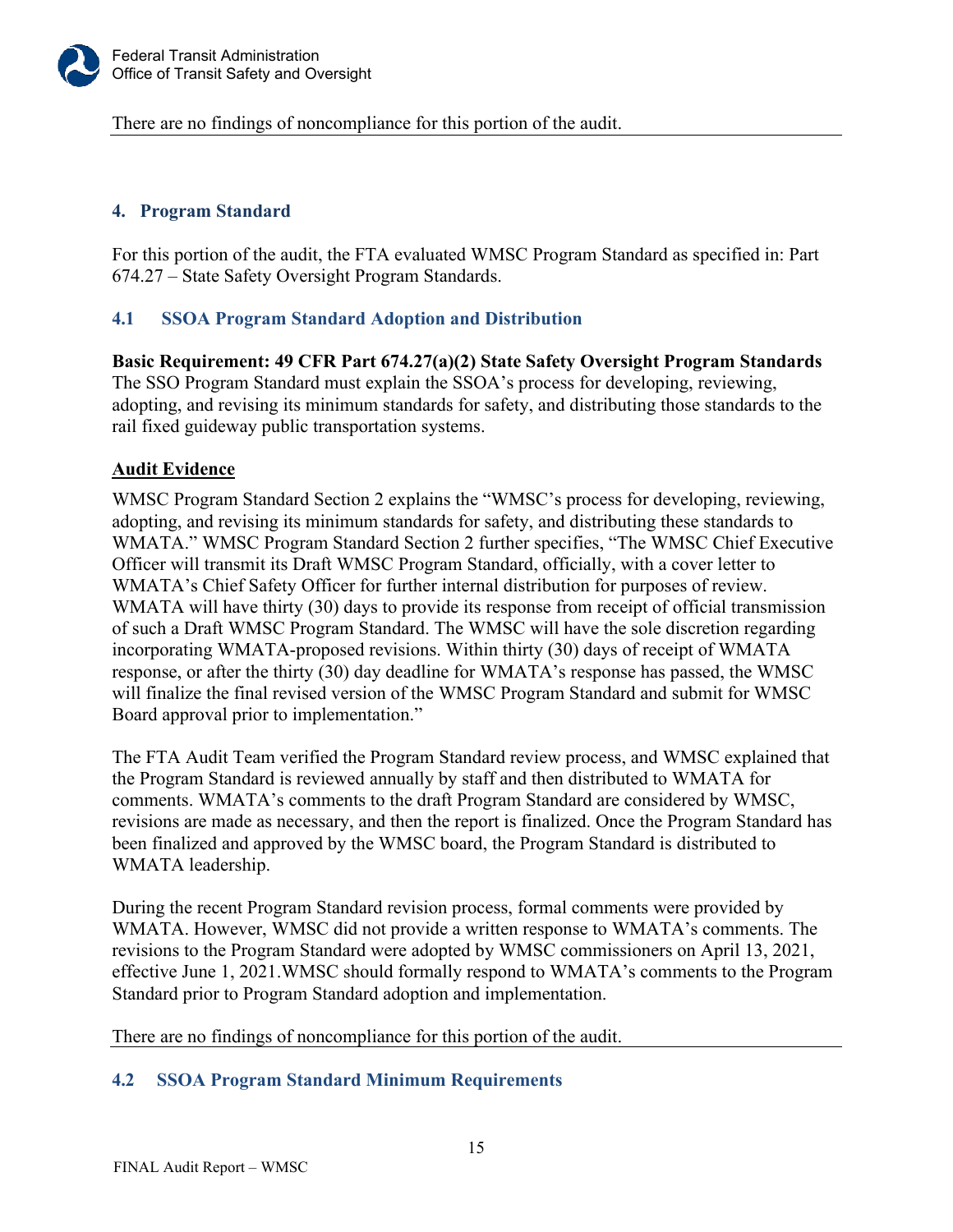**Basic Requirement: 49 CFR Part 674.27(a) State Safety Oversight Program Standards** At minimum, the Program Standard must meet the following requirements:

- (1) Program management
- (2) Program standard development
- (3) Program policy and objectives
- (4) Oversight of Rail Public Transportation Agency Safety Plans and Transit Agencies' internal safety reviews
- (5) Triennial SSO audits of Rail Public Transportation Agency Safety Plans
- (6) Accident notification
- (7) Investigations
- (8) Corrective actions

#### **Audit Evidence**

WMSC Program Standard Section 2 specifies, "Throughout this section and others in this Program Standard, references to the System Safety Program Plan, Public Transportation Agency Safety Plan or Agency Safety Plan are fundamentally interchangeable." Program Standard Section 4 also states, "In determining whether a SSPP is compliant with Title 49 CFR Part 674, the WMSC must specifically evaluate at least the following aspects of the SSPP." The Program Standard then lists all the requirements specified in 49 CFR Part 674.29(b).

The July 1, 2020, Program Standard Section 4's references to the SSPP were discussed during interviews. WMSC explained that WMATA's PTASP was not yet developed during the Program Standard revision process. The revised Program Standard, effective June 1, 2021, no longer references the SSPP and includes references to the PTASP as required by Part 674.

There are no findings of noncompliance for this portion of the audit.

#### <span id="page-18-0"></span>**5. Staffing and Qualifications of SSO Personnel and Contractors**

For this portion of the audit, the FTA evaluated WMSC staffing, and qualifications of personnel as specified in:

Part 674.11 – (d) and (e) State Safety Oversight Program

Part 674.25 – (f) Role of the State Safety Oversight Agency

<span id="page-18-1"></span>Part  $674.35 - (c)$  Investigations

## **5.1 SSO Program Workload Assessment**

#### **Basic Requirement: 49 CFR Part 674.11(d) State Safety Oversight Program**

Demonstrate that the State has determined an appropriate staffing level for the State safety oversight agency commensurate with the number, size, and complexity of the rail fixed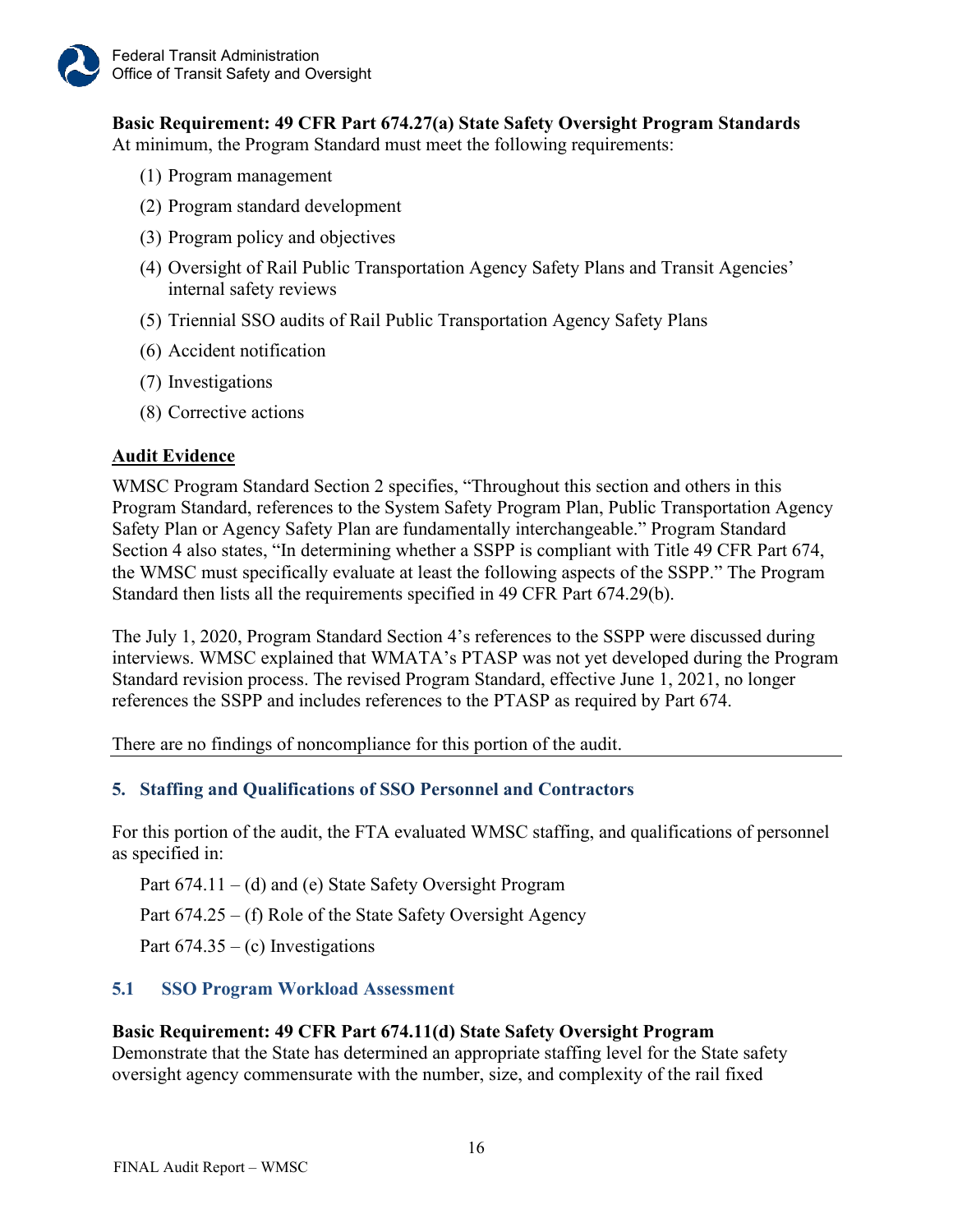

guideway public transportation systems in the State, and that the State has consulted with the Administrator for that purpose.

## **Audit Evidence**

It was noted by the FTA Audit Team that WMSC's current organizational charts and Technical Training Plans (TTPs) included staffing levels that were not reflected in their latest workload assessment. FTA then requested that WMSC develop, submit, and implement a revised workload assessment that reflects an appropriate staffing level for overseeing the WMATA.

The WMSC Program Standard Section specifies, "The day-to-day work of the Washington Metrorail Safety Commission is undertaken by a team of SSO staff, including subject matter experts in the areas of train operations, rail vehicles, traction power, track and structures, automatic train control, program implementation, as well as rail safety, and project staff who will assist the subject matter experts."

The Program Standard organization chart, TTP, and workload assessment provided to FTA during 2018 shows 11 Full Time Equivalents (FTEs) and 7 contractor support staff positions supporting WMSC's SSO program. However, the WMSC staffing levels and organizational chart provided in the 2020 Annual Report submission to FTA included over 15 FTEs. The FTA Audit Team was concerned that WMSC had not assessed staffing levels since certification and that current resources might not be appropriate.

The FTA Audit Team was informed that a partial FTE is assigned to WMATA's major projects. Evidence of oversight of the Dulles Corridor Metrorail Phase 2 Silverline Project, scheduled for revenue service 2021–2022, was provided to the FTA Audit Team by WMSC. WMSC has started the Pre-Revenue Service Review and plans to distribute the final report prior to Silverline Phase 2 Project revenue service. However, WMSC did not provide documentation supporting plans for Pre-Revenue Service Review of WMATA's other major projects, such as the Potomac Yard Metrorail Station Project. The FTA Audit Team acknowledges that WMSC provides oversight for the Silverline Phase 2 Project, and WMSC staff participated in WMATA's safety certification committee meetings. However, documentation was not provided for oversight activities of the other major projects.

**Finding 1 –** WMSC did not document the staffing levels needed for the SSO program.

**Required Action –** WMSC must develop, submit, and implement a revised workload assessment that reflects an appropriate staffing level for overseeing the WMATA.

## <span id="page-19-0"></span>**5.2 Staffing Qualifications**

**Basic Requirement: 49 CFR Part 674.25(f) Role of the State Safety Oversight Program** All personnel and contractors employed by an SSOA must comply with the requirements of the Public Transportation Safety Certification Training Program [49 CFR Part 672] as applicable.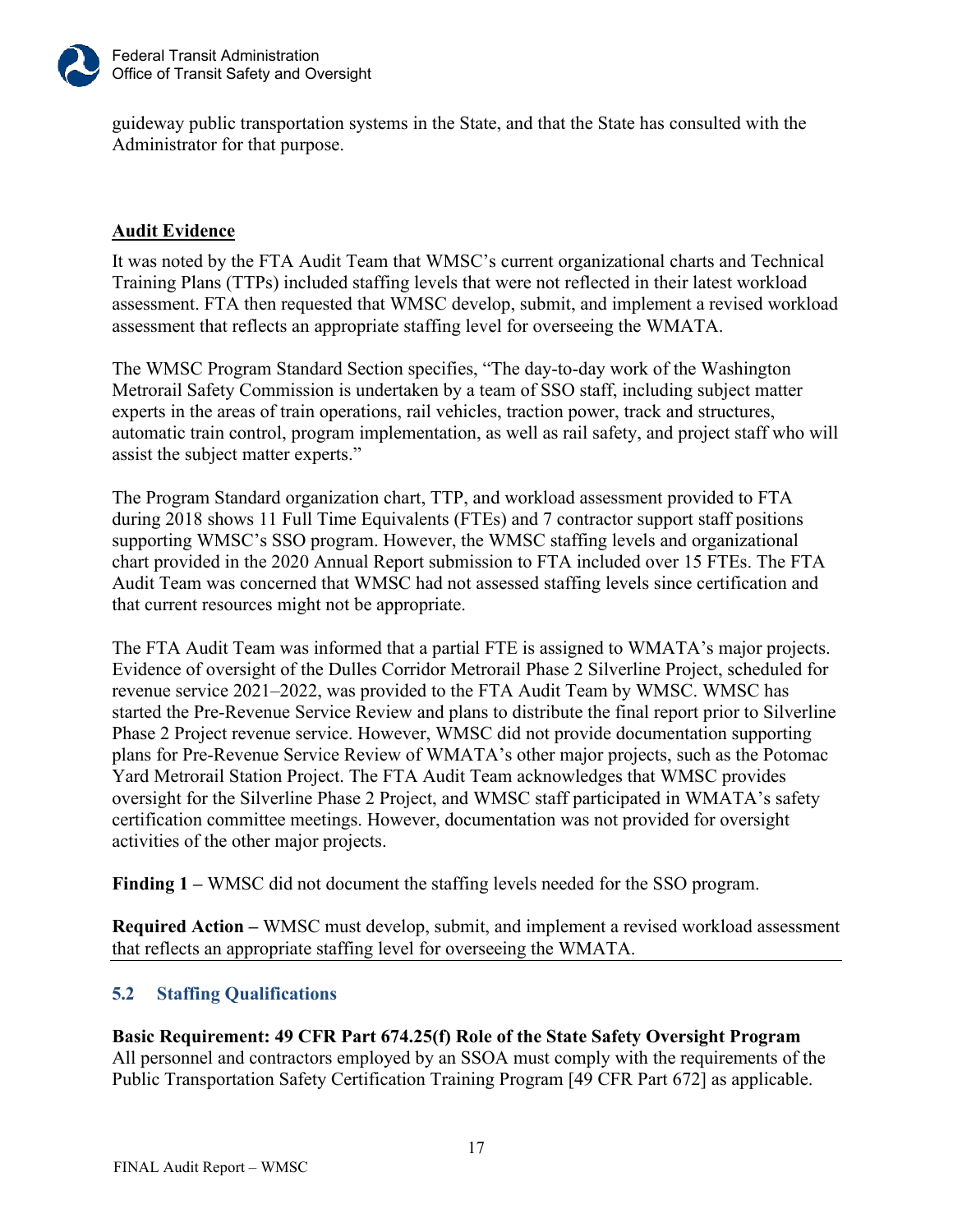## **49 CFR Part 672.21 Records**

- (a) *General Requirement*. Each recipient shall ensure that its designated personnel are enrolled in the PTSCTP [Public Transportation Safety Certification Training Program]. Each recipient shall ensure that designated personnel update their individual training record as he or she completes the applicable training requirements of this part.
- (b) *SSOA Requirement*. Each SSOA shall retain a record of the technical training completed by its designated personnel in accordance with the technical training requirements of Appendix A to this part. Such records shall be retained by the SSOA for at least five (5) years from the date the record is created.

#### **Audit Evidence**

During document reviews, it was found that WMSC had submitted their TTP but not the Individual Training Plans (ITPs) for their staff. WMSC's ITPs were requested by FTA for review to ensure that the Public Transportation Safety Certification Training Plan (PTSCTP) requirements were met. Concerns were expressed by FTA Audit Team regarding the data in the submitted TTP and the required corrections were reviewed by the FTA Audit Team during the audit interviews.

The original TTP submitted by WMSC was not complete with recordkeeping requirements. It was confirmed by the FTA Audit Team that 12 employees at WMSC were enrolled in the PTSCTP, but the organization chart provided listed 15 FTEs. During the audit, WMSC submitted additional ITP information for SSO program resources, to satisfy this section.

There are no findings of noncompliance for this portion of the audit.

#### <span id="page-20-0"></span>**6. Public Transportation Agency Safety Plan (PTASP)**

For this portion of the audit, the FTA evaluated WMSC's review and approval documentation, and minimum requirements of their RTAs PTASP as specified in:

Part  $674.13 - (a)(4)$  Designation of Oversight Agency

Part 674.25 – (b) Role of the State Safety Oversight Agency

Part 674.29 – (b)(c) Public Transportation Agency Safety Plans: General Requirements

Part 674.37 – (a) Corrective Action Plans

Part 673.13 – (a) Certification of Compliance

Part 672 – Appendix A Public Transportation Safety Certification Training Program

Part  $673.11 - (a)(c)$  Safety Plans General Requirements

Part 673.21 - Safety Management Systems General Requirements

<span id="page-20-1"></span>Part 673.31 – Safety Plan Documentation

#### **6.1 PTASP Review and Approval**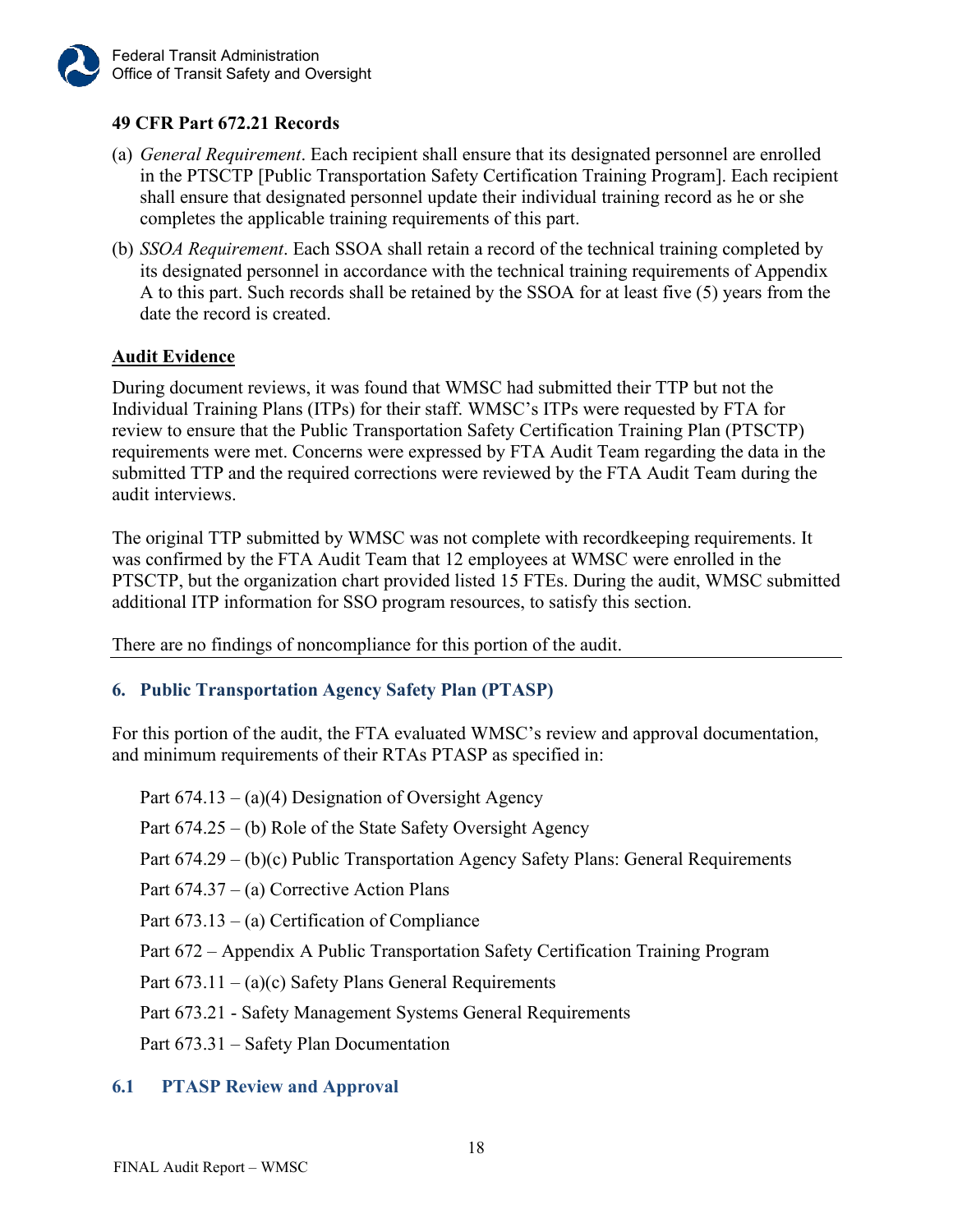

Federal Transit Administration Office of Transit Safety and Oversight

## **Basic Requirement: 49 CFR 673.13(a) Certification of Compliance**

Each transit agency, or State as authorized in  $\S$  673.11(d), must certify that it has established a Public Transportation Agency Safety Plan meeting the requirements of this part one year after July 19, 2019. A State Safety Oversight Agency must review and approve a Public Transportation Agency Safety Plan developed by rail fixed guideway system, as authorized in 49 U.S.C. 5329(e) and its implementing regulations at 49 CFR Part 674.

#### **49 CFR Part 674.13(a)(4) Designation of Oversight Agency**

The SSOA has authority to review, approve, oversee, and enforce the public transportation agency safety plan for a rail fixed guideway public transportation system required by 49 U.S.C. 5329(d).

#### **49 CFR Part 674.25(b) Role of the State Safety Oversight Agency**

An SSOA must review and approve the Public Transportation Agency Safety Plan for every rail fixed guideway public transportation system within its oversight. An SSOA must oversee an RTA's execution of its Public Transportation Agency Safety Plan. An SSOA must enforce the execution of a Public Transportation Agency Safety Plan, through an order of a corrective action plan or any other means, as necessary or appropriate. An SSOA must ensure that a Public Transportation Agency Safety Plan meets the requirements at 49 U.S.C. 5329(d).

#### **49 CFR Part 674.29(c) Public Transportation Agency Safety Plans: General Requirements**

In an instance in which an SSOA does not approve a Public Transportation Agency Safety Plan, the SSOA must provide a written explanation, and allow the RTA an opportunity to modify and resubmit its Public Transportation Agency Safety Plan for the SSOA's approval.

#### **49 CFR Part 674.37(a) Corrective Action Plans**

In any instance in which an [RTA](https://www.law.cornell.edu/definitions/index.php?width=840&height=800&iframe=true&def_id=0eb006cd70806df69c69a70ff6adb012&term_occur=999&term_src=Title:49:Subtitle:B:Chapter:VI:Part:674:Subpart:C:674.37) must develop and carry out a CAP, the [SSOA](https://www.law.cornell.edu/definitions/index.php?width=840&height=800&iframe=true&def_id=fe357a6c633d652e2cc9775ebaf367df&term_occur=999&term_src=Title:49:Subtitle:B:Chapter:VI:Part:674:Subpart:C:674.37) must review and approve the CAP before the [RTA](https://www.law.cornell.edu/definitions/index.php?width=840&height=800&iframe=true&def_id=0eb006cd70806df69c69a70ff6adb012&term_occur=999&term_src=Title:49:Subtitle:B:Chapter:VI:Part:674:Subpart:C:674.37) carries out the plan; however, an exception may be made for immediate or emergency corrective actions that must be taken to ensure immediate safety, provided that the [SSOA](https://www.law.cornell.edu/definitions/index.php?width=840&height=800&iframe=true&def_id=fe357a6c633d652e2cc9775ebaf367df&term_occur=999&term_src=Title:49:Subtitle:B:Chapter:VI:Part:674:Subpart:C:674.37) has been given timely notification, and the [SSOA](https://www.law.cornell.edu/definitions/index.php?width=840&height=800&iframe=true&def_id=fe357a6c633d652e2cc9775ebaf367df&term_occur=999&term_src=Title:49:Subtitle:B:Chapter:VI:Part:674:Subpart:C:674.37) provides subsequent review and approval. A CAP must describe, specifically, the actions the [RTA](https://www.law.cornell.edu/definitions/index.php?width=840&height=800&iframe=true&def_id=0eb006cd70806df69c69a70ff6adb012&term_occur=999&term_src=Title:49:Subtitle:B:Chapter:VI:Part:674:Subpart:C:674.37) will take to minimize, control, correct, or eliminate the [risks](https://www.law.cornell.edu/definitions/index.php?width=840&height=800&iframe=true&def_id=43b918c4ae65bb4290e201affaf4efa2&term_occur=999&term_src=Title:49:Subtitle:B:Chapter:VI:Part:674:Subpart:C:674.37) and [hazards](https://www.law.cornell.edu/definitions/index.php?width=840&height=800&iframe=true&def_id=e0dd23575bc34d92a96a115dc5591b83&term_occur=999&term_src=Title:49:Subtitle:B:Chapter:VI:Part:674:Subpart:C:674.37) identified by the CAP, the schedule for taking those actions, and the individuals responsible for taking those actions. The [RTA](https://www.law.cornell.edu/definitions/index.php?width=840&height=800&iframe=true&def_id=0eb006cd70806df69c69a70ff6adb012&term_occur=999&term_src=Title:49:Subtitle:B:Chapter:VI:Part:674:Subpart:C:674.37) must periodically report to the [SSOA](https://www.law.cornell.edu/definitions/index.php?width=840&height=800&iframe=true&def_id=fe357a6c633d652e2cc9775ebaf367df&term_occur=999&term_src=Title:49:Subtitle:B:Chapter:VI:Part:674:Subpart:C:674.37) on its progress in carrying out the CAP. The [SSOA](https://www.law.cornell.edu/definitions/index.php?width=840&height=800&iframe=true&def_id=fe357a6c633d652e2cc9775ebaf367df&term_occur=999&term_src=Title:49:Subtitle:B:Chapter:VI:Part:674:Subpart:C:674.37) may monitor the [RTA's](https://www.law.cornell.edu/definitions/index.php?width=840&height=800&iframe=true&def_id=0eb006cd70806df69c69a70ff6adb012&term_occur=999&term_src=Title:49:Subtitle:B:Chapter:VI:Part:674:Subpart:C:674.37) progress in carrying out the CAP through unannounced, on-site inspections, or any other means the [SSOA](https://www.law.cornell.edu/definitions/index.php?width=840&height=800&iframe=true&def_id=fe357a6c633d652e2cc9775ebaf367df&term_occur=999&term_src=Title:49:Subtitle:B:Chapter:VI:Part:674:Subpart:C:674.37) deems necessary or appropriate.

#### **Audit Evidence**

WMSC's Program Standard Section 4 states, "In determining whether a SSPP is compliant with Title 49 CFR Part 674, the WMSC must specifically evaluate at least the following aspects of the SSPP. As outlined in FTA's Certification Tool Kit.

- 1. Whether the SSPP is approved by WMATA's Board of Directors and signed by the Accountable Executive at WMATA;
- 2. Whether the SSPP sets forth a sufficiently explicit process for safety risk management, with adequate means of risk mitigation for Metrorail;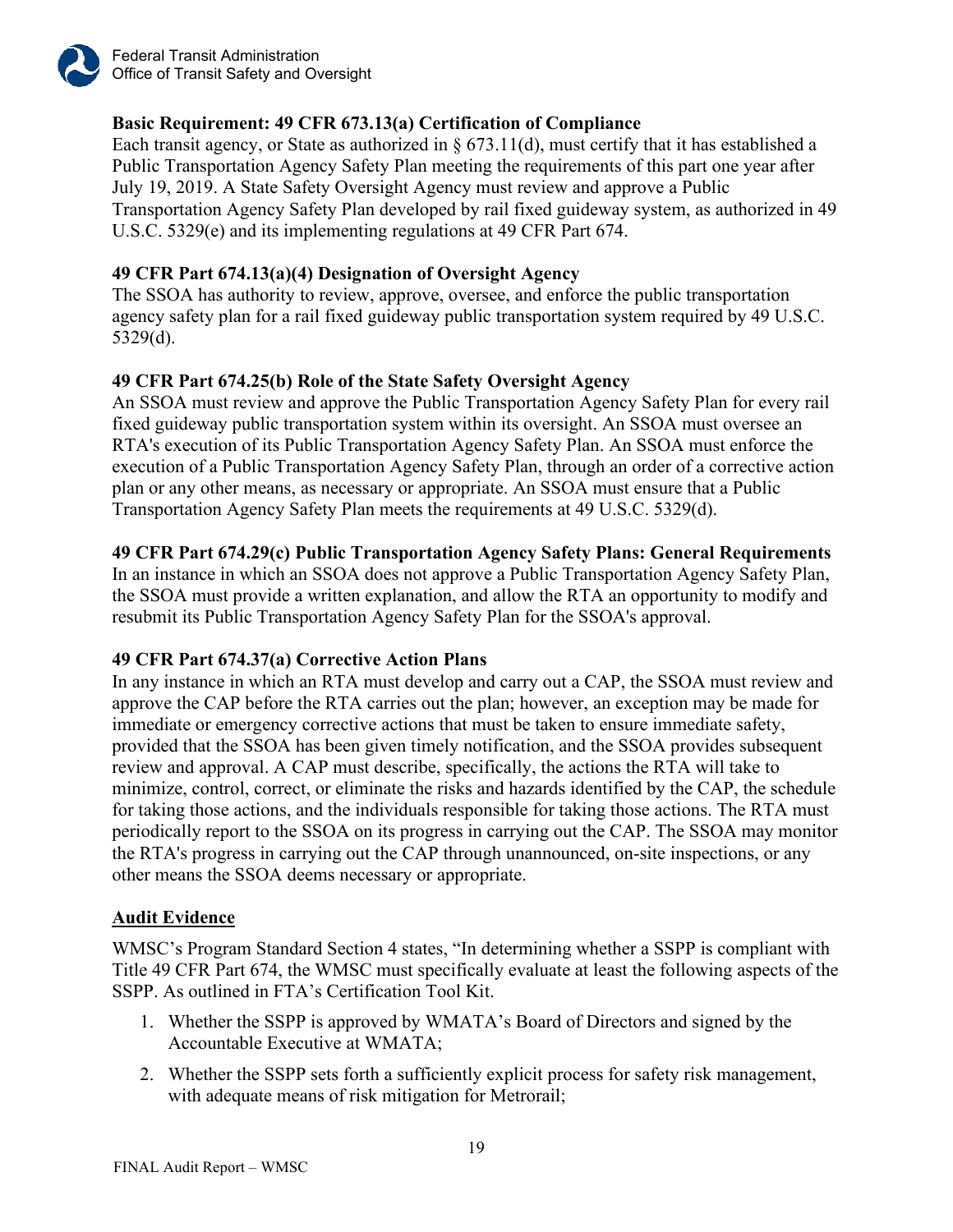

- 3. Includes a process and timeline for annually reviewing and updating the safety plan;
- 4. Includes a comprehensive staff training program for the operations personnel directly responsible for the safety of Metrorail;
- 5. Identifies an adequately trained safety officer who reports directly to the general manager;
- 6. Includes adequate methods to support the execution of the SSPP by all employees, agents, and contractors for Metrorail; and
- 7. Sufficiently addresses other requirements under Title 49 CFR Part 674."

Section 4 further states, "The WMSC will make provisions either through a guidance tool or instructions to enable WMATA to prepare a compliant SSPP or revisions to the SSPP." It was verified by the FTA Audit Team that WMSC had reviewed and approved WMATA's PTASP using FTA's checklist template. During interviews, WMSC stated that it had performed the annual review of WMATA's PTASP and referred to the FTA checklist template. However, the checklist or review process was not documented in the WMSC Program Standard effective July 1, 2020.

WMSC provided a Program Standard Implementation Guide effective June 1, 2021, which complements the revised Program Standard, effective on the same date. This guide provides additional detail on WMSC oversight activities, including the WMSC PTASP review process stating, "Upon receipt of the revised PTASP, organize and disseminate for internal review, guided primarily by FTA's PTASP checklist." However, the implementation guide did not completely describe the process that will be used by WMSC to review WMATA's PTASP, and it did not ensure that all the requirements of Part 673 were met, such as references to the review checklist.

**Finding 2 –** WMSC did not have a documented process for review and approval of WMATA's PTASP.

**Required Action –** WMSC must develop, submit, and implement a documented process for reviewing and approving WMATA's PTASP.

## <span id="page-22-0"></span>**6.2 PTASP Minimum Requirements**

#### **Basic Requirement:**

#### **49 CFR Appendix A to Part 672 Public Transportation Safety Certification Training Program**

(1) FTA/SSOA personnel and contractor support, and public transportation agency personnel with direct responsibility for safety oversight of rail fixed guideway public transportation systems:

- (a) One (1) hour course on SMS Awareness e-learning delivery (all required participants)
- (b) Two (2) hour courses on Safety Assurance e-learning delivery (all required participants)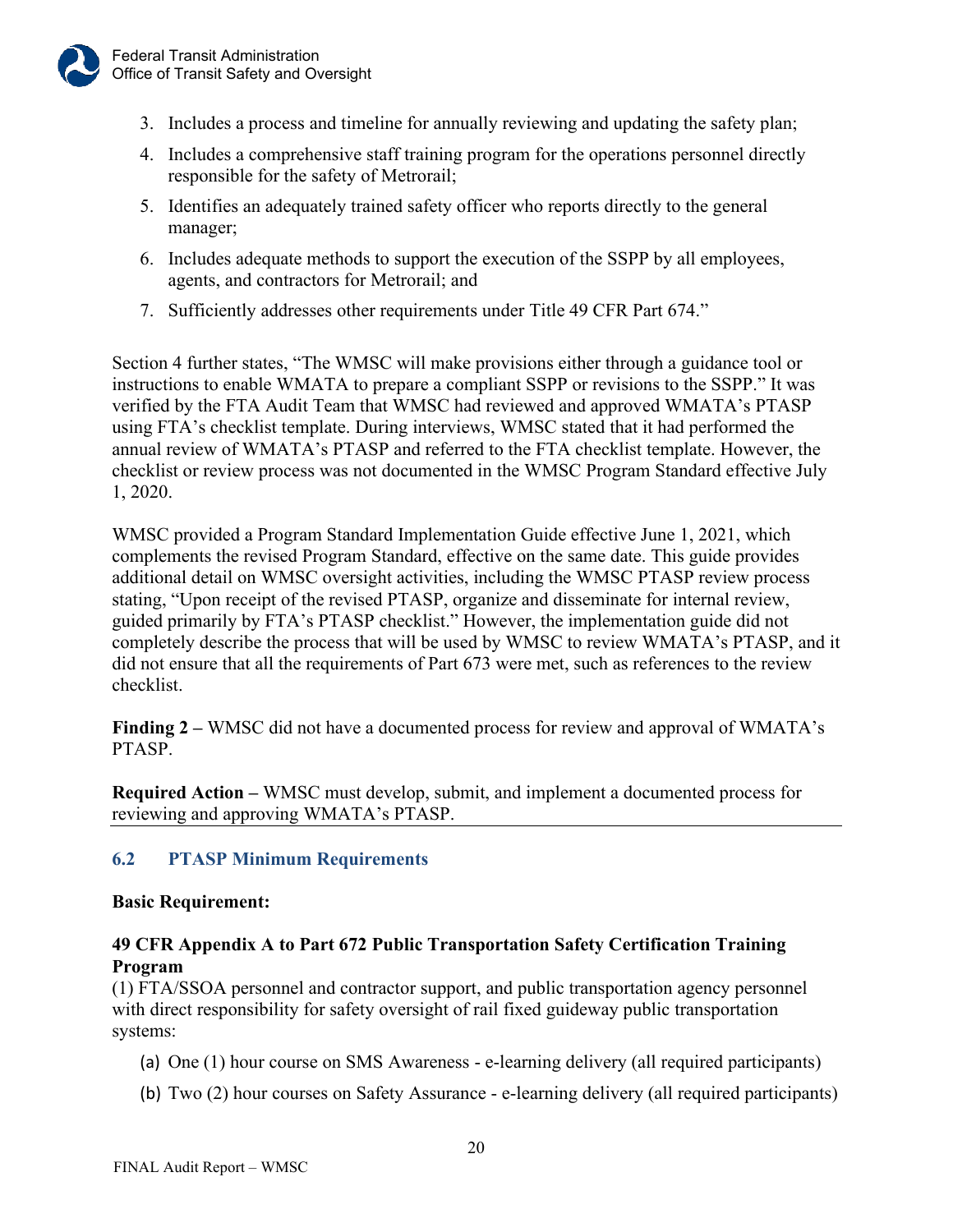- (c) Twenty (20) hours on SMS Principles for Transit (all required participants)
- (d) Sixteen (16) hours on SMS Principles for SSO Programs (FTA/SSOA/contractor support personnel only)
- (e) TSSP curriculum (minus Transit System Security (TSS) course) (all required participants - credit will be provided if participant has a Course Completion Certificate of previously taken TSSP courses)
	- *(i)* Rail System Safety (36 hours)
	- *(ii)* Effectively Managing Transit Emergencies (32 hours)
	- *(iii)*Rail Incident Investigation (36 hours)

#### **49 CFR Part 673.11 Safety Plans General Requirements**

(a)(1) The Public Transportation Agency Safety Plan, and subsequent updates, must be signed by the Accountable Executive and approved by the agency's Board of Directors, or an Equivalent Authority.

(a)(2) The [Public Transportation Agency Safety Plan](https://www.law.cornell.edu/definitions/index.php?width=840&height=800&iframe=true&def_id=1ba616d956c6725dbcf4ef0b9e174cec&term_occur=999&term_src=Title:49:Subtitle:B:Chapter:VI:Part:673:Subpart:B:673.11) must document the processes and activities related to [Safety Management System \(SMS\)](https://www.law.cornell.edu/definitions/index.php?width=840&height=800&iframe=true&def_id=97bdf4336154e87fb04abc8f92319d69&term_occur=999&term_src=Title:49:Subtitle:B:Chapter:VI:Part:673:Subpart:B:673.11) implementation, as required under [subpart C](https://www.law.cornell.edu/cfr/text/49/part-673/subpart-C) of this part.

(a)(3) The [Public Transportation Agency Safety Plan](https://www.law.cornell.edu/definitions/index.php?width=840&height=800&iframe=true&def_id=1ba616d956c6725dbcf4ef0b9e174cec&term_occur=999&term_src=Title:49:Subtitle:B:Chapter:VI:Part:673:Subpart:B:673.11) must include [performance targets](https://www.law.cornell.edu/definitions/index.php?width=840&height=800&iframe=true&def_id=5b73a59b0c3318f3d3f2a4fce8606f26&term_occur=999&term_src=Title:49:Subtitle:B:Chapter:VI:Part:673:Subpart:B:673.11) based on the safety [performance measures](https://www.law.cornell.edu/definitions/index.php?width=840&height=800&iframe=true&def_id=624f854a33470b8df3c102f7864abc29&term_occur=999&term_src=Title:49:Subtitle:B:Chapter:VI:Part:673:Subpart:B:673.11) established under the [National Public Transportation Safety](https://www.law.cornell.edu/definitions/index.php?width=840&height=800&iframe=true&def_id=38eb648aab91eeced9df2d4abcc1545a&term_occur=999&term_src=Title:49:Subtitle:B:Chapter:VI:Part:673:Subpart:B:673.11)  [Plan.](https://www.law.cornell.edu/definitions/index.php?width=840&height=800&iframe=true&def_id=38eb648aab91eeced9df2d4abcc1545a&term_occur=999&term_src=Title:49:Subtitle:B:Chapter:VI:Part:673:Subpart:B:673.11)

(a)(4) The Public Transportation Agency Safety Plan must address all applicable requirements and standards as set forth in FTA's Public Transportation Safety Program and the National Public Transportation Safety Plan. Compliance with the minimum safety performance standards authorized under 49 U.S.C.  $5329(b)(2)(C)$  is not required until standards have been established through the public notice and comment process.

(a)(5) Each transit agency must establish a process and timeline for conducting an annual review and update of the Public Transportation Agency Safety Plan.

(a)(6) A [rail transit agency](https://www.law.cornell.edu/definitions/index.php?width=840&height=800&iframe=true&def_id=f41a0158a5b97f7e7f9e7ce5e15a46cd&term_occur=999&term_src=Title:49:Subtitle:B:Chapter:VI:Part:673:Subpart:B:673.11) must include or incorporate by reference in its [Public Transportation](https://www.law.cornell.edu/definitions/index.php?width=840&height=800&iframe=true&def_id=1ba616d956c6725dbcf4ef0b9e174cec&term_occur=999&term_src=Title:49:Subtitle:B:Chapter:VI:Part:673:Subpart:B:673.11)  [Agency Safety Plan](https://www.law.cornell.edu/definitions/index.php?width=840&height=800&iframe=true&def_id=1ba616d956c6725dbcf4ef0b9e174cec&term_occur=999&term_src=Title:49:Subtitle:B:Chapter:VI:Part:673:Subpart:B:673.11) an emergency preparedness and response plan or procedures that addresses, at a minimum, the assignment of employee responsibilities during an emergency; and coordination with Federal, [State,](https://www.law.cornell.edu/definitions/index.php?width=840&height=800&iframe=true&def_id=2c4a941a4e9fee74862a118d513480c0&term_occur=999&term_src=Title:49:Subtitle:B:Chapter:VI:Part:673:Subpart:B:673.11) regional, and local officials with roles and responsibilities for emergency preparedness and response in the [transit agency's](https://www.law.cornell.edu/definitions/index.php?width=840&height=800&iframe=true&def_id=002e7e6c917a151885d392c9f9e15e05&term_occur=999&term_src=Title:49:Subtitle:B:Chapter:VI:Part:673:Subpart:B:673.11) service area.

(c) A transit agency must maintain its Public Transportation Agency Safety Plan in accordance with the recordkeeping requirements in subpart D of this part.

#### **49 CFR Part 673.21 Safety Management Systems General Requirements**

Each transit agency must establish and implement a Safety Management System under this part. A transit agency Safety Management System must be appropriately scaled to the size, scope and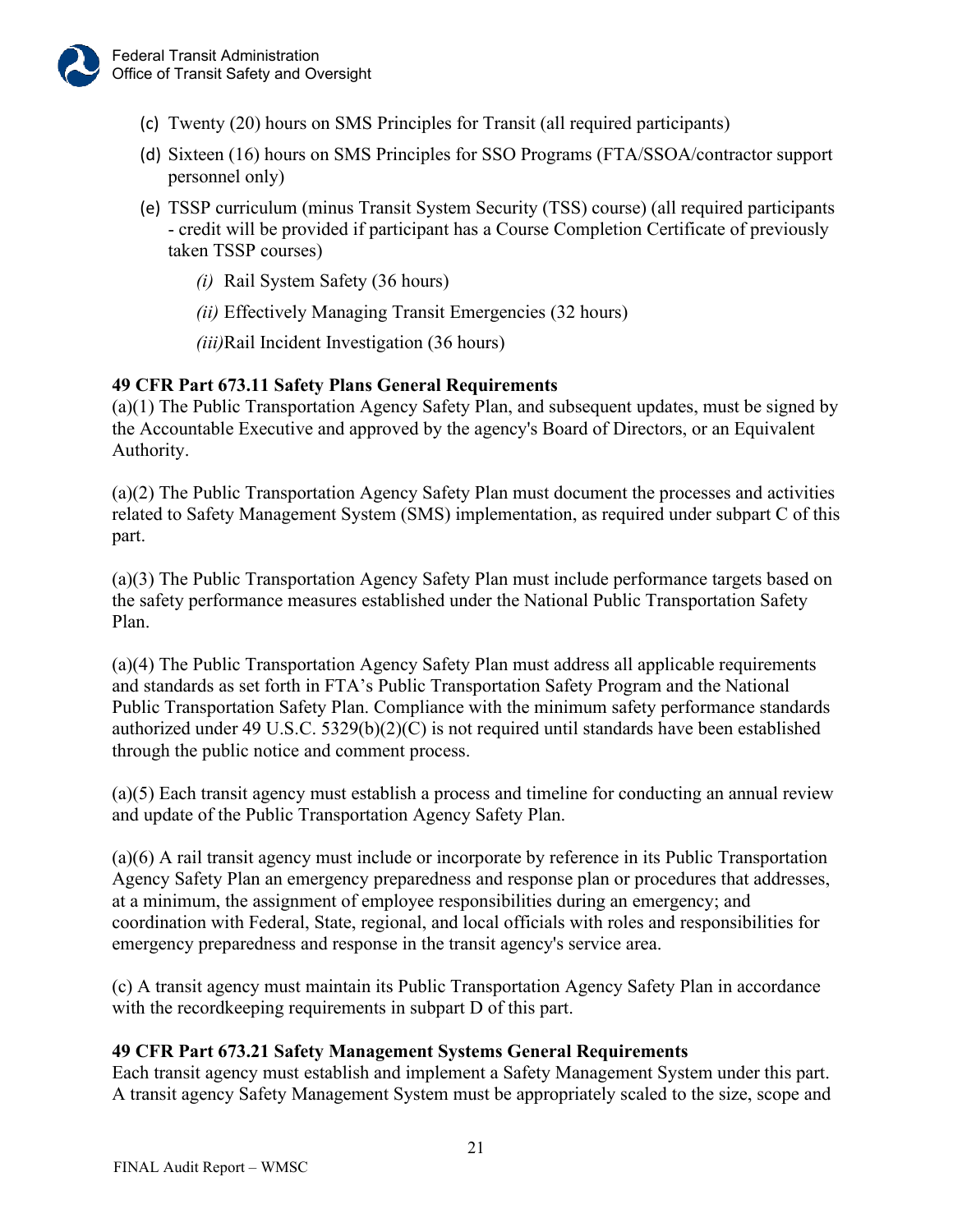

complexity of the transit agency and include the following elements: (a) Safety Management Policy as described in 673.23; (b) Safety Risk Management as described in 673.25; (c) Safety Assurance as described in 673.27; and (d) Safety Promotion as described in 673.29.

## **49 CFR Part 673.31 Safety Plan Documentation**

At all times, a transit agency must maintain documents that set forth its Public Transportation Agency Safety Plan, including those related to the implementation of its Safety Management System (SMS), and results from SMS processes and activities. A transit agency must maintain documents that are included in whole, or by reference, that describe the programs, policies, and procedures that the agency uses to carry out its Public Transportation Agency Safety Plan. These documents must be made available upon request by the Federal Transit Administration or other Federal entity, or a State Safety Oversight Agency having jurisdiction. A transit agency must maintain these documents for a minimum of three years after they are created.

## **49 CFR Part 674.25 Role of the State Safety Oversight Agency**

(b) An SSOA must oversee an RTA's execution of its Public Transportation Agency Safety Plan. An SSOA must enforce the execution of a Public Transportation Agency Safety Plan, through an order of a corrective action plan or any other means, as necessary or appropriate.

## **49 CFR Part 674.29 Public Transportation Agency Safety Plan General Requirements**

(b) In determining whether a Public Transportation Agency Safety Plan is compliant with 49 CFR Part 673, an SSOA must determine, specifically, whether the Public Transportation Agency Safety Plan is approved by the RTA's board of directors or equivalent entity; sets forth a sufficiently explicit process for safety risk management, with adequate means of risk mitigation for the rail fixed guideway public transportation system; includes a process and timeline for annually reviewing and updating the safety plan; includes a comprehensive staff training program for the operations personnel directly responsible for the safety of the RTA; identifies an adequately trained safety officer who reports directly to the general manager, president, or equivalent officer of the RTA; includes adequate methods to support the execution of the Public Transportation Agency Safety Plan by all employees, agents, and contractors for the rail fixed guideway public transportation system; and sufficiently addresses other requirements under the regulations at 49 CFR Part 673.

## **Audit Evidence**

WMATA's PTASP was reviewed by the FTA Audit Team, and it was verified that the plan incorporates the PTASP rule requirements. The PTASP was approved by the WMATA Board of Directors through resolution 2020-36 and signed by WMATA staff personnel, including the General Manager. In addition, the WMATA PTASP review checklists and formal letters communicating final WMSC approval for the PTASP were provided by WMSC. WMATA finalized their PTASP in October 2020.

There are no findings of noncompliance for this portion of the audit.

## <span id="page-24-0"></span>**7. RTA Safety Reviews**

For this portion of the audit, the FTA evaluated WMSC oversight activities for its transit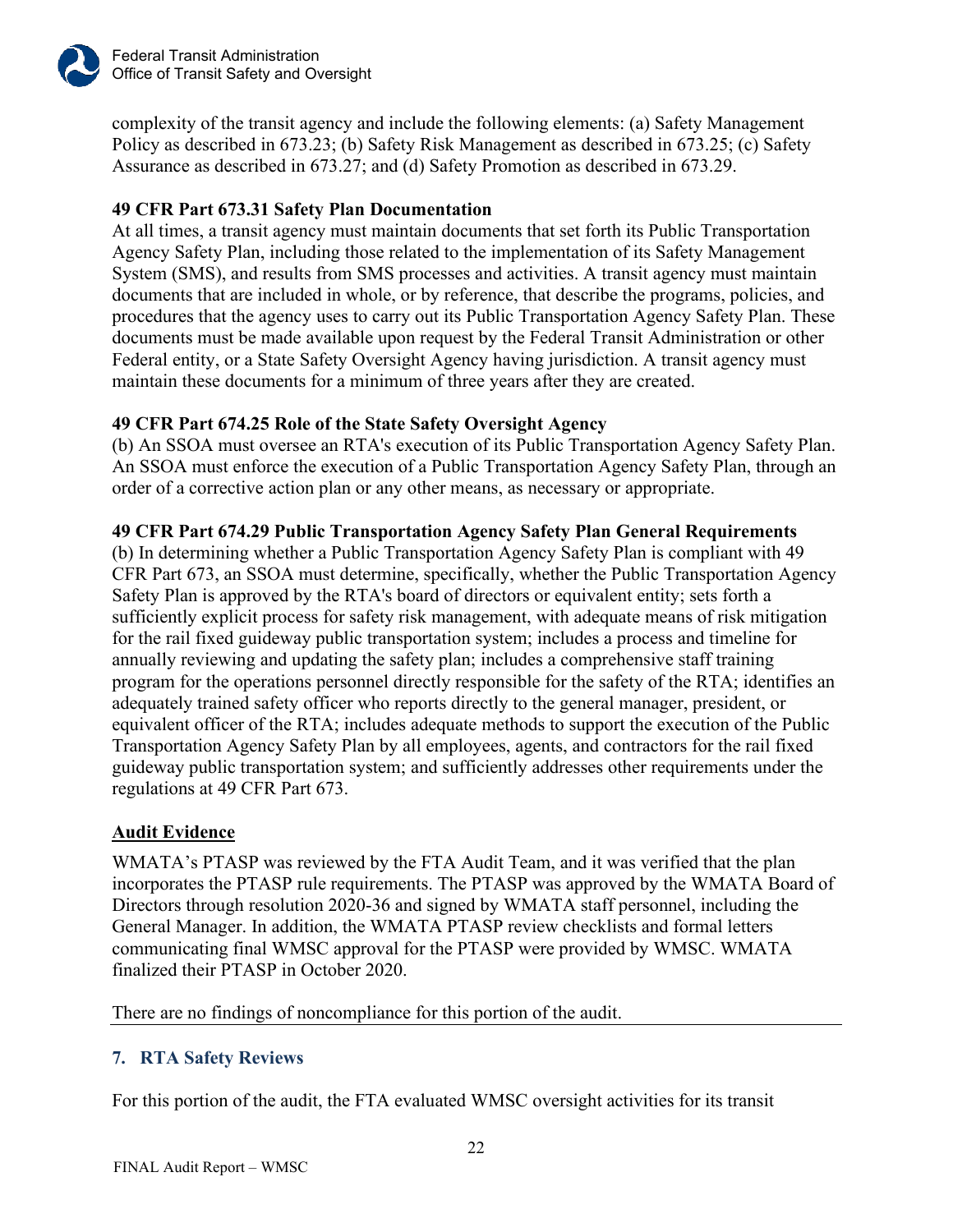

agencies' internal safety reviews as specified in: Part 674.27(a)(4) State Safety Oversight Program Standards.

## <span id="page-25-0"></span>**7.1 RTA Safety Review Requirements**

## **Basic Requirement: 49 CFR Part 674.27(a)(4) State Safety Oversight Program Standards**

The SSO Program Standard must explain the role of the SSOA in overseeing an RTA's execution of its Public Transportation Agency Safety Plan and any related safety reviews of the RTA's fixed guideway public transportation system. The Program Standard must describe the process whereby the SSOA will receive and evaluate all material submitted under the signature of an RTA's accountable executive. Also, the Program Standard must establish a procedure whereby an RTA will notify the SSOA before the RTA conducts an internal review of any aspect of the safety of its rail fixed guideway public transportation system.

## **Audit Evidence**

WMSC Program Standard Section 4B specifies, "WMATA must conduct internal reviews of its PTASP. Over a three-year period, WMATA must review the implementation of all elements of the PTASP. In upholding its responsibility to oversee the WMATA internal safety review program the WMSC will participate, on occasion, in WMATA internal safety reviews, to observe the various components of the internal review program being executed." The Program Standard also requires WMATA to deliver a "three-year schedule setting forth when each PTASP element will be reviewed and specific scheduling details."

WMATA's Quality Assurance, Internal Compliance & Oversight (QICO) internal reviews, conducted during 2019 and early 2020, were reviewed by the FTA Audit Team. The internal reviews included a review of the previous SSPP elements. The FTA Audit Team was informed that an internal review schedule had not been developed that reviews all PTASP elements, as required by the Program Standard. WMSC must ensure that the internal safety reviews address the PTASP elements.

An advanced review of the WMSC Program Standard Section 4, effective June 1, 2021, was conducted by the FTA Audit Team. It was noted that the WMSC requirement for approval of internal safety review CAPs will be removed.

- The Program Standard effective June 2021 specifies, "If as a result of a review, WMATA determines that it is not in compliance with the PTASP, its Accountable Executive must identify the activities WMATA must take to achieve compliance, including corrective action addressing the findings in accordance with this WMSC Program Standard."
- The current WMSC Program Standard Section 4 (dated July 2020) requires that, "WMSC shall review, approve, or decline to approve WMATA Corrective Action Plans (CAP) developed as a result of the findings identified in each WMATA internal review."

WMSC should ensure that future Program Standard updates require the approval of CAPs resulting from internal safety reviews, as required by the current Program Standard.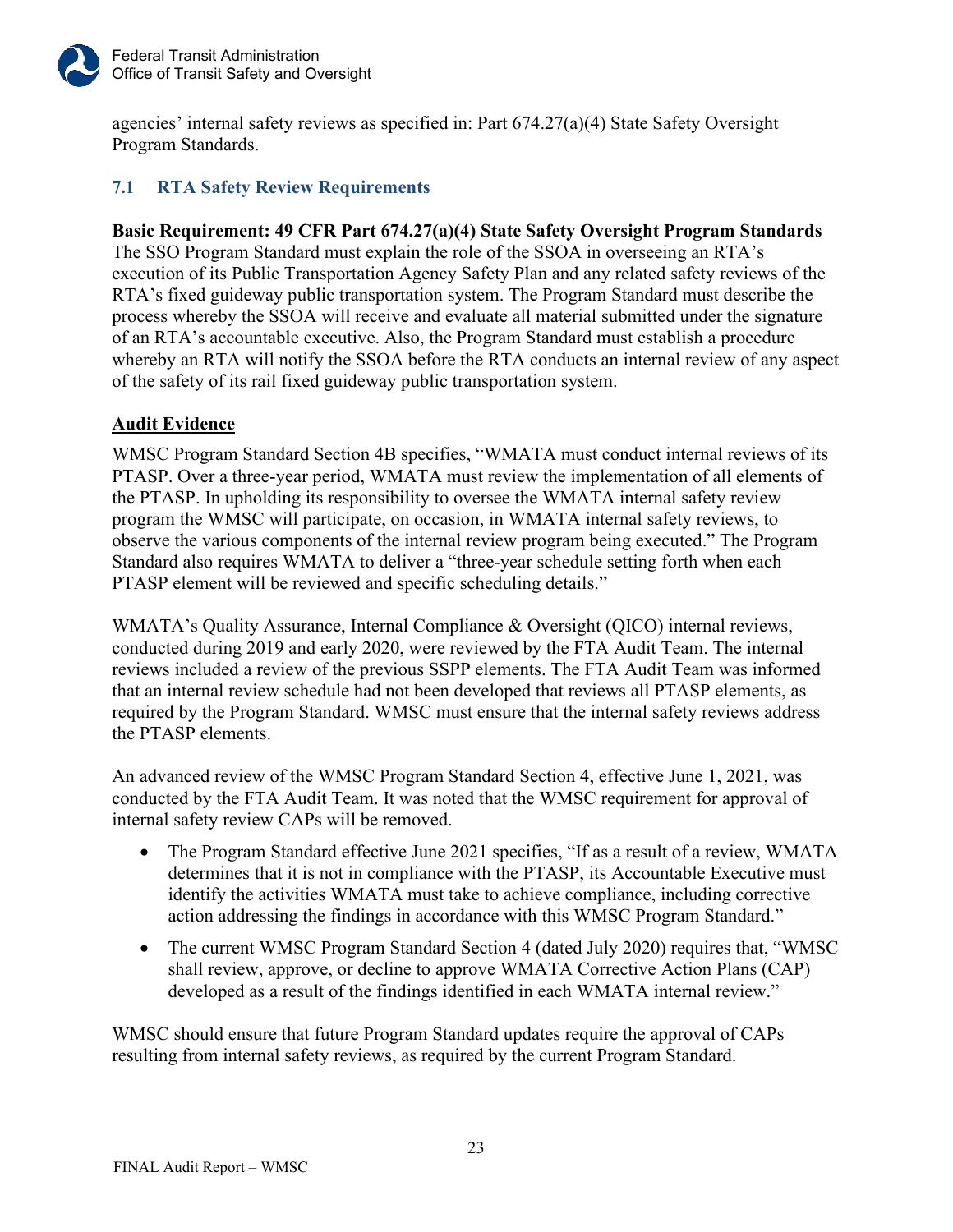

The 2020 WMATA QICO internal review report identified 57 Internal Corrective and Preventive Actions (iCAPAs) that were closed without WMSC approval. The FTA Audit Team was concerned that WMSC did not regularly approve or respond to WMATA's internal safety reviews and did not approve internal review CAPs.

**Finding 3 –** WMSC did not ensure that all elements of the PTASP were internally reviewed and that CAPs resulting from internal safety review findings were approved.

**Required Action –** WMSC must ensure that WMATA conducts internal reviews for all PTASP elements and that resulting CAPs are submitted, reviewed, approved, and tracked.

#### <span id="page-26-0"></span>**8. Investigations and Reviews**

For this portion of the audit, the FTA evaluated WMSC investigation and reviews activities, and documentation as specified in:

Part 674.27 – (a)(7) State Safety Oversight Program Standards

Part 674.33 – Notification of Accidents

Part 674.35 – Investigations

#### <span id="page-26-1"></span>**8.1 Notifications**

#### **Basic Requirement: 49 CFR Part 674.33(a) Notification of Accidents**

Two-Hour Notification. In addition to the requirements for accident notification set forth in an SSO Program Standard, an RTA must notify both the SSOA and the FTA within two hours of any accident occurring on a rail fixed guideway public transportation system. The criteria and thresholds for accident notification and reporting are defined in a reporting manual developed for the electronic reporting system specified by FTA as required in Part 674.39(b), and Appendix A.

#### **Audit Evidence**

WMSC Program Standard Section 7 specifies, "For urgent notifications regarding high profile events, telephone notifications are required. The "Accident" types contained in Title 49 CFR Part 674 Appendix for Notification of Accident, Incidents and Occurrences are considered high profile events by the WMSC. WMATA must contact the WMSC-designated representative in the specified timeframe. A voicemail may be left with the designee if necessary. The WMSC also requires that WMATA provide an email notification to the WMSC's email distribution list." Further, the WMSC Program Standard Section 7 states, "WMATA must also comply with the FTA Two-Hour Accident Notification requirements."

WMSC's 2020 two-hour notification tracking log, 2020 annual report accident data collected through the State Safety Oversight Reporting (SSOR) tool, and FTA notification records were reviewed by the FTA Audit Team. Table 8.1 identifies discrepancies and concerns with WMSC's oversight of WMATA accident notifications.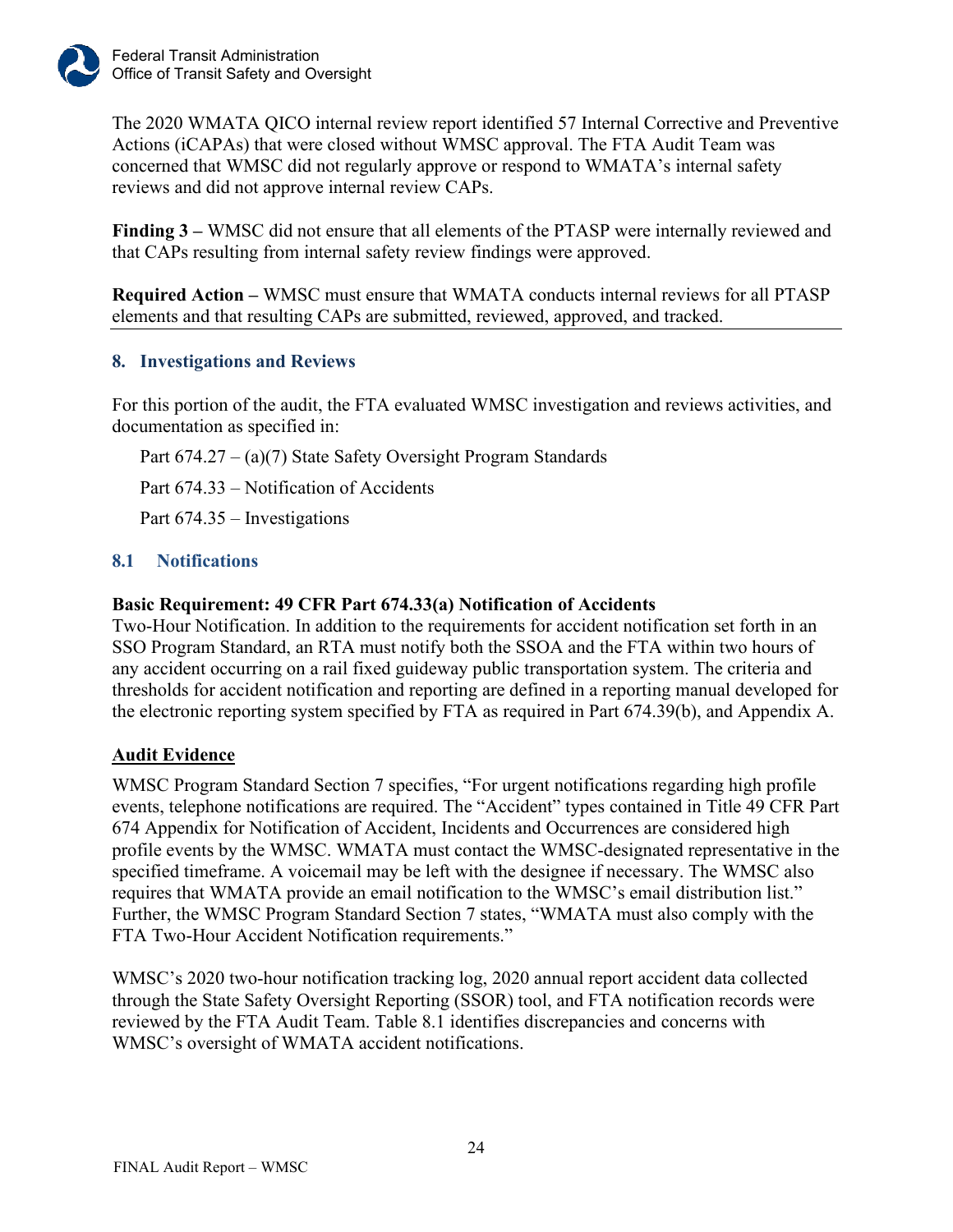| <b>Table 8.1 – WMSC Accident Notification Discrepancies</b>                                                          |                                                                                                                                       |                  |  |
|----------------------------------------------------------------------------------------------------------------------|---------------------------------------------------------------------------------------------------------------------------------------|------------------|--|
| <b>Event Date and</b><br><b>WMSC Code</b>                                                                            | <b>Status</b>                                                                                                                         | Count            |  |
| $1/4/20$ (A-3)<br>$1/23/20$ (A-3)<br>$5/1/20$ (A-2)<br>$9/9/20$ (A-2)                                                | Accidents included in WMSC two-hour<br>notification log as reported to FTA but not<br>included in FTA notification log.               | $\boldsymbol{4}$ |  |
| $2/14/20$ (A-5)<br>$4/5/20$ (A-1)<br>$8/5/20$ (A-2)                                                                  | Accidents included in WMSC two-hour<br>notification log as not reported within two hours<br>and not included in FTA notification log. | 3                |  |
| $7/7/20$ (A-5)                                                                                                       | Accidents included in WMSC two-hour<br>notification log as not reported within two hours<br>and included in FTA notification log.     | 1                |  |
| $2/11/20$ (A-3)<br>$9/11/20$ (A-2)                                                                                   | Accidents not included in WMSC two-hour<br>notification log and included in FTA notification<br>log.                                  | 2                |  |
| $2/9/20$ (A-3)<br>$4/6/2020$ (I-3)<br>$4/27/20$ (I-3)<br>$8/11/20$ (O-7)<br>$10/9/20$ (O-12(h))<br>$10/16/20$ (O-19) | Accidents not included in WMSC two-hour<br>notification log or FTA notification log.                                                  | 6                |  |

Event Number W0031 E20125 was reviewed by the FTA Audit Team. This event involved a serious injury. The event occurred at 4:32 a.m., but notification was not made to WMSC until 6:58 p.m. The actions taken by WMATA in response to this event, and WMATA's processes for ensuring that notifications are made as required, were discussed by WMSC and WMATA. WMSC required WMATA to develop CAP WMSC-20-C0070 to address these concerns. This CAP is projected for completion on October 27, 2023.

**Finding 4 –** WMSC did not ensure that WMATA notified WMSC and FTA of all reportable accidents within the FTA two-hour notification requirement.

**Required Action –** WMSC must update, submit, and implement a process that ensures WMATA notifies FTA and WMSC of all reportable accidents within two hours.

## <span id="page-27-0"></span>**8.2 Accident Investigation Requirements**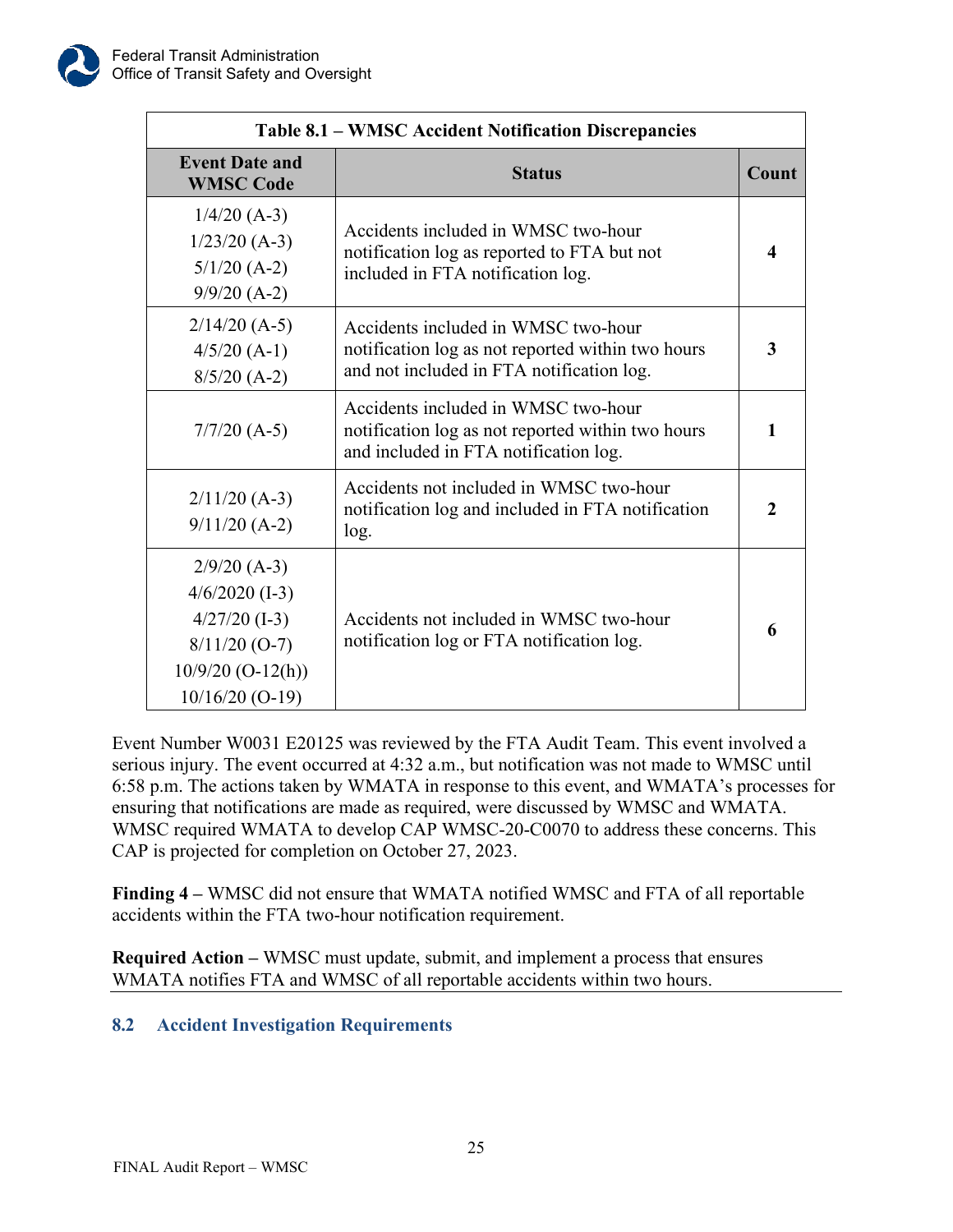

Federal Transit Administration Office of Transit Safety and Oversight

## **Basic Requirement: 49 CFR Part 674.35(a) Investigations**

An SSOA must investigate or require an investigation of any accident and is ultimately responsible for the sufficiency and thoroughness of all investigations, whether conducted by the SSOA or RTA. If an SSOA requires an RTA to investigate an accident, the SSOA must conduct an independent review of the RTA's findings of causation. In any instance in which an RTA is conducting its own internal investigation of the accident or incident, the SSOA and the RTA must coordinate their investigations in accordance with the SSO Program Standard and any agreements in effect.

## **Audit Evidence**

WMSC Program Standard Section 7 specifies, "The WMSC is required to investigate, or cause WMATA to investigate, all accidents. Additionally, the WMSC requires that certain other safety events are investigated, as detailed in the Safety Event Notification Matrix in Appendix A."

Accidents reported in the annual reports since WMSC certification on March 18, 2019, were reviewed. The FTA Audit Team identified three events, on February 11, 2020; April 6, 2020; and April 27, 2020, that involved collisions between two rail transit vehicles and were not reported and investigated as required by Part 674. The FTA Audit Team was informed that these three events were not properly classified and that WMATA did not submit final investigation reports.

Accidents reported in FTA's annual report, from the WMSC certification date through the end of 2020 (downloaded March 30, 2021) were reviewed. As shown in Table 8.2 below, 26 of 39 accidents submitted in the annual report did not indicate the investigation was adopted by WMSC, including accidents dating back to April 2019. Further, WMSC's submitted event tracking log did not include the status of the event investigation reports. However, a number of these events were identified by the FTA Audit Team, using WMSC's public website.

| Table 8.2 – WMATA Accidents Not Adopted by WMSC                                                         |                                                                                                                                                                         |       |  |
|---------------------------------------------------------------------------------------------------------|-------------------------------------------------------------------------------------------------------------------------------------------------------------------------|-------|--|
| <b>Report Numbers or Date</b>                                                                           | <b>Status</b>                                                                                                                                                           | Count |  |
| E19354, E19431, E19450,<br>E19454, E19509, E19539,<br>E19563, E19661, E19675,<br>W-0081, W-0069, W-0078 | Reports classified as accidents in the WMSC log that<br>have been adopted and record should be updated in<br>annual report                                              | 12    |  |
| W-0079, W-0071                                                                                          | Reports classified as occurrences in the WMSC log<br>that should be classified as accidents that have been<br>adopted and record should be updated in annual<br>report. |       |  |
| $7/17/19$ (A-1)<br>$7/23/19$ (A-1)<br>$12/16/20$ (A-3)                                                  | Reports classified as accidents in the WMSC log that<br>have not been adopted.                                                                                          |       |  |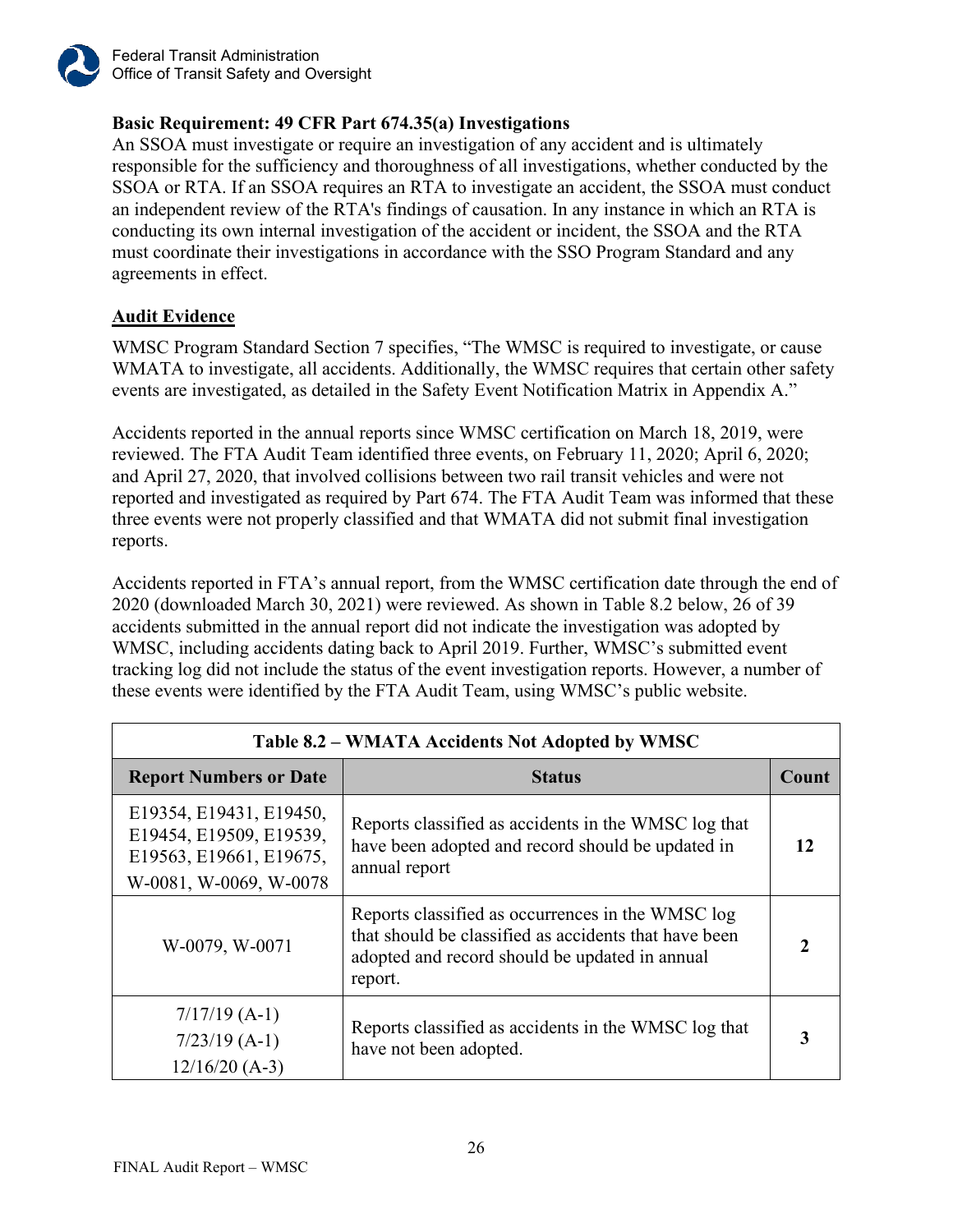

| Table 8.2 – WMATA Accidents Not Adopted by WMSC                                                                                                      |                                                                                                          |       |  |
|------------------------------------------------------------------------------------------------------------------------------------------------------|----------------------------------------------------------------------------------------------------------|-------|--|
| <b>Report Numbers or Date</b>                                                                                                                        | <b>Status</b>                                                                                            | Count |  |
| $4/2/19$ (I-3)<br>$4/23/19$ (I-2)<br>$7/7/19$ (I-3)<br>$8/10/19$ (I-3)<br>$12/26/19$ (O-25)<br>$2/11/20$ (I-3)<br>$4/6/20$ (I-3),<br>$4/27/20$ (I-3) | Reports classified as incidents or occurrences in the<br>WMSC log that should be classified as accidents | 8     |  |
| 5/29/19                                                                                                                                              | Report not included in the WMSC log that should be<br>classified as accident                             |       |  |

As shown in Table 8.3 below, five events classified as accidents in the WMSC 2020 tracking log were not included in the 2020 annual report.

| Table 8.3 – WMATA Accidents Not Included in the 2020 Annual Report to FTA |                                              |                                                 |  |
|---------------------------------------------------------------------------|----------------------------------------------|-------------------------------------------------|--|
| <b>Event Date</b>                                                         | <b>WMSC Event Code</b>                       | <b>Description</b>                              |  |
| 2/14/2020                                                                 | $A-3$                                        | Collision with Person at Minnesota Ave. Station |  |
| 4/5/2020                                                                  | <b>Fatality at Pentagon Station</b><br>$A-1$ |                                                 |  |
| 5/1/2020                                                                  | Serious Injury at Vienna Station<br>$A-2$    |                                                 |  |
| 8/5/2020<br>Serious Injury at West Falls Church Station<br>$A-2$          |                                              |                                                 |  |
| Collision with Person at Bethesda Station<br>11/8/2020<br>$A-3$           |                                              |                                                 |  |

**Finding 5 –** WMSC did not ensure investigations were conducted for all accidents.

**Required Action –** WMSC must submit and implement a process that ensures all accidents are investigated as required.

## <span id="page-29-0"></span>**8.3 Accident Investigation Reports**

## **Basic Requirement: Part 674.35(b) Investigations**

Within a reasonable time, an SSOA must issue a written report on its investigation of an accident or review of an RTA's accident investigation in accordance with the reporting requirements established by the SSOA. The report must describe the investigation activities; identify the factors that caused or contributed to the accident; and set forth a corrective action plan, as necessary or appropriate. The SSOA must formally adopt the report of an accident and transmit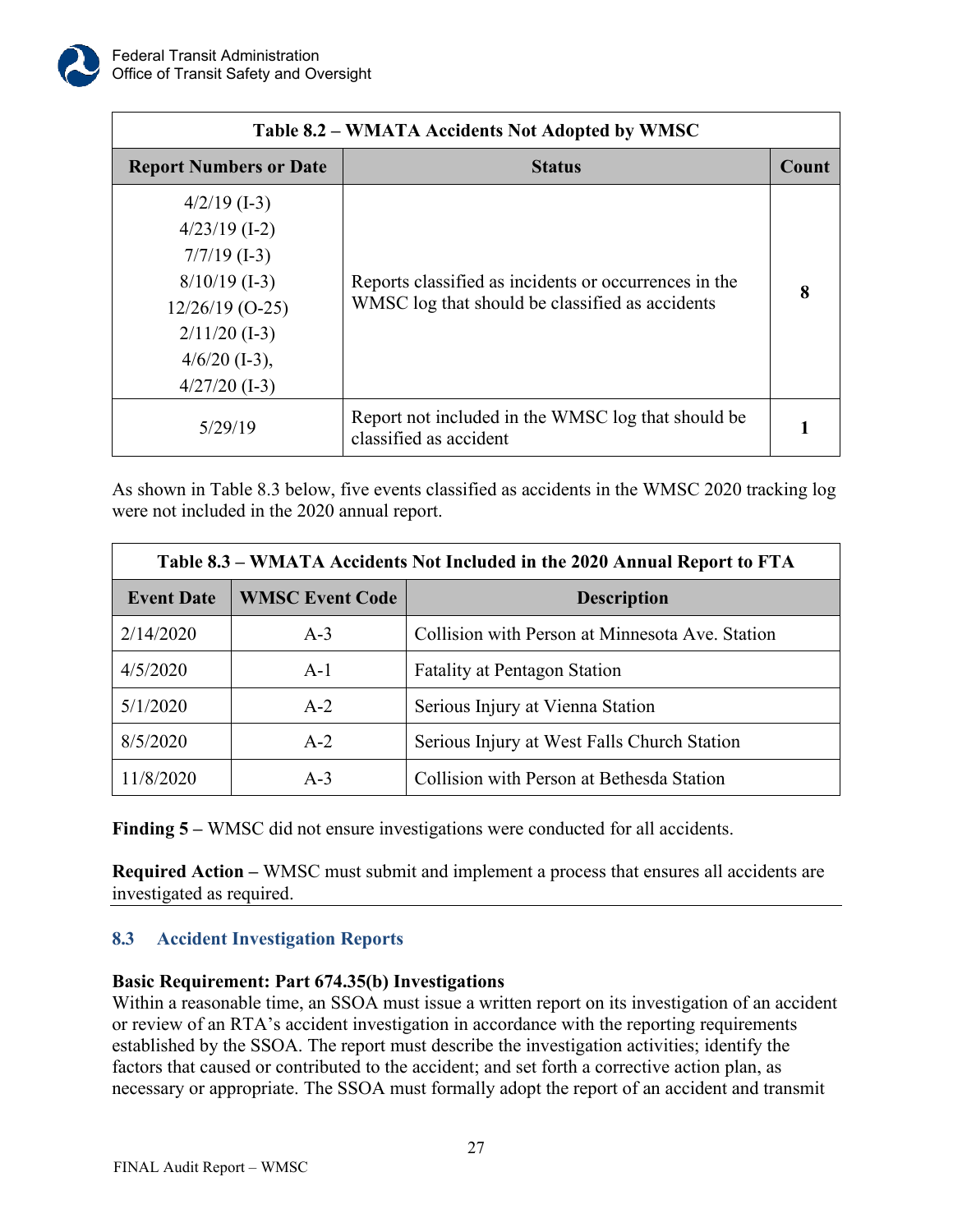

that report to the RTA for review and concurrence. If the RTA does not concur with an SSOA's report, the SSOA may allow the RTA to submit a written dissent from the report, which may be included in the report, at the discretion of the SSOA.

## **Audit Evidence**

WMSC Program Standard Section 8 specifies, "When safety event occurs, WMATA will initiate and conduct the investigation, unless notified that the WMSC intends to conduct the investigation… Regardless of which entity conducts the investigation, a report will be prepared for all accident[s] and certain other safety events as specified in the matrix in Appendix A. These reports will be submitted to the WMSC for its Commissioners to consider and adopt."

A sampling of the following four investigation reports was reviewed by the FTA Audit Team:

- W-0031 National Airport Worker Injury
- E19431 Largo Tail Track Collision
- E19509 WFC Hi-Rail Derailment
- E19675 Farragut West Suicide

The FTA Audit Team verified that these accident reports included elements required by the Program Standard and that WMSC followed the approval process. However, as shown in Table 8.2 in the previous section, 26 of 39 accidents submitted in the annual report did not indicate the investigation was adopted by WMSC, including accidents dating back to April 2019.

**Finding 6 –** WMSC did not formally adopt all investigation reports.

**Required Action –** WMSC must submit and implement a process that ensures accident reports are formally adopted.

## <span id="page-30-0"></span>**8.4 RTA Investigations**

## **Basic Requirement: 49 CFR Part 674.27(a)(7) State Safety Oversight Program Standards, Investigations.**

The SSO Program Standard must identify thresholds for accidents that require the RTA to conduct an investigation. Also, the Program Standard must address how the SSOA will oversee an RTA's internal investigation; the role of the SSOA in supporting any investigation conducted or findings and recommendations made by the NTSB or FTA; and procedures for protecting the confidentiality of the investigation reports.

## **Audit Evidence**

WMSC Program Standard Section 8 specifies that "A draft investigation report will be completed by the investigation team and reviewed by the Lead Investigator and Technical Staff within 45 calendar days of the WMSC's determination to investigate. The report may be issued sooner depending on the circumstances or as directed by the Chief Executive Officer. In the event additional time is needed for investigative activities (such as reconstruction or testing), the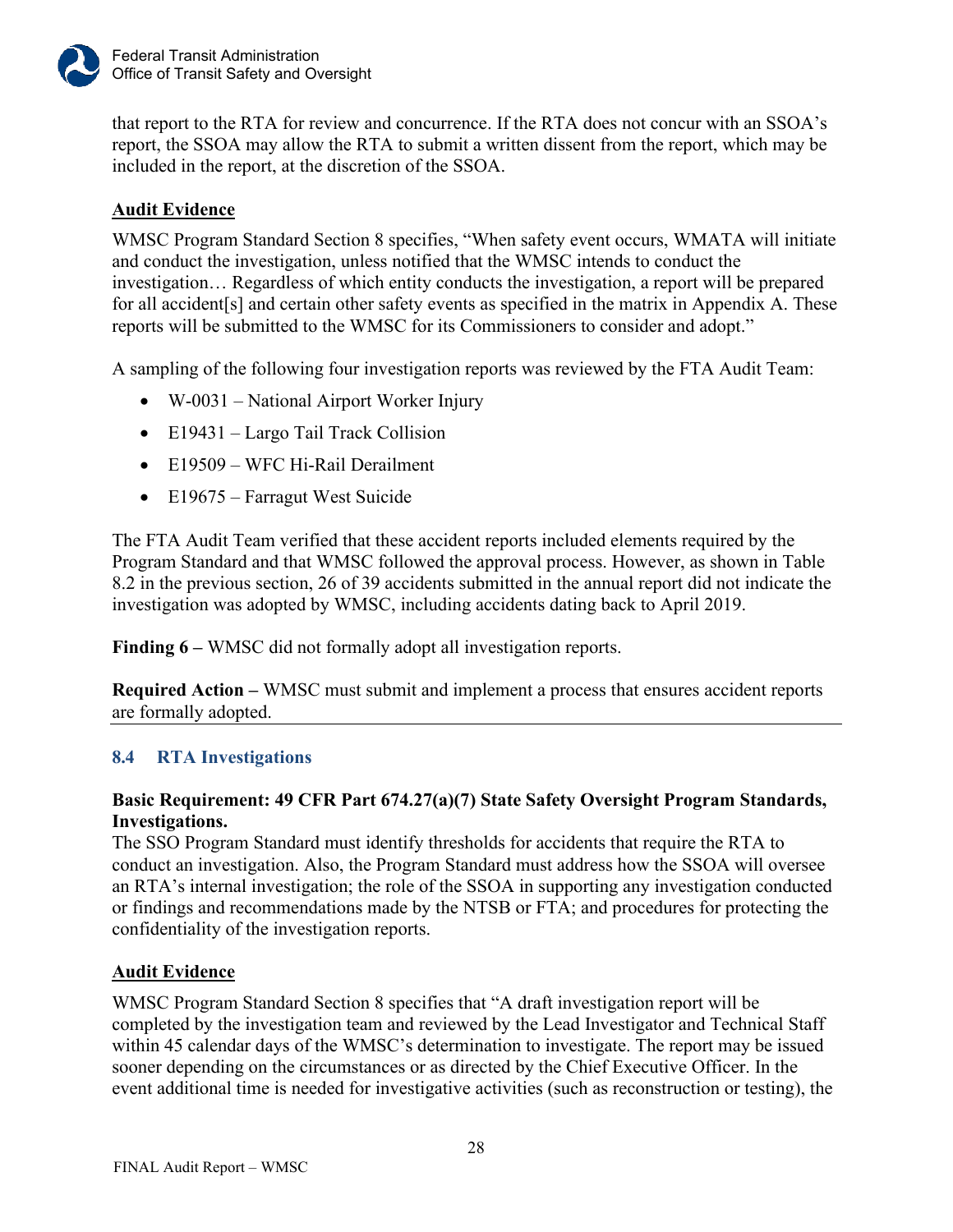

WMSC Chief Executive Officer will notify WMATA Chief Safety Officer in writing in advance of the 45-day deadline. The WMSC Chief Executive Officer will submit the draft report to WMATA for review and comment. WMATA must transmit any comments or additional documentation to the WMSC Technical Staff within 10 business days of receiving the draft investigation report."

During interviews, WMATA explained their accident investigation process, and WMSC discussed its involvement in investigations. The WMSC explained that it is an active participant in most accident investigations performed by WMATA and that WMSC participates in interviews with relevant subject matter experts, as needed, as well as in other phases of WMATA's investigations. WMSC's participation in these accidents and review and approval of the resulting reports serves to ensure that a thorough investigation is completed for all accidents.

The WMSC Program Standard Section 8 specifies, "Depending on the circumstances of a safety event, another agency such as the NTSB might conduct an investigation utilizing its own procedures and personnel. In the event of an NTSB investigation, the WMSC shall request party status to the investigation. The WMSC will support the NTSB investigation."

Both WMSC and WMATA have procedures in place for supporting the National Transportation Safety Board (NTSB).

There are no findings of noncompliance for this portion of the audit.

## <span id="page-31-0"></span>**9. SSOA Triennial Audits Verification of PTASP Implementation**

For this portion of the audit, WMSC three-year period covered oversight of SSPP/PTASP. The FTA evaluated WMSC triennial review documentation of the SSPP/PTASP as specified in:

Part 674.31 – Triennial Audits, General Requirements

Part  $674.13 - (a)$  Designation of Oversight Agency

Part 674.27 – (a)(5) Triennial SSOA Audits of PTASPs

Part 672 – Appendix A Public Transportation Safety Certification Training Program

Part  $673.11 - (a)(c)$  Safety Plans General Requirements

Part 673.21 - Safety Management Systems General Requirements

Part 673.31 – Safety Plan Documentation

Part 674.9 – (c) Transition from Previous Requirements for State Safety Oversight

Part 674.25 – (b) Role of the State Safety Oversight Agency

Part 674.29 – (b) Public Transportation Agency Safety Plan General Requirements

## <span id="page-31-1"></span>**9.1 SSPP/PTASP Audit Requirements**

## **Basic Requirement: 49 CFR Part 674.31 Triennial Audits, General Requirements**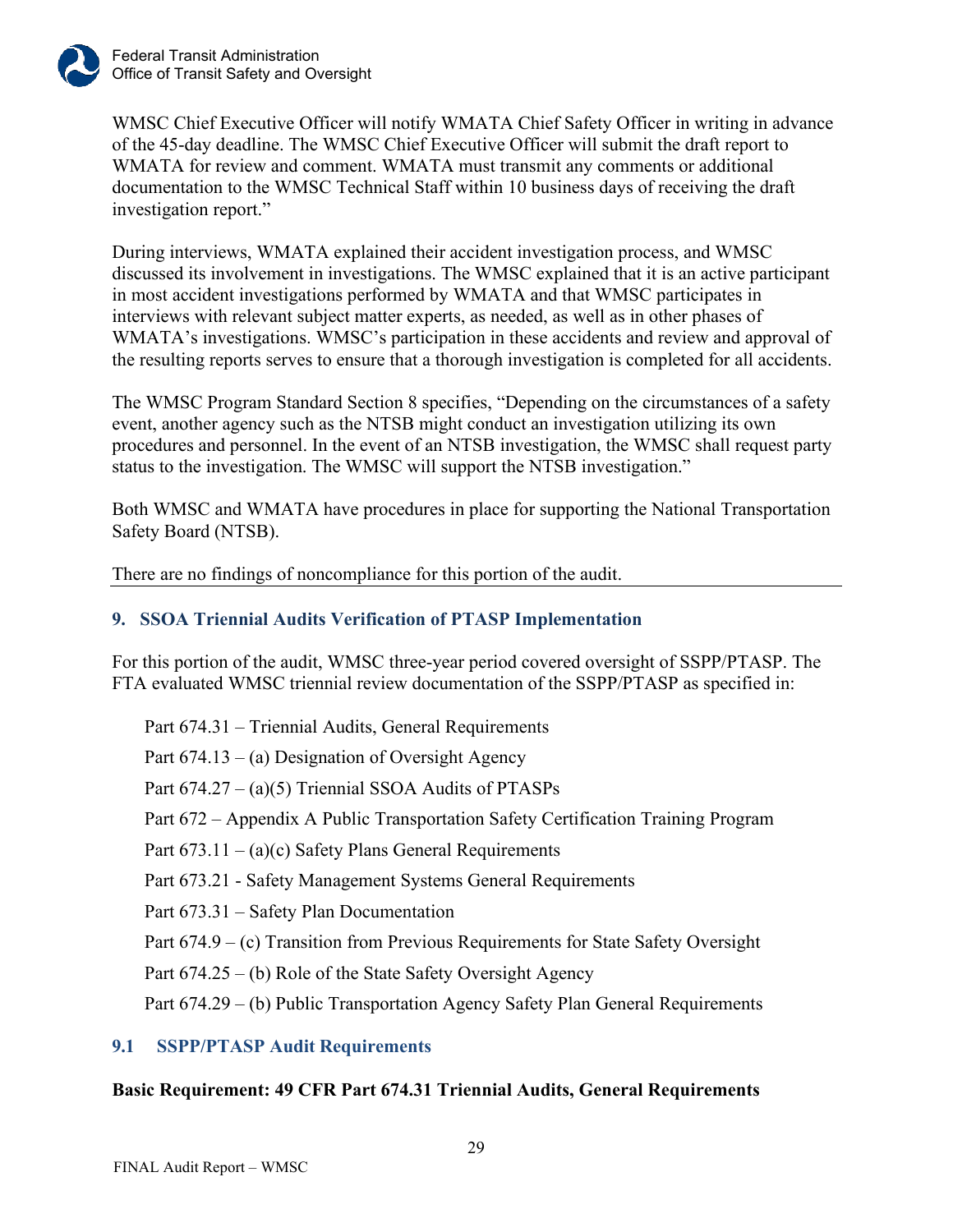At least once every three years, an SSOA must conduct a complete audit of an RTA's compliance with its System Safety Program Plan/Public Transportation Agency Safety Plan. Alternatively, an SSOA may conduct the audit on an on-going basis over the three-year timeframe. At the conclusion of the three-year audit cycle, the SSOA shall issue a report with findings and recommendations arising from the audit, which must include, at minimum, an analysis of the effectiveness of the Public Transportation Agency Safety Plan, recommendations for improvements, and a corrective action plan, if necessary or appropriate. The RTA must be given an opportunity to comment on the findings and recommendations.

## **Basic Requirement: 49 CFR 673.13(a) Certification of Compliance**

Each transit agency, or State as authorized in  $\S$  673.11(d), must certify that it has established a Public Transportation Agency Safety Plan meeting the requirements of this part one year after July 19, 2019. A State Safety Oversight Agency must review and approve a Public Transportation Agency Safety Plan developed by rail fixed guideway system, as authorized in 49 U.S.C. 5329(e) and its implementing regulations at 49 CFR Part 674.

## **49 CFR Part 674.13(a)(4) Designation of Oversight Agency**

The SSOA has authority to review, approve, oversee, and enforce the public transportation agency safety plan for a rail fixed guideway public transportation system required by 49 U.S.C. 5329(d).

## **49 CFR Part 674.13(a)(6) Designation of Oversight Agency**

At least once every three years, the SSOA audits every rail fixed guideway public transportation system's compliance with the public transportation agency safety plan required by 49 U.S.C. 5329(d).

## **49 CFR Part 674.27(a)(5) Triennial SSOA Audits of PTASPs**

Triennial SSOA audits of Rail Public Transportation Agency Safety Plans. The SSO Program Standard must explain the process the SSOA will follow and the criteria the SSOA will apply in conducting a complete audit of the RTA's compliance with its Public Transportation Agency Safety Plan at least once every three years, in accordance with 49 U.S.C. 5329. Alternatively, the SSOA and RTA may agree that the SSOA will conduct its audit on an on-going basis over the three-year timeframe. The Program Standard must establish a procedure the SSOA and RTA will follow to manage findings and recommendations arising from the triennial audit.

## **Audit Evidence**

The WMSC Program Standard Section 5 specifies, "Under the direction of the WMSC CEO the WMSC will work with WMATA personnel to schedule on-site audit activities during a period that is suitable for both parties. This process will include scheduling of specific audit periods, including interviews, records reviews, and field visits, for each topic being audited."

The WMSC triennial audit of WMATA is conducted in an ongoing manner, with a final report at the end of the three-year cycle. The FTA Audit Team was provided WMSC partial triennial audit reports for 2020. WMSC Program Standard Section 5 further specifies, "Prior to the on-site visit, the WMSC will develop and submit a request for procedures, plans, and other records that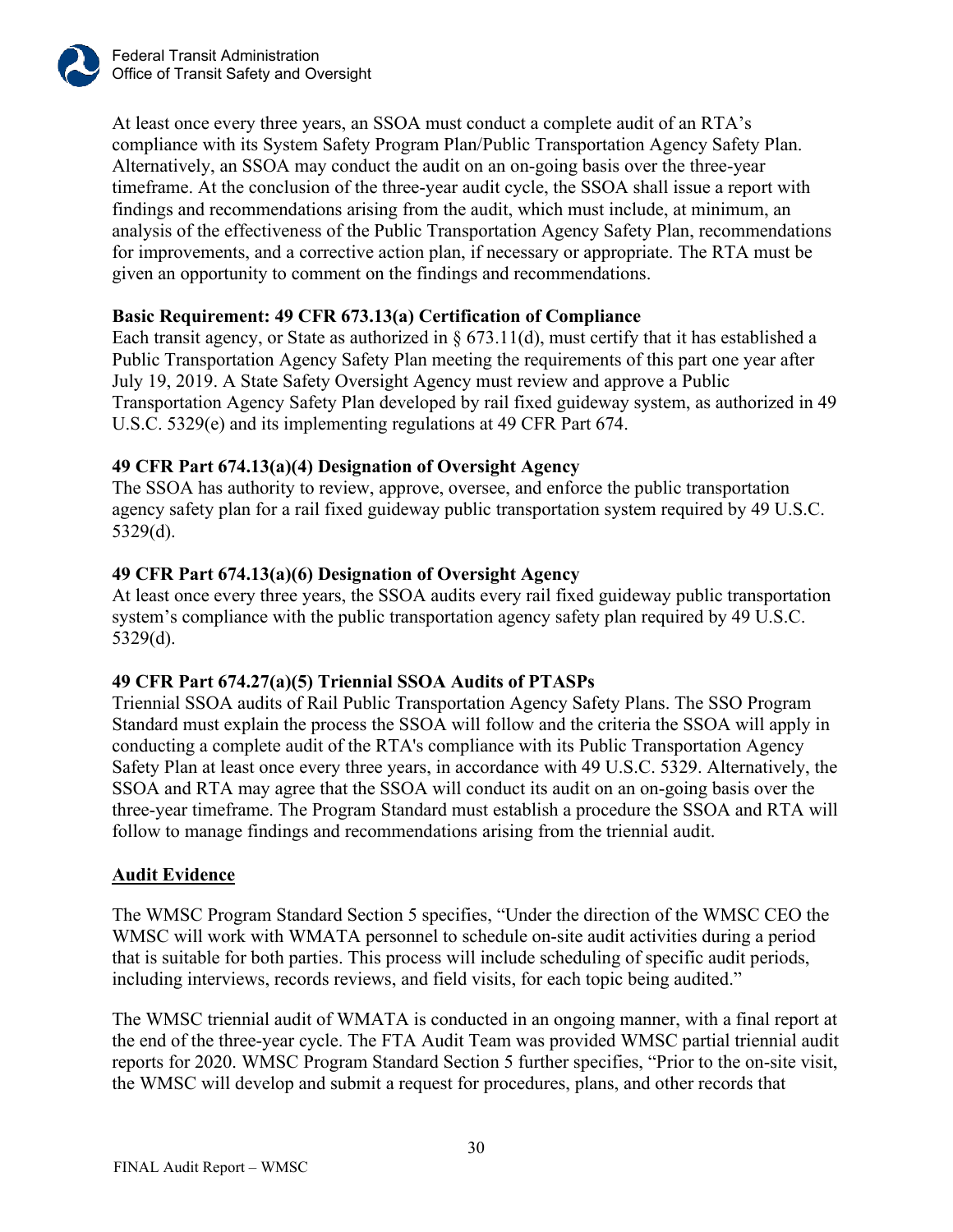

pertain to the specific area being audited. The WMSC will develop checklists or guides for the on-site audit activities as needed."

The FTA Audit Team was provided documentation for WMSC's 2020–2021 audit of fitness for duty, including the drug and alcohol program. The WMSC Program Standard Section 8 and WMATA PTASP includes requirements to "analyze employee records and the results of postevent drug and alcohol tests", but did not include requirements for auditing of random drug and alcohol testing.

During interviews, the FTA Audit Team was informed, by WMATA, that WMSC requested several documents and records for WMATA employees subject to random drug and alcohol testing in compliance with 49 CFR Part 655 and for testing for security personnel. However, neither the Program Standard nor PTASP specifies the audit requirement for random drug and alcohol testing. FTA is also concerned with potential WMSC audit duplication and findings that may conflict with FTA's Part 655 requirements. To ensure there was not duplication or finding conflicts, the FTA Audit Team asked WMSC to provide its criteria for auditing of random drug and alcohol testing and testing for security personnel. The WMSC did not have provide a process or criteria for its drug and alcohol review.

**Finding 7 –** WMSC did not have a process and criteria for conducting a complete audit of WMATA's compliance with its PTASP, particularly for auditing random drug and alcohol testing.

**Required Action –** WMSC must develop and implement a process and criteria for conducting a complete audit of WMATA's compliance with its PTASP at least once every three years.

## <span id="page-33-0"></span>**9.2 SSOA Triennial Audit Verification of SSPP/PTASP Implementation**

## **49 CFR Part 673.11 Safety Plans General Requirements**

(a)(1) The Public Transportation Agency Safety Plan, and subsequent updates, must be signed by the Accountable Executive and approved by the agency's Board of Directors, or an Equivalent Authority.

(a)(2) The [Public Transportation Agency Safety Plan](https://www.law.cornell.edu/definitions/index.php?width=840&height=800&iframe=true&def_id=1ba616d956c6725dbcf4ef0b9e174cec&term_occur=999&term_src=Title:49:Subtitle:B:Chapter:VI:Part:673:Subpart:B:673.11) must document the processes and activities related to [Safety Management System \(SMS\)](https://www.law.cornell.edu/definitions/index.php?width=840&height=800&iframe=true&def_id=97bdf4336154e87fb04abc8f92319d69&term_occur=999&term_src=Title:49:Subtitle:B:Chapter:VI:Part:673:Subpart:B:673.11) implementation, as required under [subpart C](https://www.law.cornell.edu/cfr/text/49/part-673/subpart-C) of this part.

(a)(3) The [Public Transportation Agency Safety Plan](https://www.law.cornell.edu/definitions/index.php?width=840&height=800&iframe=true&def_id=1ba616d956c6725dbcf4ef0b9e174cec&term_occur=999&term_src=Title:49:Subtitle:B:Chapter:VI:Part:673:Subpart:B:673.11) must include [performance targets](https://www.law.cornell.edu/definitions/index.php?width=840&height=800&iframe=true&def_id=5b73a59b0c3318f3d3f2a4fce8606f26&term_occur=999&term_src=Title:49:Subtitle:B:Chapter:VI:Part:673:Subpart:B:673.11) based on the safety [performance measures](https://www.law.cornell.edu/definitions/index.php?width=840&height=800&iframe=true&def_id=624f854a33470b8df3c102f7864abc29&term_occur=999&term_src=Title:49:Subtitle:B:Chapter:VI:Part:673:Subpart:B:673.11) established under the [National Public Transportation Safety](https://www.law.cornell.edu/definitions/index.php?width=840&height=800&iframe=true&def_id=38eb648aab91eeced9df2d4abcc1545a&term_occur=999&term_src=Title:49:Subtitle:B:Chapter:VI:Part:673:Subpart:B:673.11)  [Plan.](https://www.law.cornell.edu/definitions/index.php?width=840&height=800&iframe=true&def_id=38eb648aab91eeced9df2d4abcc1545a&term_occur=999&term_src=Title:49:Subtitle:B:Chapter:VI:Part:673:Subpart:B:673.11)

(a)(4) The Public Transportation Agency Safety Plan must address all applicable requirements and standards as set forth in FTA's Public Transportation Safety Program and the National Public Transportation Safety Plan. Compliance with the minimum safety performance standards authorized under 49 U.S.C.  $5329(b)(2)(C)$  is not required until standards have been established through the public notice and comment process.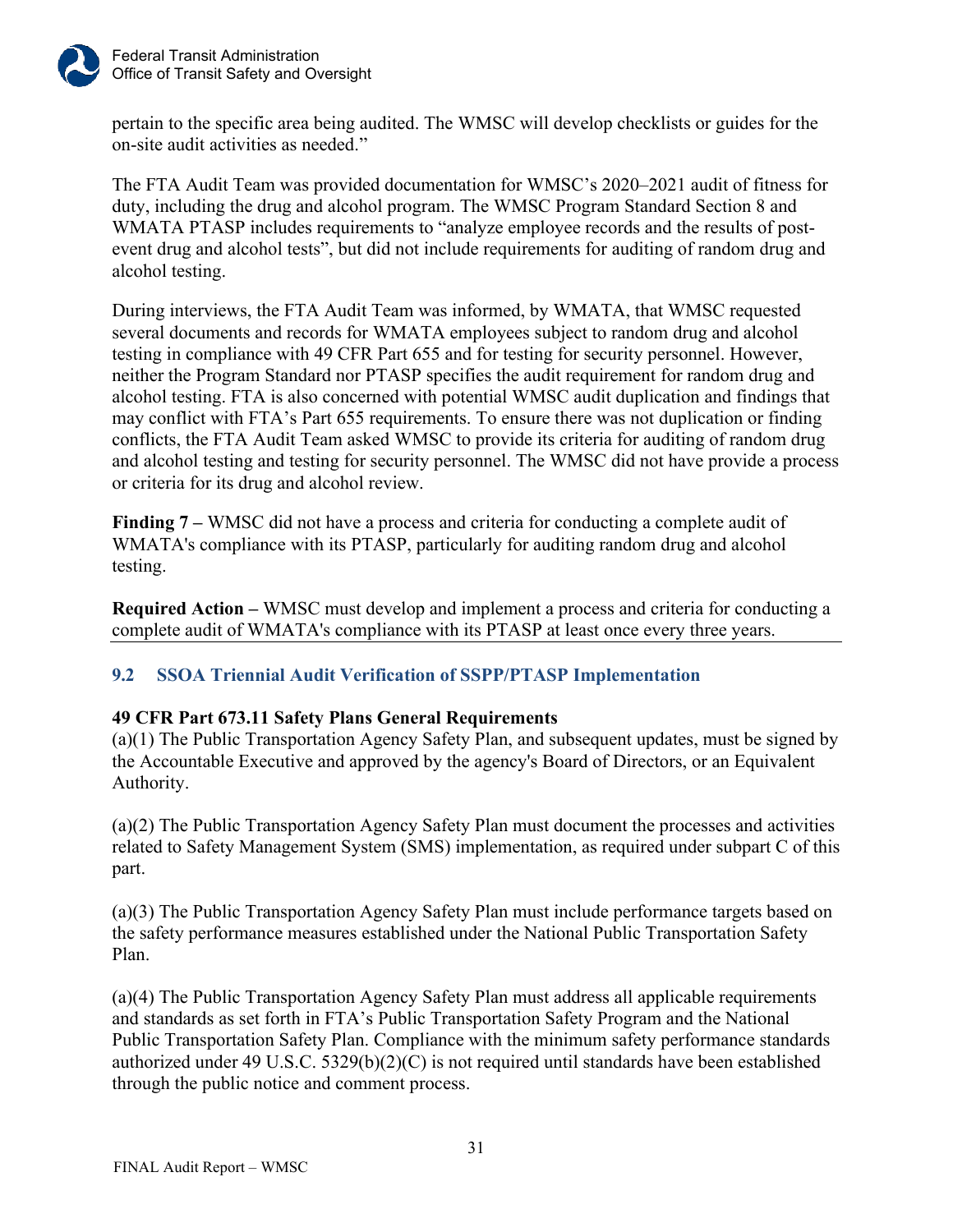

(a)(5) Each transit agency must establish a process and timeline for conducting an annual review and update of the Public Transportation Agency Safety Plan.

(a)(6) A [rail transit agency](https://www.law.cornell.edu/definitions/index.php?width=840&height=800&iframe=true&def_id=f41a0158a5b97f7e7f9e7ce5e15a46cd&term_occur=999&term_src=Title:49:Subtitle:B:Chapter:VI:Part:673:Subpart:B:673.11) must include or incorporate by reference in its [Public Transportation](https://www.law.cornell.edu/definitions/index.php?width=840&height=800&iframe=true&def_id=1ba616d956c6725dbcf4ef0b9e174cec&term_occur=999&term_src=Title:49:Subtitle:B:Chapter:VI:Part:673:Subpart:B:673.11)  [Agency Safety Plan](https://www.law.cornell.edu/definitions/index.php?width=840&height=800&iframe=true&def_id=1ba616d956c6725dbcf4ef0b9e174cec&term_occur=999&term_src=Title:49:Subtitle:B:Chapter:VI:Part:673:Subpart:B:673.11) an emergency preparedness and response plan or procedures that addresses, at a minimum, the assignment of employee responsibilities during an emergency; and coordination with Federal, [State,](https://www.law.cornell.edu/definitions/index.php?width=840&height=800&iframe=true&def_id=2c4a941a4e9fee74862a118d513480c0&term_occur=999&term_src=Title:49:Subtitle:B:Chapter:VI:Part:673:Subpart:B:673.11) regional, and local officials with roles and responsibilities for emergency preparedness and response in the [transit agency's](https://www.law.cornell.edu/definitions/index.php?width=840&height=800&iframe=true&def_id=002e7e6c917a151885d392c9f9e15e05&term_occur=999&term_src=Title:49:Subtitle:B:Chapter:VI:Part:673:Subpart:B:673.11) service area.

(c) A transit agency must maintain its Public Transportation Agency Safety Plan in accordance with the record keeping requirements in subpart D of this part.

## **49 CFR Part 673.21 Safety Management Systems General Requirements**

Each transit agency must establish and implement a Safety Management System under this part. A transit agency Safety Management System must be appropriately scaled to the size, scope and complexity of the transit agency and include the following elements: (a) Safety Management Policy as described in 673.23; (b) Safety Risk Management as described in 673.25; (c) Safety Assurance as described in 673.27; and (d) Safety Promotion as described in 673.29.

## **49 CFR Part 673.31 Safety Plan Documentation**

At all times, a transit agency must maintain documents that set forth its Public Transportation Agency Safety Plan, including those related to the implementation of its Safety Management System (SMS), and results from SMS processes and activities. A transit agency must maintain documents that are included in whole, or by reference, that describe the programs, policies, and procedures that the agency uses to carry out its Public Transportation Agency Safety Plan. These documents must be made available upon request by the Federal Transit Administration or other Federal entity, or a State Safety Oversight Agency having jurisdiction. A transit agency must maintain these documents for a minimum of three years after they are created.

## **49 CFR Part 674.9 Transition from Previous Requirements for State Safety Oversight**

A System Safety Program Plan (SSPP) developed pursuant to 49 CFR Part 659 shall serve as the rail transit agency's safety plan until one year one year after the effective date of the Public Transportation Agency Safety Plan final rule, which will be codified in Part 673 of this chapter.

## **49 CFR Part 674.25 Role of the State Safety Oversight Agency**

(b) An SSOA must oversee an RTA's execution of its Public Transportation Agency Safety Plan. An SSOA must enforce the execution of a Public Transportation Agency Safety Plan, through an order of a corrective action plan or any other means, as necessary or appropriate.

## **49 CFR Part 674.29 Public Transportation Agency Safety Plan General Requirements**

(b) In determining whether a Public Transportation Agency Safety Plan is compliant with 49 CFR Part 673, an SSOA must determine, specifically, whether the Public Transportation Agency Safety Plan is approved by the RTA's board of directors or equivalent entity; sets forth a sufficiently explicit process for safety risk management, with adequate means of risk mitigation for the rail fixed guideway public transportation system; includes a process and timeline for annually reviewing and updating the safety plan; includes a comprehensive staff training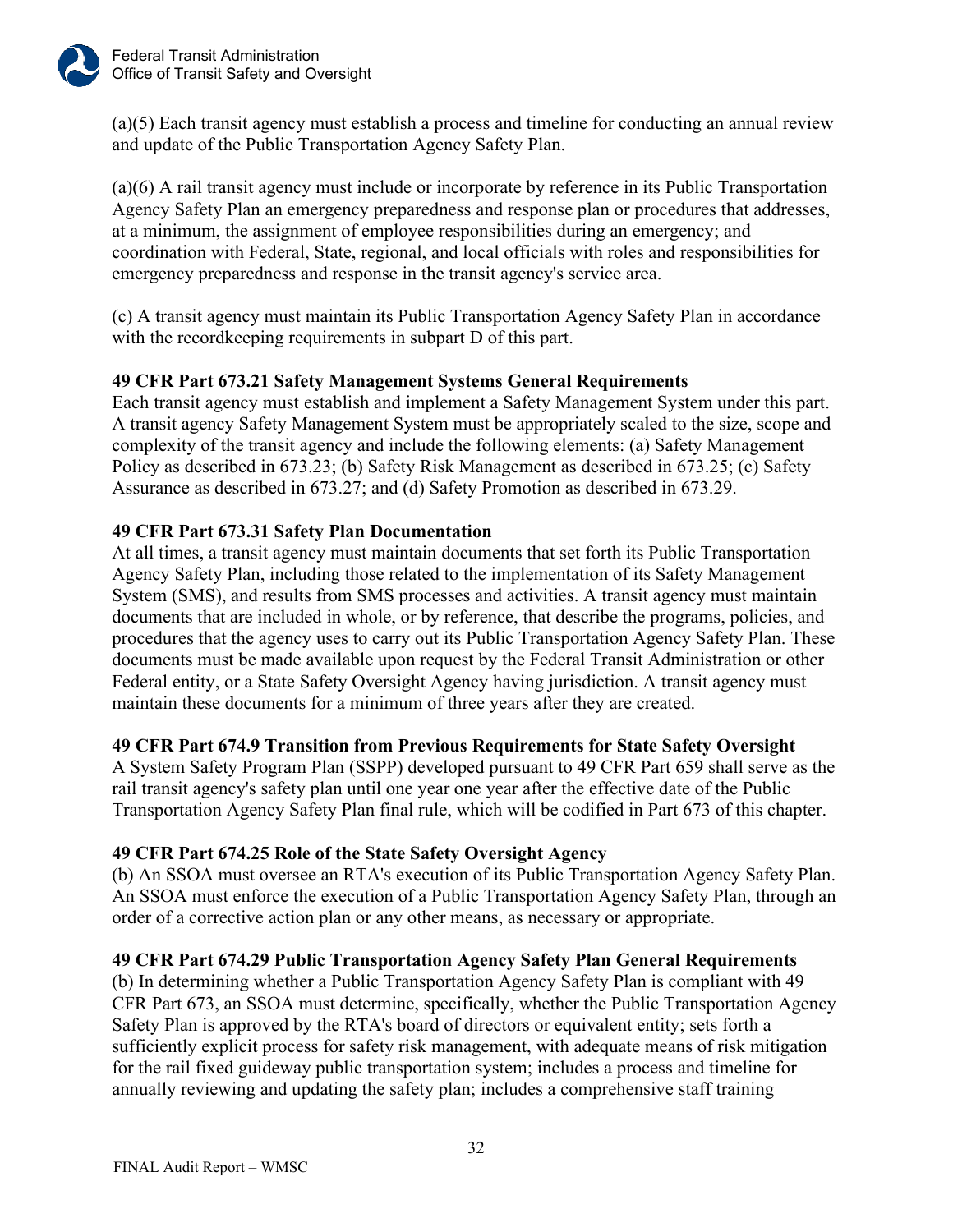

program for the operations personnel directly responsible for the safety of the RTA; identifies an adequately trained safety officer who reports directly to the general manager, president, or equivalent officer of the RTA; includes adequate methods to support the execution of the Public Transportation Agency Safety Plan by all employees, agents, and contractors for the rail fixed guideway public transportation system; and sufficiently addresses other requirements under the regulations at 49 CFR Part 673.

## **Audit Evidence**

WMSC Program Standard Section 5 specifies, "Every three years the WMSC completes a full audit of Metrorail and determines whether Metrorail is complaint with its PTASP and other rules, policies, procedures and requirements. Due to the size and complexity of Metrorail, this is an ongoing effort over a three-year timeframe with separate audits corresponding to specific areas within Metrorail."

The FTA Audit Team was provided with the WMSC triennial audit list, including the following 15 elements:

- 1. Track and Associated Training (Audit of Track Maintenance and Training)
- 2. Roadway Worker Protection Training and Compliance
- 3. Rail Operations, Supervision, Control, and Associated Training
- 4. Tunnels, Structures, and Associated Training
- 5. Hi-Rail/Maintenance, Vehicle Management, Maintenance, and Training
- 6. Automatic Train Control/Signals/Signals Machines and Associated Training
- 7. Drug and Alcohol Program, Employee Fitness for Duty/Hours of Service
- 8. Vehicle Maintenance and Associated Training
- 9. Traction Power Maintenance and Associated Training
- 10. Subway Fire-Life Safety Equipment
- 11. Safety Risk Management Component, Hazard Management, Accident Investigation, Data Collection/Analysis, and Internal Safety Reviews
- 12. Station Maintenance, Elevator, Escalator, and Associated Training
- 13. Safety Certification, System Modification, Procurement, and Configuration Management
- 14. Communications Systems and Maintenance Training
- 15. Rail Operations, Supervision, Control, and Associated Training

However, WMSC did not provide audit documentation that reviewed all PTASP elements as required by Part 673, including:

- Safety Management System
- Safety Assurance
- Safety Promotion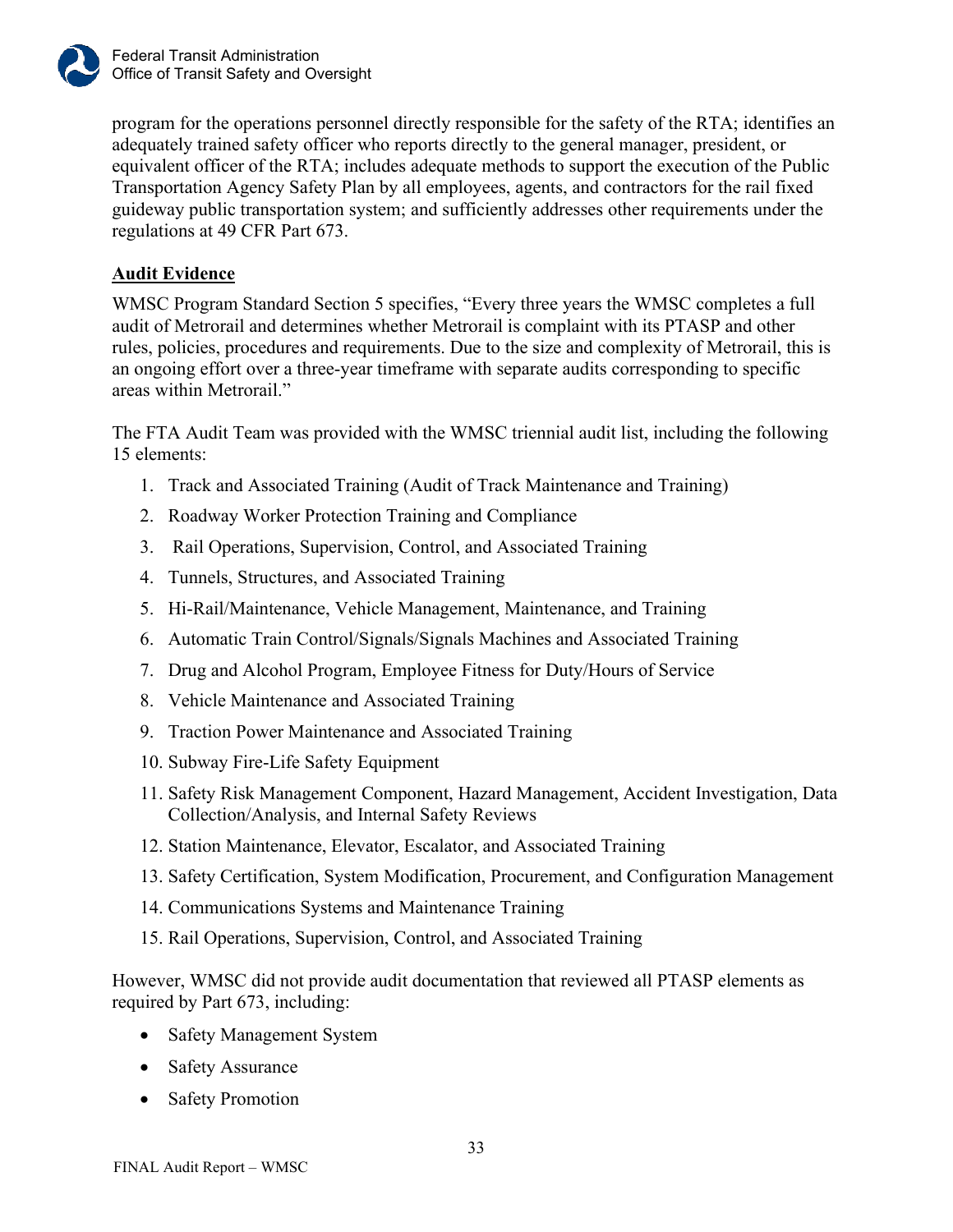

- Environmental Management
- Life Cycle Planning
- Safety Committees
- Accident Notification
- Corrective Actions Plans

**Finding 8 –** WMSC did not conduct a complete triennial audit of WMATA's PTASP.

#### **Required Action –** WMSC must ensure that the triennial audit reviews all PTASP elements.

## <span id="page-36-0"></span>**10. Corrective Actions**

For this portion of the audit, the FTA evaluated WMSC CAP documents as specified in:

Part 674.27 – (a)(8) State Safety Oversight Program Standards

Part 674.37 – (a) Corrective Action Plans

## <span id="page-36-1"></span>**10.1 Procedure to Review, Approve, and Verify Corrective Action Plans**

#### **Basic Requirements:**

## **49 CFR Part 674.27(a)(8) State Safety Oversight Program Standards – CAPS**

The Program Standard must explain the process and criteria by which the SSOA may order an RTA to develop and carry out a Corrective Action Plan (CAP) and a procedure for the SSOA to review and approve a CAP. Also, the Program Standard must explain the SSOA's policy and practice for tracking and verifying an RTA's compliance with the CAP and managing any conflicts between the SSOA and RTA relating either to the development or execution of the CAP or the findings of an investigation.

**49 CFR Part 674.37(a)** In any instance in which an RTA must develop and carry out a CAP, the SSOA must review and approve the CAP before the RTA carries out the plan; however, an exception may be made for immediate or emergency corrective actions that must be taken to ensure immediate safety, provided that the SSOA has been given timely notification, and the SSOA provides subsequent review and approval. A CAP must describe, specifically, the actions the RTA will take to minimize, control, correct, or eliminate the risks and hazards identified by the CAP, the schedule for taking those actions, and the individuals responsible for taking those actions. The RTA must periodically report to the SSOA on its progress in carrying out the CAP. The SSOA may monitor the RTA's progress in carrying out the CAP through unannounced, onsite inspections, or any other means the SSOA deems necessary or appropriate.

## **Audit Evidence**

WMSC Program Standard Section 9 requires that "WMATA develop a CAP for the following items:

1. Results from investigations in which identified causal factors are determined by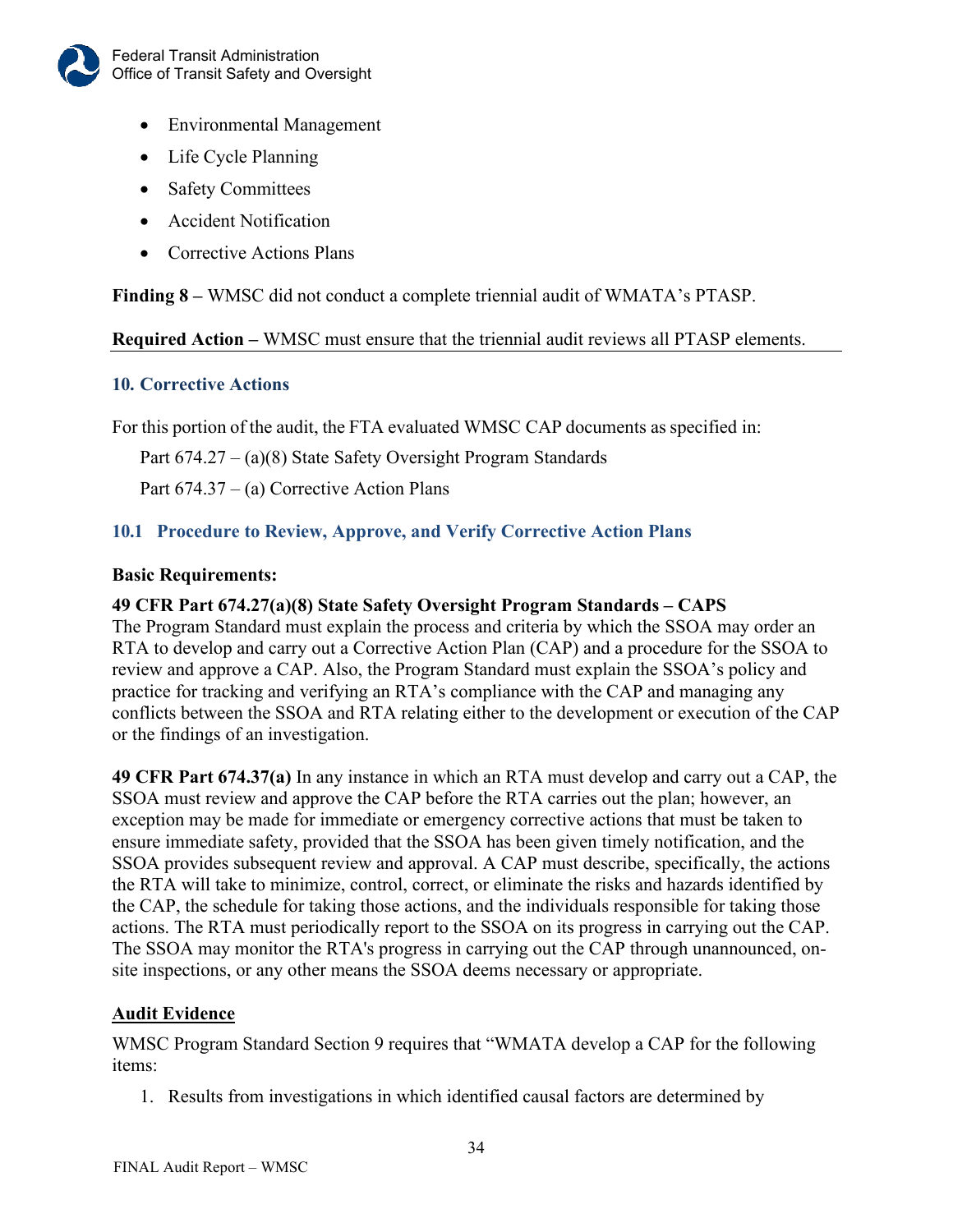WMATA, the WMSC, FTA, GAO, Commonwealth of Virginia, State of Maryland, District of Columbia, US Congress or NTSB as requiring corrective actions;

- 2. *Hazards or deficiencies identified from safety reviews performed by WMATA, the WMSC, or other agencies such as the FTA or NTSB* [emphasis added];
- 3. Results from FTA or NTSB special advisories, or the WMSC special audits;
- 4. Results from three-year safety audits conducted by the WMSC identified as requiring corrective actions;
- 5. Hazards identified through the WMATA Safety Measurement System; and
- 6. Pre-Revenue Service Audits."

During virtual interviews, it was clarified by WMSC that hazards are tracked in a log and reviewed by WMATA. The hazard log that was provided included 52 hazards, reported during 2019 and 2020. Of these 52 hazards, 16 included documented CAPs. However, almost all the hazards included "tasks" that resembled CAPs. Similarly, WMSC stated that corrective actions included in accident investigation reports were not tracked as CAPs unless WMSC determined that a directive was warranted to require WMATA to develop a CAP.

As an example, a hazard dated May 23, 2019, was described as "Due to rail breaks, trains and equipment have the potential to derail and cause damage to rolling stock, track, and/or facilities." The hazard mitigation included "SAFE will oversee deep dive into broken rail to include types of breaks, trend analysis, process review, existing practices and training gaps."

However, a CAP was not developed and approved by WMSC. This condition and other hazards reported in the log are serious enough that CAPs would need to be developed to ensure mitigation and tracking to completion. WMSC did not require WMATA to submit a CAP for review and approval.

The FTA Audit Team reviewed Recommended Corrective Actions (RCAs) internally developed by WMATA as part of accident investigation reports. Many of these items were not included as CAPs as required by the WMSC Program Standard.

As an example, in response to an event on August 19, 2019, WMATA developed an RCA that stated, "TRST will develop an SOP for Thermite Welding that ensures that relevant hazards such as housekeeping concerns and the hazards associated with the [Job Hazard Analysis] JHA are identified through the SOP."

The WMSC annual reports to FTA and CAP log were reviewed by the FTA Audit Team. It was determined that only two CAPs were attributed to accident investigations, and none were attributed to hazards. In addition, as discussed in the oversight of internal reviews section of this report, WMSC has not approved or tracked the WMATA iCAPAs as part of the SSO program CAPs.

WMSC provided a revised Program Standard effective June 1, 2021, which states, "Findings or conclusions that may require corrective actions (or recommended corrective actions) may arise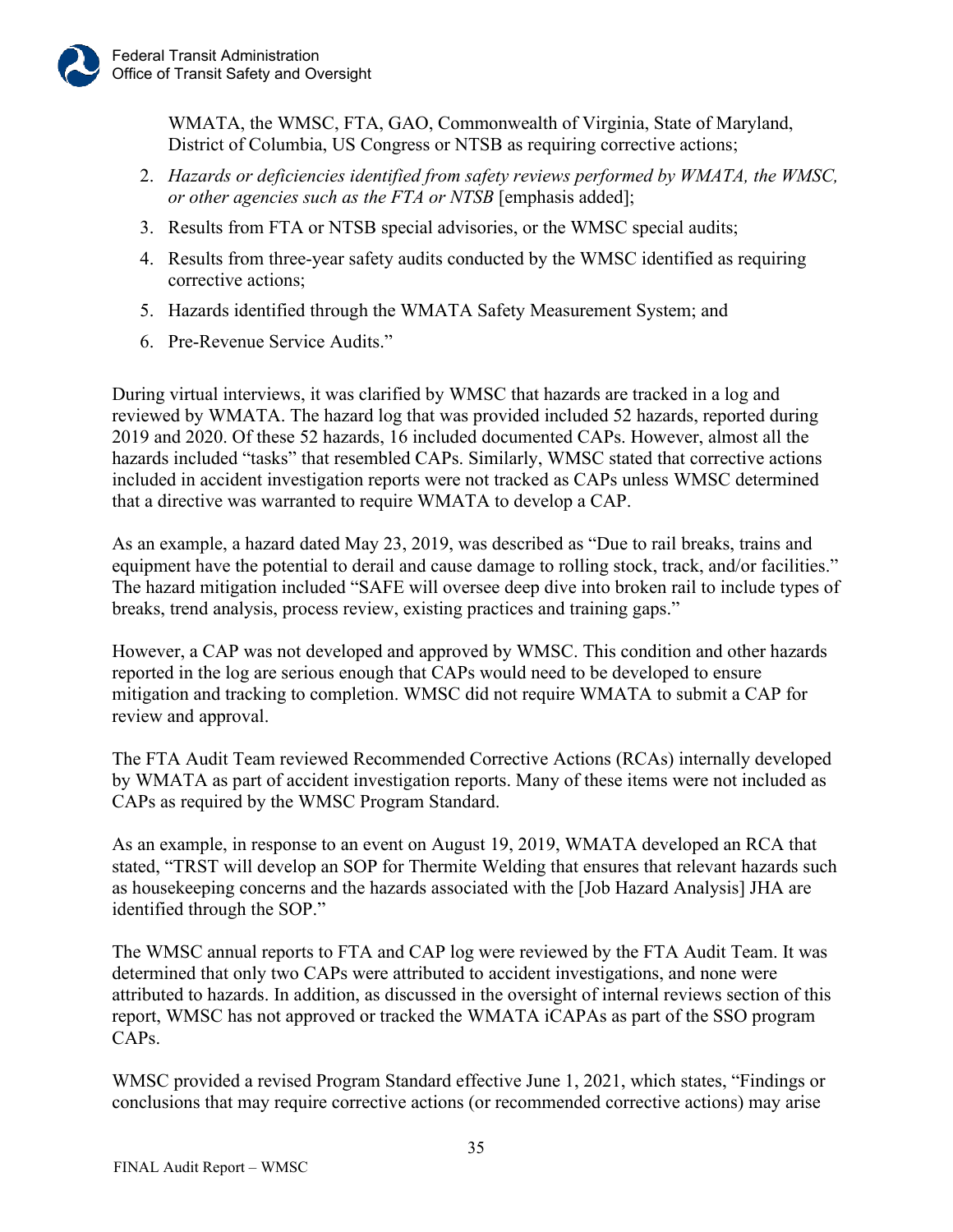

from the non-exhaustive list below. The WMSC informs WMATA when the WMSC requires a corrective action plan due to one of these events." The Program Standard then lists a variety of sources including safety event investigations, hazard investigations, and WMATA internal safety reviews.

WMSC also provided an implementation guide effective June 1, 2021, which complements the revised Program Standard effective on the same date. This guide provides additional detail on the tracking and management of RCAs, iCAPAs, and hazards.

**Finding 9 –** WMSC did not ensure that WMATA developed CAPs, as required in the WMSC Program Standard, for hazardous conditions, investigation reports, and internal reviews.

**Required Action –** WMSC must ensure that WMATA identifies and implements CAPs resulting from hazards, and that all required CAPs are submitted, reviewed, approved, and tracked.

## <span id="page-38-0"></span>**10.2 Establish Content Requirements for Corrective Action Plans**

## **Basic Requirement: 49 CFR Part 674.37(a) Corrective Action Plans**

In any instance in which an RTA must develop and carry out a CAP, the SSOA must review and approve the CAP before the RTA carries out the plan; however, an exception may be made for immediate or emergency corrective actions that must be taken to ensure immediate safety, provided that the SSOA has been given timely notification, and the SSOA provides subsequent review and approval. A CAP must describe, specifically, the actions the RTA will take to minimize, control, correct, or eliminate the risks and hazards identified by the CAP, the schedule for taking those actions, and the individuals responsible for taking those actions. The RTA must periodically report to the SSOA on its progress in carrying out the CAP. The SSOA may monitor the RTA's progress in carrying out the CAP through unannounced, on-site inspections, or any other means the SSOA deems necessary or appropriate.

## **Audit Evidence**

WMSC Program Standard Section 9 requires, "At a minimum, each CAP shall include:

- 1. Date the CAP was generated;
- 2. Unique CAP identifier;
- 3. Source;
- 4. Description;
- 5. Hazard rating;
- 6. Estimated cost and funding strategy, if known;
- 7. Interim mitigations in place (if applicable);
- 8. Anticipated completion date; and
- 9. Responsible party/department. "

The FTA Audit Team reviewed a sampling of CAPs provided in the annual report and approved by the WMSC, including: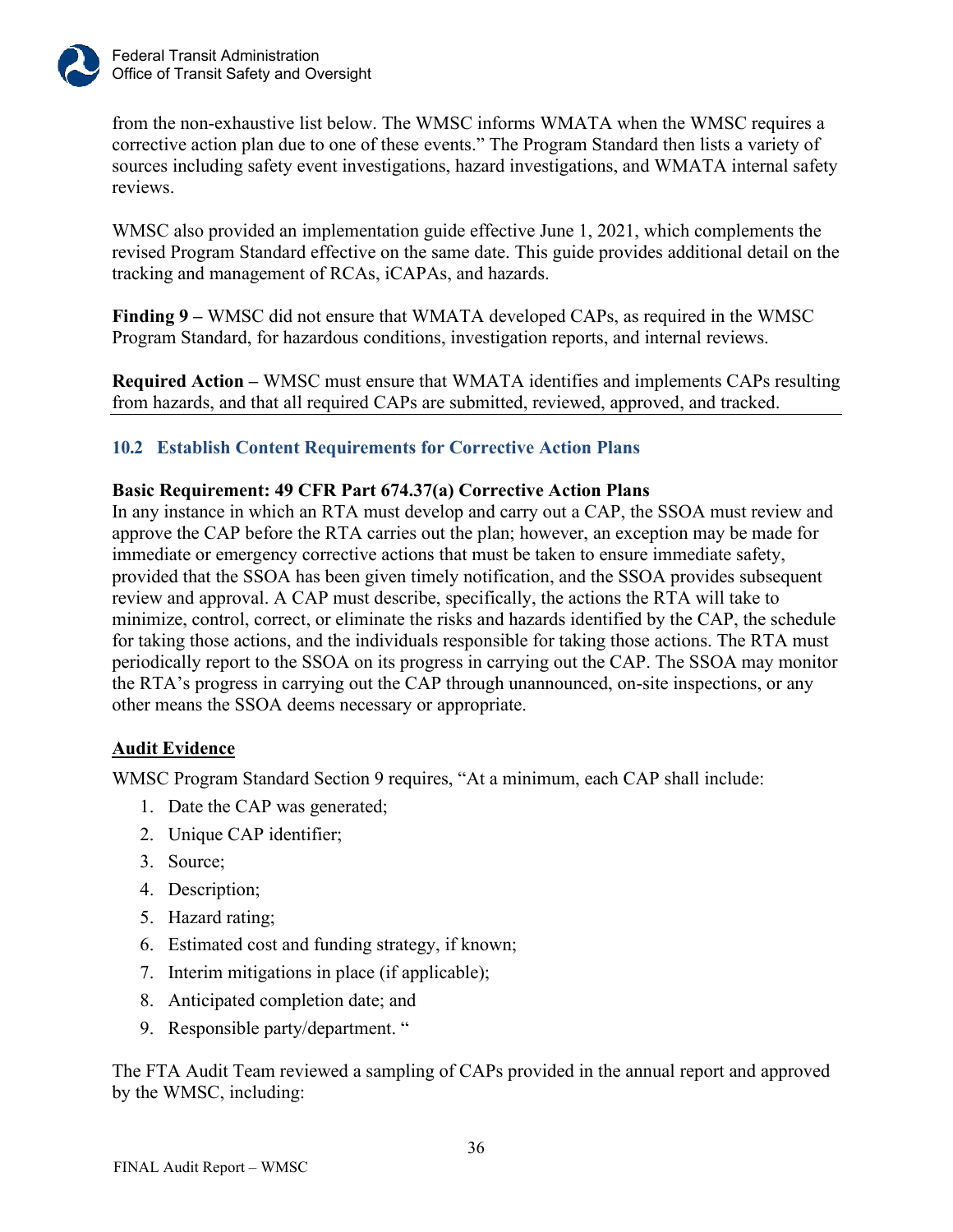

| FTA-TSR-18-001 | WMSC-19-C0020 | WMSC-20-C0037 |
|----------------|---------------|---------------|
| FTA-TSR-18-007 | WMSC-19-C0023 | WMSC-20-C0057 |
| WMSC-19-C0018  | WMSC-19-C0028 | WMSC-20-C0068 |

It was noted by the FTA Audit Team that WMSC's tracking log did not include all requirements, including responsible party, date of next update, and interim milestones, though these items are included in the CAPs developed by WMATA. During interviews, WMSC provided evidence of a new tracking system that included responsible party.

Additionally, several CAPs included in the tracking log did not include an accurate completion date or implementation schedule, including:

- FTA-TSR-18-004 (marked as closed but does not have a closure date listed).
- FTA-TSR-18-014 (marked as closed but does not have a closure date listed).
- FTA-TSR-18-020 (marked as closed but does not have a closure date listed).
- WMSC-19-C0008-A (has a CAP completion date of September 2020 but remains open).
- WMSC-19-C0015-A (has a CAP completion date of September 2020 but remains open)

**Finding 10 –** WMSC did not ensure that WMATA's CAPs included an accurate schedule and responsible individual.

**Required Action –** WMSC must ensure that their CAP tracking logs are updated and contain all required information, including current schedules and responsible individuals.

#### <span id="page-39-0"></span>**10.3 Process for Evaluating NTSB Findings**

#### **Basic Requirement: 49 CFR Part 674.37(b) Corrective Action Plans**

In any instance in which a safety event on the RTA's rail fixed guideway public transportation system is the subject of an investigation by the NTSB, the SSOA must evaluate whether the findings or recommendations by the NTSB require a CAP by the RTA, and if so, the SSOA must order the RTA to develop and carry out a CAP.

#### **Audit Evidence**

WMSC Program Standard Section 9 requires WMATA to develop CAPs for both "hazards or deficiencies identified from safety reviews performed by… NTSB" and "results from…NTSB special advisories." Further, Section 8 states, "Should the NTSB recommendations be adopted by the WMSC, WMATA shall implement corrective measures to address causal factors and recommendations. WMATA will propose corrective actions to address each of these recommendations."

It was verified by the FTA Audit Team that there have been no NTSB recommendations issued to WMATA since WMSC's oversight began in March 2019. It was also verified that the CAPs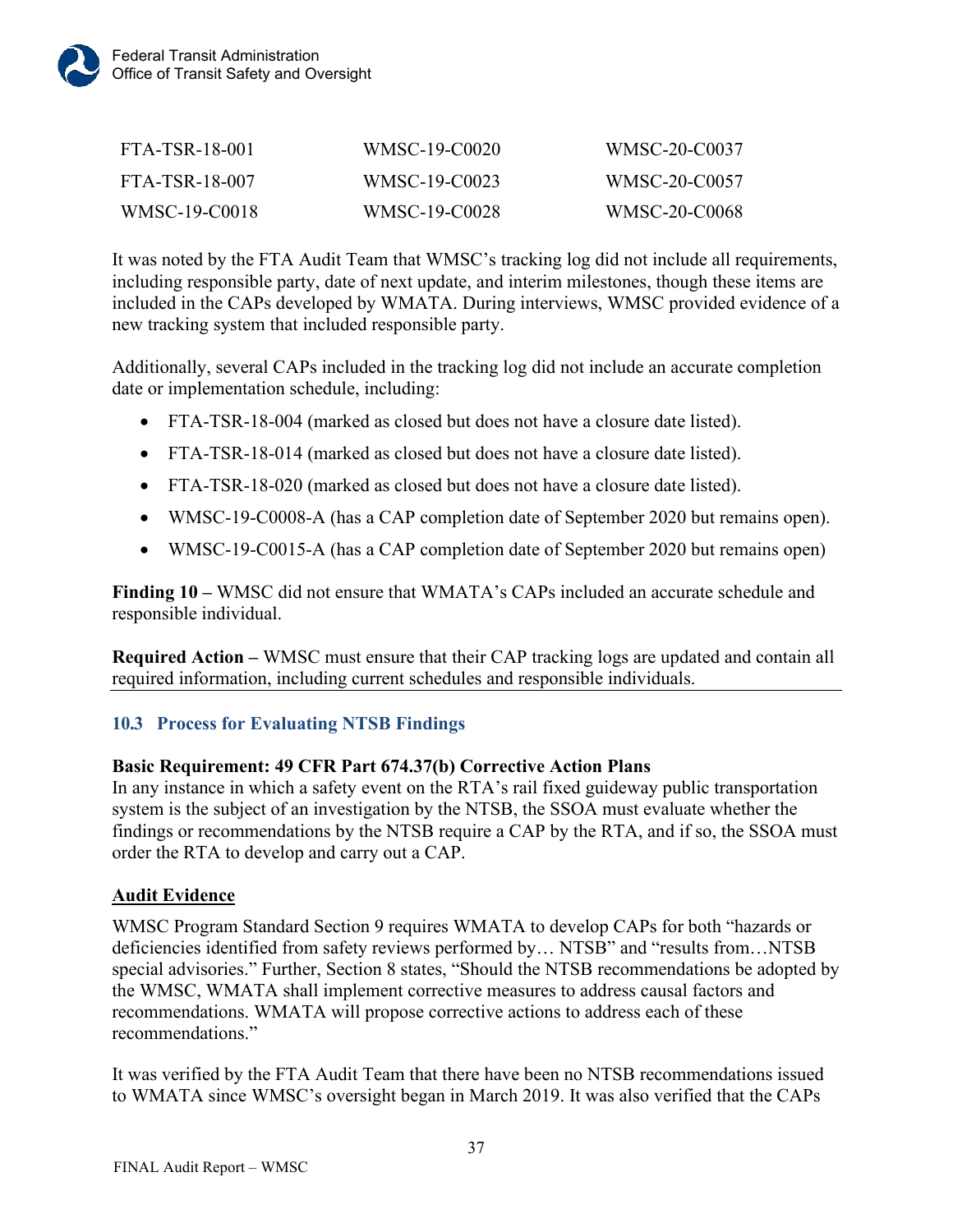

that were required in response to previous NTSB recommendations were included in WMSC's tracking log.

There are no findings of noncompliance for this portion of the audit.

## <span id="page-40-0"></span>**11. Annual Reports**

For this portion of the audit, the FTA evaluated WMSC annual reports submissions as specified in:

Part  $674.13 - (a)(7)$  Designation of Oversight Agency

Part 674.27 – (b) State Safety Oversight Program Standards

Part 674.39 – State Safety Oversight Agency Annual Reporting to FTA

## <span id="page-40-1"></span>**11.1 Annual Safety Status Report Requirements**

## **Basic Requirement: 49 CFR Part 674.13(a)(7) Designation of Oversight Agency**

At least once a year, the SSOA reports the status of the safety of each rail fixed guideway public transportation system to the Governor, the FTA, and the board of directors, or equivalent entity, of the rail fixed guideway public transportation system.

#### **Audit Evidence**

WMSC Program Standard Section 10 specifies, "The WMSC Chief Executive Officer shall make and publish, annually, a status report on the safety of the WMATA Rail System, which shall include, among other requirements, established by the Commission and federal law, status updates of outstanding Corrective Action Plans, Commission directives, and on-going investigations."

It was verified by the FTA Audit Team that WMSC submitted its 2019 and 2020 annual reports to FTA within the required time frames. WMSC's annual safety report was also reviewed by the FTA Audit Team. This report was provided to the Governors of the two States, the Mayor, and the WMATA Board of Directors.

There are no findings of noncompliance for this portion of the audit.

## <span id="page-40-2"></span>**11.2 FTA Annual Report Requirements**

## **Basic Requirement: 49 CFR Part 674.39(a) State Safety Oversight Agency Annual Reporting to FTA**

On or before March 15 of each year, an SSOA must submit the following material to FTA:

- (1) The SSO Program Standard adopted in accordance with Part 674.27, with an indication of any changes to the SSO Program Standard during the preceding twelve months;
- (2) Evidence that each of its employees and contractors has completed the requirements of the Public Transportation Safety Certification Training Program, or, if in progress, the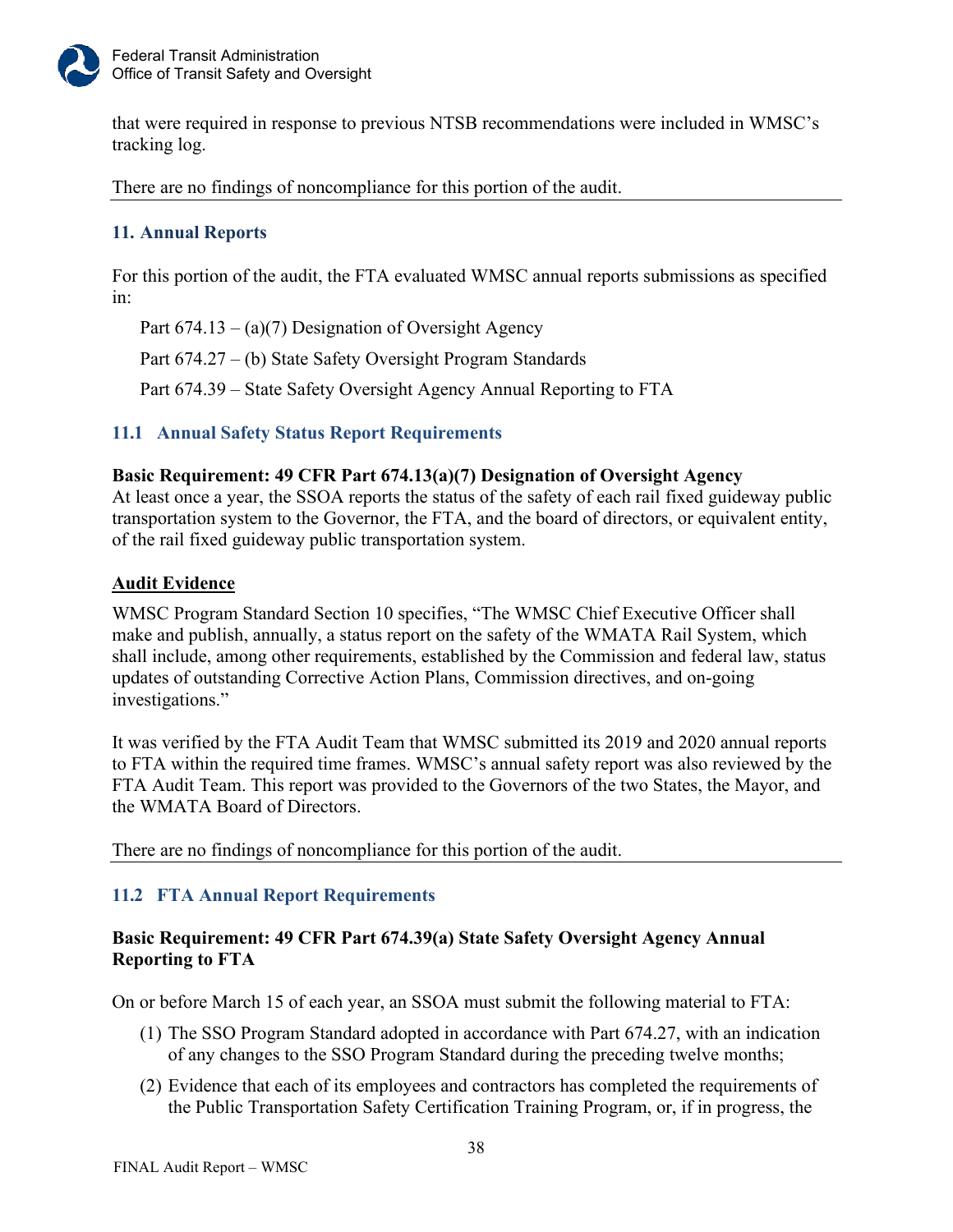anticipated completion date of the training;

- (3) A publicly available report that summarizes its oversight activities for the preceding twelve months, describes the causal factors of accidents identified through investigation, and identifies the status of corrective actions, changes to Public Transportation Agency Safety Plans, and the level of effort by the SSOA in carrying out its oversight activities;
- (4) A summary of the three-year audits completed during the preceding twelve months, and the RTAs' progress in carrying out CAPs arising from three-year audits conducted in accordance with Part 674.31;
- (5) Evidence that the SSOA has reviewed and approved any changes to the Public Transportation Agency Safety Plans during the preceding twelve months; and
- (6) A certification that the SSOA is in compliance with the requirements of this part.

## **Audit Evidence**

WMSC Program Standard Section 10 states, "On or before March 15 of each year, the WMSC shall submit to FTA…the materials for the FTA SSO Annual Report shall be submitted electronically through a reporting system specified by FTA." FTA confirmed that WMSC had submitted their 2019 and 2020 annual reports to the SSOR by the yearly deadline.

The WMSC Program Standard Section 10 states, "WMSC shall submit to FTA…A publicly available report that summarizes the WMSC's oversight activities for the preceding 12 months, describes the causal factors of accidents identified through investigation, and identifies the status of corrective actions, changes to Public Transportation Agency Safety Plans, and the level of effort by the WMSC in carrying out its oversight activities."

WMSC's 2020 annual report reviewed by the FTA Audit Team did not include all information, such as responsible parties for CAPs, reportable accidents, and probable causes for accidents.

**Finding 11 –** WMSC submitted an annual report that did not accurately contain all required information.

**Required Action –** WMSC must review the 2020 annual report and ensure that the annual report contains all required elements.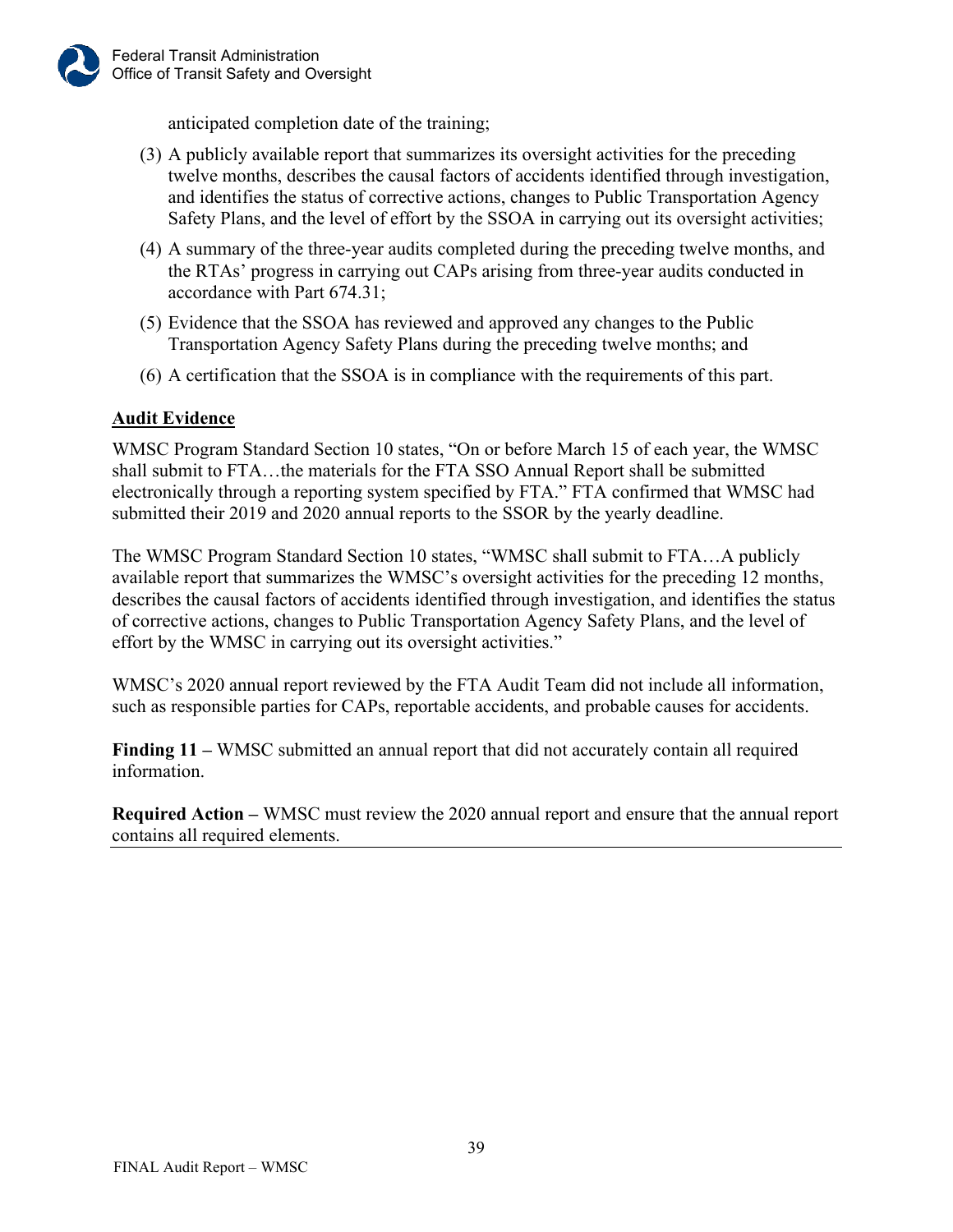

## <span id="page-42-0"></span>**12. Follow Up Actions**

WMSC will have 45 business days from the issuance of this report to respond to any open findings with corrective action plans.

## <span id="page-42-1"></span>**13. Summary of Findings**

| Table 13.1 - Summary of WMSC Audit Findings                                                                                                                                                                                |                                                                                                                                                                        |  |
|----------------------------------------------------------------------------------------------------------------------------------------------------------------------------------------------------------------------------|------------------------------------------------------------------------------------------------------------------------------------------------------------------------|--|
| <b>Finding</b>                                                                                                                                                                                                             | <b>Required Actions</b>                                                                                                                                                |  |
| 1) Section 5.1 Part $674.11(d)$ – WMSC did not<br>document the staffing levels needed for the SSO<br>program.                                                                                                              | WMSC must develop, submit, and implement a<br>revised workload assessment that reflects an<br>appropriate staffing level for overseeing the<br>WMATA.                  |  |
| 2) Section 6.1. Part $674.25(b)$ – WMSC did not<br>have a documented process for review and<br>approval of WMATA's PTASP.                                                                                                  | WMSC must develop, submit, and implement a<br>documented process for reviewing and approving<br>WMATA's PTASP.                                                         |  |
| 3) Section 7.1 Part $674.27(a)(4)$ – WMSC did<br>not ensure that all elements of the PTASP were<br>internally reviewed and that CAPs resulting from<br>internal safety review findings were approved.                      | WMSC must ensure that WMATA conducts<br>internal reviews for all PTASP elements and that<br>resulting CAPs are submitted, reviewed,<br>approved, and tracked.          |  |
| 4) Section 8.1 Part $674.33(a)$ – WMSC did not<br>ensure that WMATA notified WMSC and FTA of<br>all reportable accidents within the FTA two-hour<br>notification requirement.                                              | WMSC must update, submit, and implement a<br>process that ensures WMATA notifies FTA and<br>WMSC of all reportable accidents within two<br>hours.                      |  |
| 5) Section 8.2 Part $674.35(a)$ – WMSC did not<br>ensure investigations were conducted for all<br>accidents.                                                                                                               | WMSC must submit and implement a process that<br>ensures all accidents are investigated as required.                                                                   |  |
| 6) Section 8.3 $674.35(b)$ – WMSC did not<br>formally adopt all investigation reports.                                                                                                                                     | WMSC must submit and implement a process that<br>ensures accident reports are formally adopted.                                                                        |  |
| 7) Section 9.1 Part $674.27(a)(5)$ – WMSC did<br>not have a process and criteria for conducting a<br>complete audit of WMATA's compliance with its<br>PTASP, particularly for auditing random drug and<br>alcohol testing. | WMSC must develop and implement a process<br>and criteria for conducting a complete audit of<br>WMATA's compliance with its PTASP at least<br>once every three years.  |  |
| 8) Section 9.2 Part 674.31 - WMSC did not<br>conduct a complete triennial audit of WMATA's<br>PTASP.                                                                                                                       | WMSC must ensure that the triennial audit<br>reviews all PTASP elements.                                                                                               |  |
| 9) Section 10.1 Part $674.27(a)(8)$ – WMSC did<br>not ensure that WMATA developed CAPs, as<br>required in the WMSC Program Standard, for<br>hazardous conditions, investigation reports, and<br>internal reviews.          | WMSC must ensure that WMATA identifies and<br>implements CAPs resulting from hazards, and that<br>all required CAPs are submitted, reviewed,<br>approved, and tracked. |  |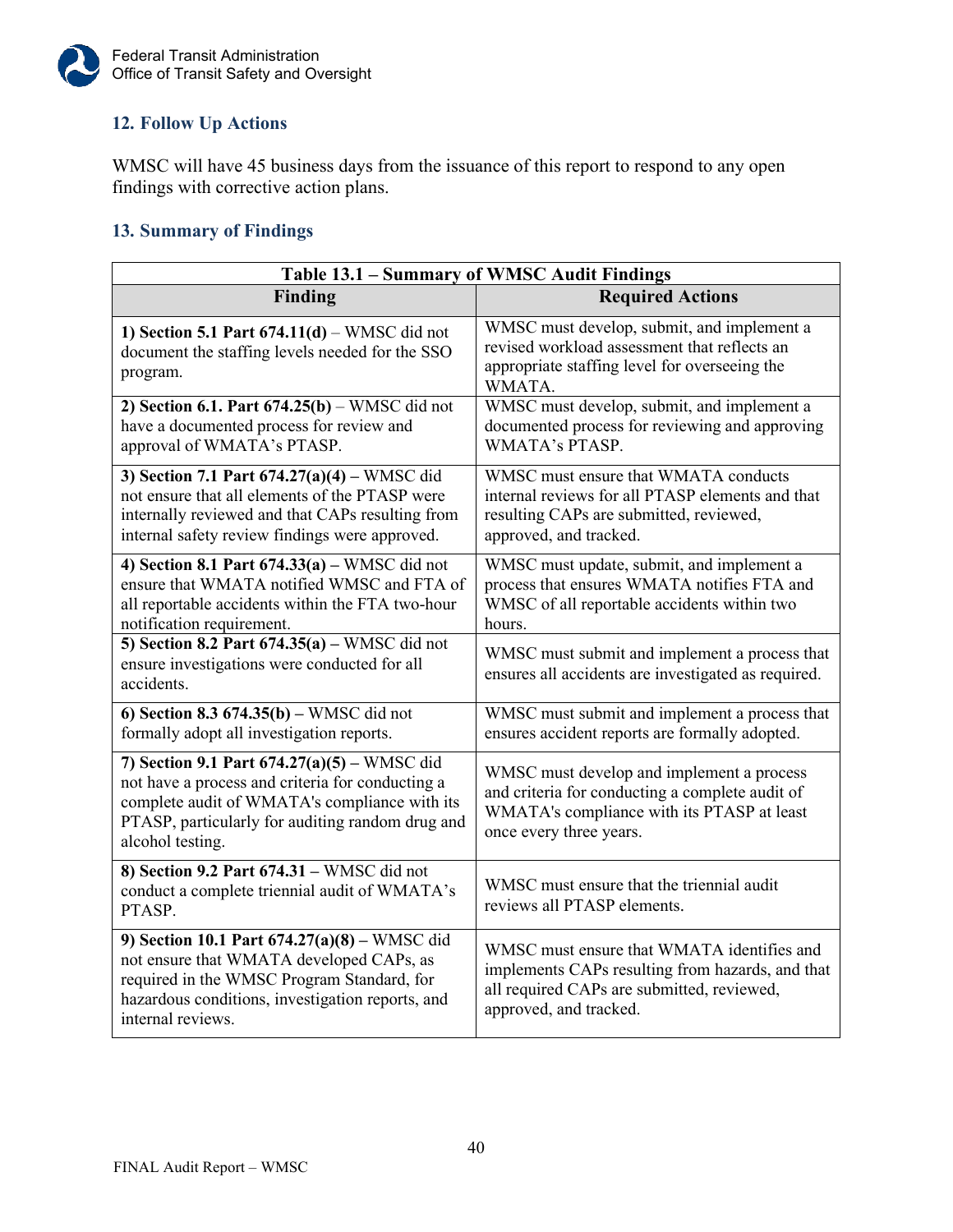

| Table 13.1 - Summary of WMSC Audit Findings                                                                                               |                                                                                                                                                                   |  |
|-------------------------------------------------------------------------------------------------------------------------------------------|-------------------------------------------------------------------------------------------------------------------------------------------------------------------|--|
| Finding                                                                                                                                   | <b>Required Actions</b>                                                                                                                                           |  |
| 10) Section 10.2 Part $674.37(a)$ – WMSC did not<br>ensure that WMATA's CAPs included an<br>accurate schedule and responsible individual. | WMSC must ensure that their CAP tracking logs<br>are updated and contain all required information,<br>including current schedules and responsible<br>individuals. |  |
| 11) Section 11.2 Part $674.39(a) - WMSC$<br>submitted an annual report that did not accurately<br>contain all required information.       | WMSC must review the 2020 annual report and<br>ensure that the report contains all required<br>elements.                                                          |  |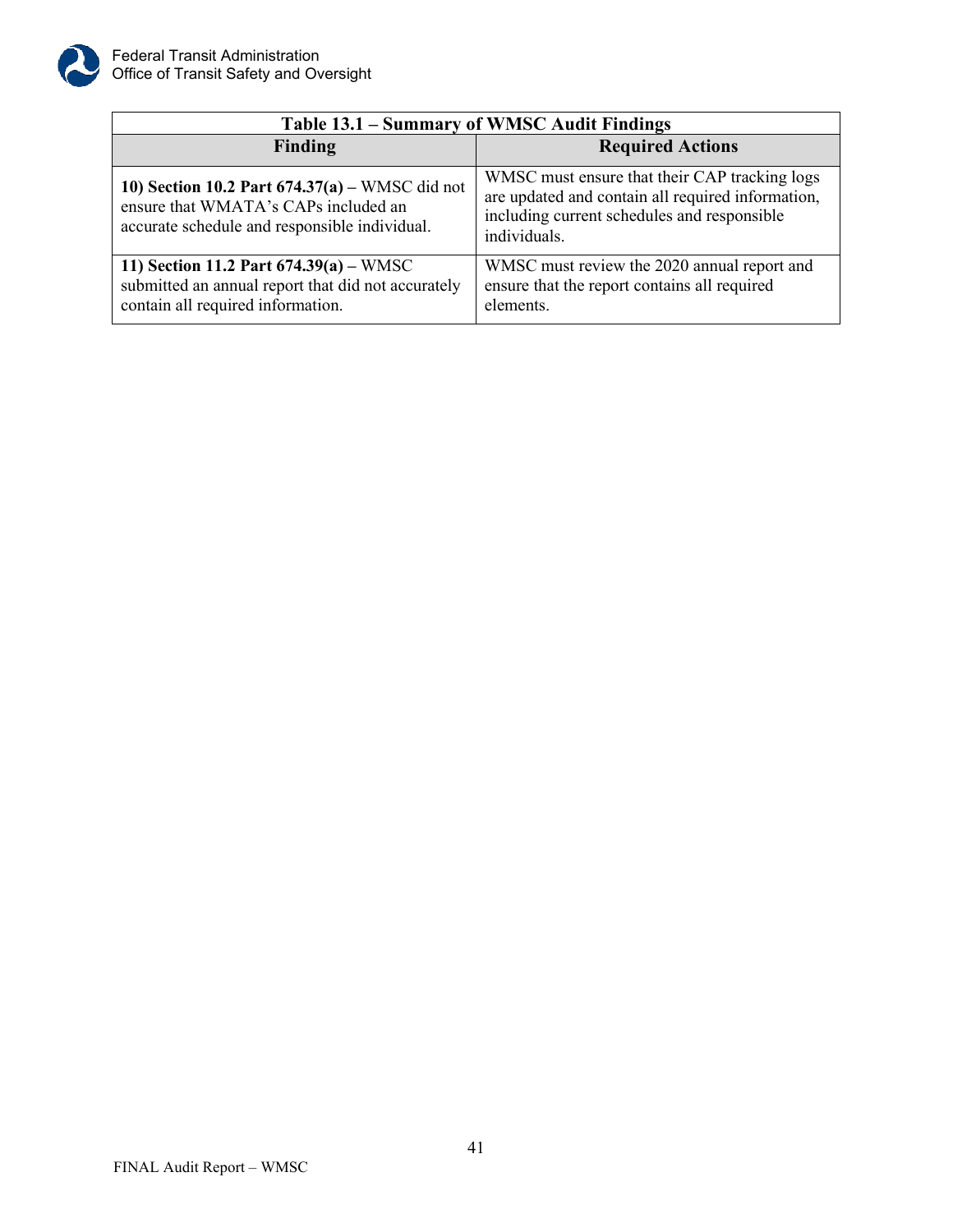#### <span id="page-44-0"></span>**14. Appendix A – WMSC Comments to the Draft Audit Report**

WMSC provided the following comments on December 20, 2021, to the FTA Draft SSO Audit Report dated December 7, 2021.

750 First St. NE + Ste. 900 + Washington, B.C. 20002



Office: 202-184-1520 . Mebsite: www.wresc.cov

December 20, 2021

Melonie Collette Barrington, Ed.D. Director, Office of Safety Review **Federal Transit Administration** U.S. Department of Transportation

Dear Dr. Barrington,

Thank you for the time your that team has spent thus far on the draft State Safety Oversight Program audit report that was transmitted to the WMSC on December 7, 2021 ("draft report"). We view the FTA's audit as an opportunity to enhance our program activities and to enhance our continuous improvement process for the robust safety oversight work that we have been carrying out since our certification in March 2019.

As requested in your December 7, 2021 letter, this letter and the attachments note (1) areas in which the WMSC has already taken action to address issues that were noted in the draft report as potential findings, and (2) specify errors of fact that the WMSC has identified in the draft report.

Most significantly, the draft report incorrectly states that the WMSC did not have a process and criteria for conducting a complete audit of WMATA's compliance with its Public Transportation Agency Safety Plan ("PTASP"). As explained more fully in the attached supplemental comments and support ("Attachment A"), the WMSC has both a process and criteria for auditing WMATA's compliance with its PTASP.

Specifically, the draft report takes issue with the WMSC's recent Audit of Fitness for Duty Programs. The WMSC conducted this audit in accordance with our Program Standard, which - like all prior version of our Program Standard - includes criteria as defined in ISO 19011, Guidelines for Auditing Management Systems (Third Edition 2018-07). The draft report incorrectly states that the Program Standard and PTASP do not include information that would require an audit of drug and alcohol testing, and incorrectly references Section 8 of the Program Standard as the basis for our Audit of Fitness for Duty Programs, when that section relates specifically to safety event investigations, not to audits. Further, the WMSC is fully complying with statutory, regulatory, and Compact requirements regarding fitness for duty, which is described in Attachment A in greater detail.

#### Areas the WMSC has addressed

As part of our continuous improvement process, the WMSC has taken a number of actions that address findings noted in the draft report; accordingly, the WMSC requests that these items be closed:

Findings 2, 4, 5, 6, 11: As documented in interviews for this audit and in our Program Standard Implementation Guide now revised (latest version included as "Attachment B"), and as discussed more fully in Attachment A, the WMSC has added an additional full-time employee to our investigations team. This Investigations Analyst works with the Investigations Program Manager, including to continue to identify safety events that are not reported to the WMSC or not properly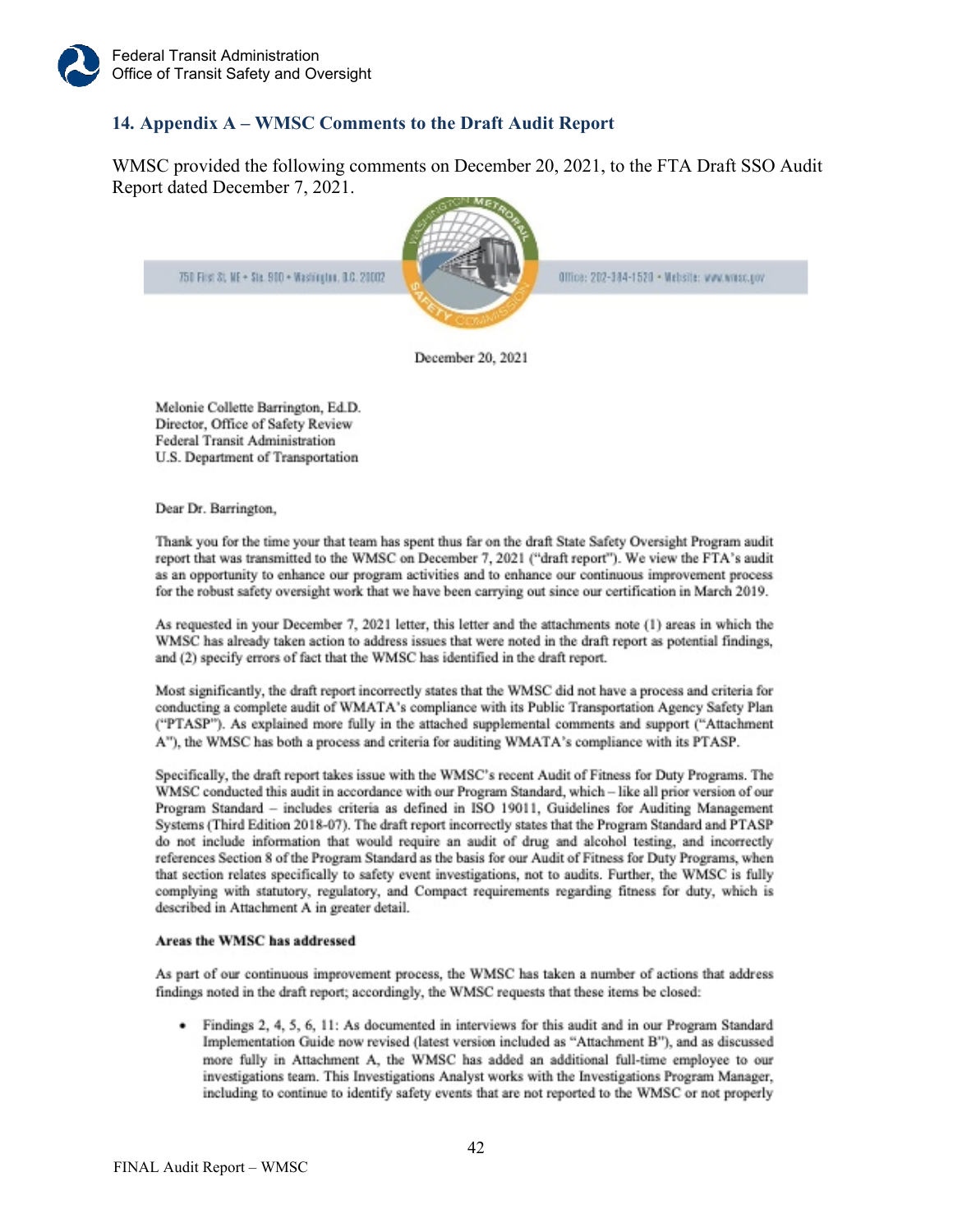

Page 2 of 2 WMSC Response to the Draft SSO Audit Report of the WMSC December 20, 2021

> reported to the WMSC to provide oversight of Metrorail's notifications to both the WMSC and the FTA (see Attachment B). This process also includes ensuring that investigations are conducted for all accidents, and that each accident investigation report, once sufficiently complete, is presented to the WMSC Commissioners for adoption. As documented in the Program Standard Implementation Guide, the investigations team also now holds regular, recurring meetings with their counterparts at Metrorail to crosscheck SSOR entry status to provide these checks on an ongoing basis throughout the year.

Finding 9: As documented in the draft report, the WMSC at the time of this audit had already developed and adopted changes to our Program Standard and the Program Standard Implementation Guide that became effective on June 1, 2021 that address the previous issues identified in Finding 9. These changes include providing specific details on the tracking and management of RCAs, iCAPAs, and hazards.

For a fuller explanation of the WMSC's response to matters raised in the draft report, please refer to Attachment A.

The WMSC thanks the FTA for the opportunity to provide comments on the draft report. Please feel free to contact me with any questions.

Sincerely,

David L. Mayer, Ph.D. **Chief Executive Officer** 

Enclosures:

Attachment A: WMSC Supplemental Comments and Support Attachment B: Revised Implementation Guide for Program Standard Rev. 4.2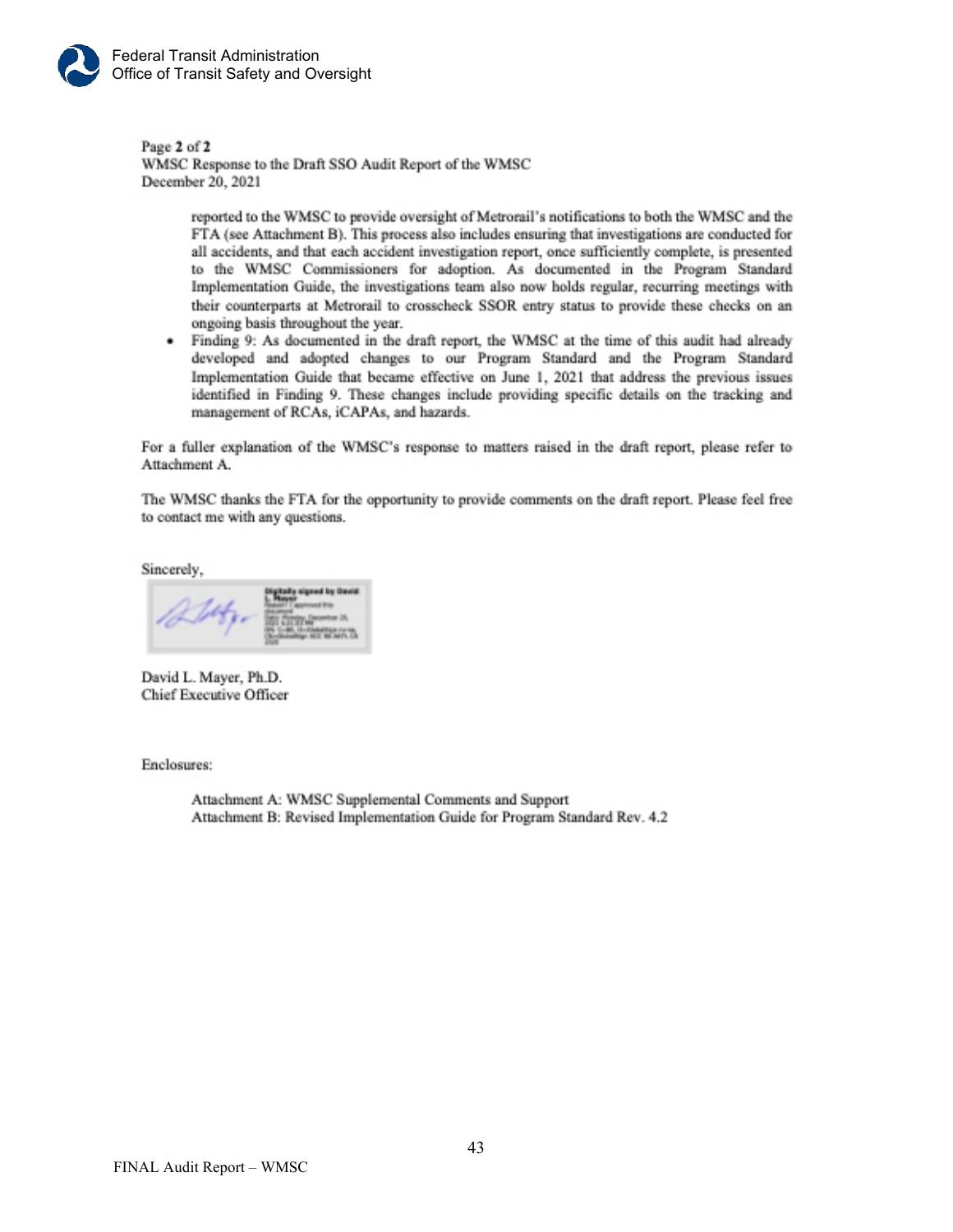## <span id="page-46-0"></span>**15. Appendix B – FTA Response to WMSC Comments to the Draft Audit Report**

| Table 15.1 - WMSC Draft Audit Report Comment/Response Table |                                                                                                                                                                                                                               |                                                                                                                                                                                                                                                                                                                                                                                                                                                                                                                                                                                                                                                                                                                                                                                                          |                                                                                                               |  |  |
|-------------------------------------------------------------|-------------------------------------------------------------------------------------------------------------------------------------------------------------------------------------------------------------------------------|----------------------------------------------------------------------------------------------------------------------------------------------------------------------------------------------------------------------------------------------------------------------------------------------------------------------------------------------------------------------------------------------------------------------------------------------------------------------------------------------------------------------------------------------------------------------------------------------------------------------------------------------------------------------------------------------------------------------------------------------------------------------------------------------------------|---------------------------------------------------------------------------------------------------------------|--|--|
| Comment<br>No.                                              | Finding                                                                                                                                                                                                                       | <b>WMSC Comment</b>                                                                                                                                                                                                                                                                                                                                                                                                                                                                                                                                                                                                                                                                                                                                                                                      | <b>FTA Response</b>                                                                                           |  |  |
| 1                                                           | General Comment                                                                                                                                                                                                               | Regarding the statement that findings are<br>"noncompliant[] with specific Part 674 requirements[]",<br>please refer to the comments and support below. To the<br>extent, a finding is based exclusively on a prior version<br>of the Program Standard that is no longer in effect, the<br>WMSC requests that FTA acknowledge that the Program<br>Standard has been revised and as a result such findings<br>be closed.                                                                                                                                                                                                                                                                                                                                                                                  | No Response.                                                                                                  |  |  |
| $\overline{2}$                                              | General Comment                                                                                                                                                                                                               | <b>Executive Summary:</b><br>Any comment(s) and support stated below that are<br>relevant to a summary finding stated in this section is<br>also incorporated here.                                                                                                                                                                                                                                                                                                                                                                                                                                                                                                                                                                                                                                      | No Response.                                                                                                  |  |  |
| 3                                                           | 2) Section 6.1. Part<br>$674.25(b) - WMSC$<br>did not have a<br>documented process<br>for review and<br>approval of<br>WMATA's PTASP.                                                                                         | WMSC has a documented approval process for the<br>PTASP. Section 4.A.2 of the current Program Standard<br>(language in effect since June 1, 2021) provides that<br>"WMATA must initiate [the PTASP review] process<br>within a practicable time not later than 9 months from the<br>effective date of the last revision; must be completed<br>within 12 months from the effective date of the last<br>revision."<br>This is further affirmed in the Implementation Guide (for<br>a revised version, see Attachment B) and in the PTASP<br>(Section 1.2 in both the currently in-effect version 1 and<br>version 2 effective December 31, 2021).<br>Version 2 of the PTASP (Public Transportation Agency<br>Safety Plan), which takes effect December 31, 2021,<br>followed that documented process.      | The response does not<br>address the finding.<br>Therefore, the finding<br>and required action<br>will stand. |  |  |
| $\overline{4}$                                              | 3) Section 7.1 Part<br>$674.27(a)(4)$ –<br>WMSC did not<br>ensure that all<br>elements of the<br>PTASP were<br>internally reviewed<br>and that CAPs<br>resulting from<br>internal safety<br>review findings were<br>approved. | Regarding the first clause of Finding 3, "WMSC did not<br>ensure that all elements of the PTASP were internally<br>reviewed" This was not possible.<br>Metrorail's first PTASP came into effect less than two<br>months before the WMSC received FTA's audit<br>notification letter. Internal safety reviews require that<br>WMATA audit the past three-year period of compliance<br>with the safety plan. Because the PTASP was not yet in<br>effect, it could not have been audited during this time.<br>Per FTA regulations and guidance, and as stated during<br>this audit process and in the WMSC's Program Standard<br>Implementation Guide, Metrorail's internal reviews and<br>the WMSC's audits began to assess PTASP elements<br>after PTASP implementation began after December 31,<br>2020. | The response does not<br>address the finding.<br>Therefore, the finding<br>and required action<br>will stand. |  |  |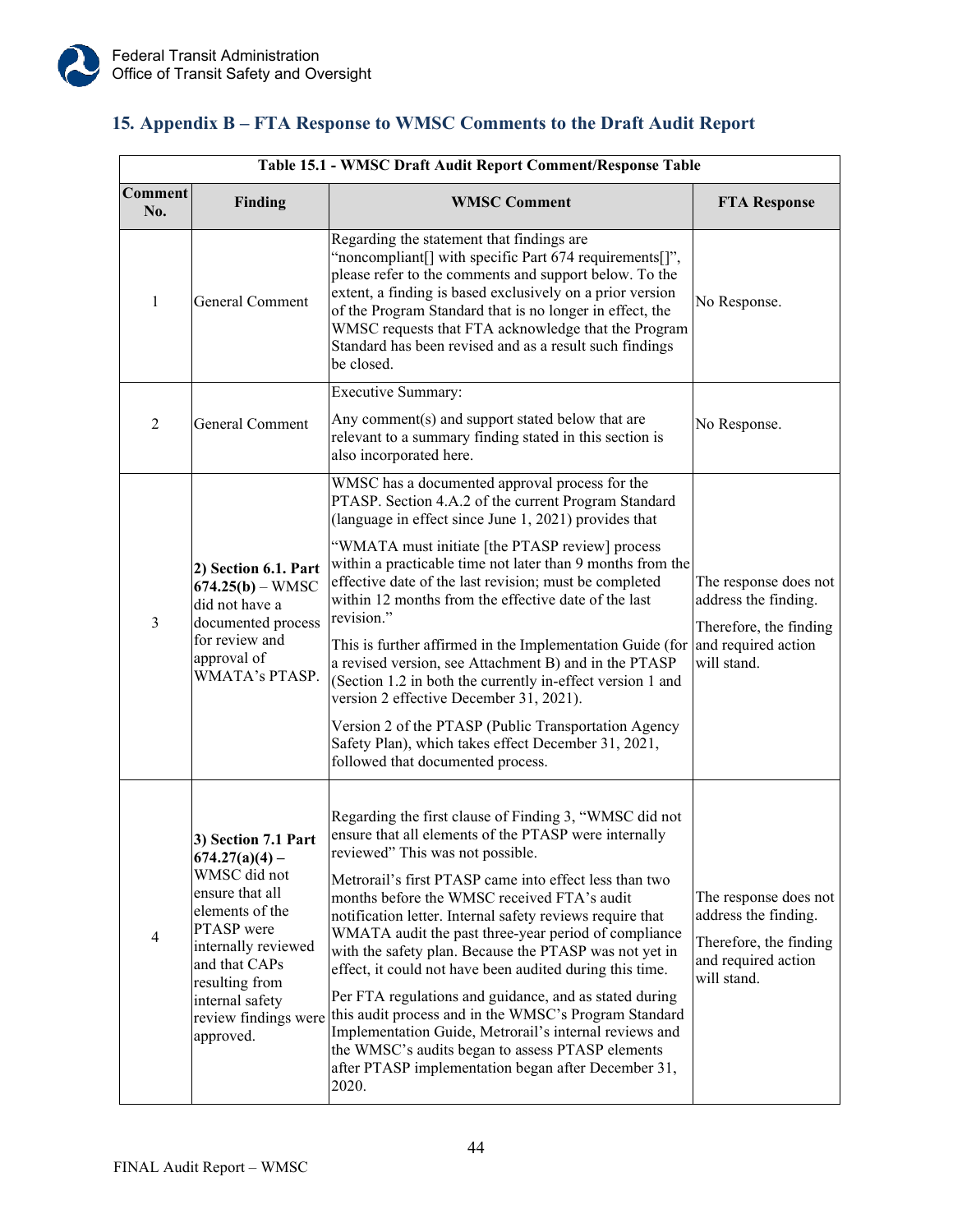

| Table 15.1 - WMSC Draft Audit Report Comment/Response Table |                                                                                                                                                                                                                                                              |                                                                                                                                                                                                                                                                                                                                                                                                                                                                                                                                                                                                                                                                                                                                                                                                                                                                                                                                           |                                                                                                                                                                                             |  |  |  |
|-------------------------------------------------------------|--------------------------------------------------------------------------------------------------------------------------------------------------------------------------------------------------------------------------------------------------------------|-------------------------------------------------------------------------------------------------------------------------------------------------------------------------------------------------------------------------------------------------------------------------------------------------------------------------------------------------------------------------------------------------------------------------------------------------------------------------------------------------------------------------------------------------------------------------------------------------------------------------------------------------------------------------------------------------------------------------------------------------------------------------------------------------------------------------------------------------------------------------------------------------------------------------------------------|---------------------------------------------------------------------------------------------------------------------------------------------------------------------------------------------|--|--|--|
| Comment<br>No.                                              | Finding                                                                                                                                                                                                                                                      | <b>WMSC Comment</b>                                                                                                                                                                                                                                                                                                                                                                                                                                                                                                                                                                                                                                                                                                                                                                                                                                                                                                                       | <b>FTA Response</b>                                                                                                                                                                         |  |  |  |
|                                                             |                                                                                                                                                                                                                                                              |                                                                                                                                                                                                                                                                                                                                                                                                                                                                                                                                                                                                                                                                                                                                                                                                                                                                                                                                           |                                                                                                                                                                                             |  |  |  |
| 5                                                           | (Finding $3-$<br>Continued)<br>3) Section 7.1 Part<br>$674.27(a)(4)$ –<br>WMSC did not<br>ensure that all<br>elements of the<br>PTASP were<br>internally reviewed<br>and that CAPs<br>resulting from<br>internal safety<br>review findings were<br>approved. | "WMSC should ensure that future Program Standard<br>updates require the approval of CAPs resulting from<br>internal safety reviews, as required by the current<br>Program Standard[]", the WMSC does not agree that 49<br>CFR Part $674.27(a)(4)$ requires the WMSC to approve<br>such CAPs. The FTA audit team stated during the audit<br>that the sole criteria related to approval and tracking of<br>corrective actions related to internal reviews was the<br>WMSC Program Standard that was then in-effect, as this<br>approval and tracking is not a requirement of the<br>regulation. As this is no longer part of the WMSC's<br>Program Standard (as already noted in the draft report),<br>the WMSC requests that this finding be closed.                                                                                                                                                                                       | The response only<br>addressed a portion of<br>the finding.<br>Therefore, address the<br>required action to<br>ensure that WMATA<br>conducts internal<br>reviews for all PTASP<br>elements. |  |  |  |
| 6                                                           | 4) Section 8.1 Part<br>$674.33(a) - WMSC$<br>did not ensure that<br>WMATA notified<br>WMSC and FTA of<br>all reportable<br>accidents within the<br>FTA two-hour<br>notification<br>requirement.                                                              | The WMSC now has additional processes in place under<br>our Program Standard Implementation Guide (see<br>Attachment B). The WMSC Investigations Program<br>Manager-with the assistance of an Investigations<br>Analyst as of July 2021-has worked with the Rail<br>Operations Control Center director and Metrorail's<br>Safety Department to ensure ROCC and Safety<br>Department management oversee the proper fulfillment<br>of reporting requirements.<br>Reporting integrity has also been corrected through our<br>regular interactions with the WMATA Chief Safety<br>Officer and Deputy Chief of Investigations. Further,<br>Section 7 (Safety Event Notification) of the Program<br>Standard, in effect since June 1, 2021, provides the<br>updated process by which the WMSC ensures WMATA<br>notifies FTA and WMSC of all reportable accidents<br>within two hours. Therefore, the WMSC requests these<br>findings be closed. | The response does not<br>address the finding.<br>Therefore, the finding<br>and required action<br>will stand.                                                                               |  |  |  |
| 7                                                           | 5) Section 8.2 Part<br>$674.35(a) - WMSC$<br>did not ensure<br>investigations were<br>conducted for all<br>accidents.                                                                                                                                        | The WMSC now has additional processes in place under<br>our Program Standard Implementation Guide (see<br>Attachment B).<br>In addition, three reports listed in Table 8.2 as not<br>adopted by the WMSC have been adopted by the<br>WMSC. These reports were adopted on March 12, 2020,                                                                                                                                                                                                                                                                                                                                                                                                                                                                                                                                                                                                                                                  | The response does not<br>address the finding.<br>Therefore, the finding<br>and required action<br>will stand.                                                                               |  |  |  |
| 8                                                           | 6) Section 8.3<br>$674.35(b) - WMSC$<br>did not formally<br>adopt all                                                                                                                                                                                        | and December 16, 2020.<br>The WMSC now has additional processes in place under<br>our Program Standard Implementation Guide (see<br>Attachment B).<br>Additionally, regarding Finding 6, investigation reports<br>investigation reports. may not be finished by the time an annual report must be<br>submitted to FTA; however, that a report has not yet                                                                                                                                                                                                                                                                                                                                                                                                                                                                                                                                                                                 | The finding will stand<br>until evidence of<br>adopted reports are<br>provided.                                                                                                             |  |  |  |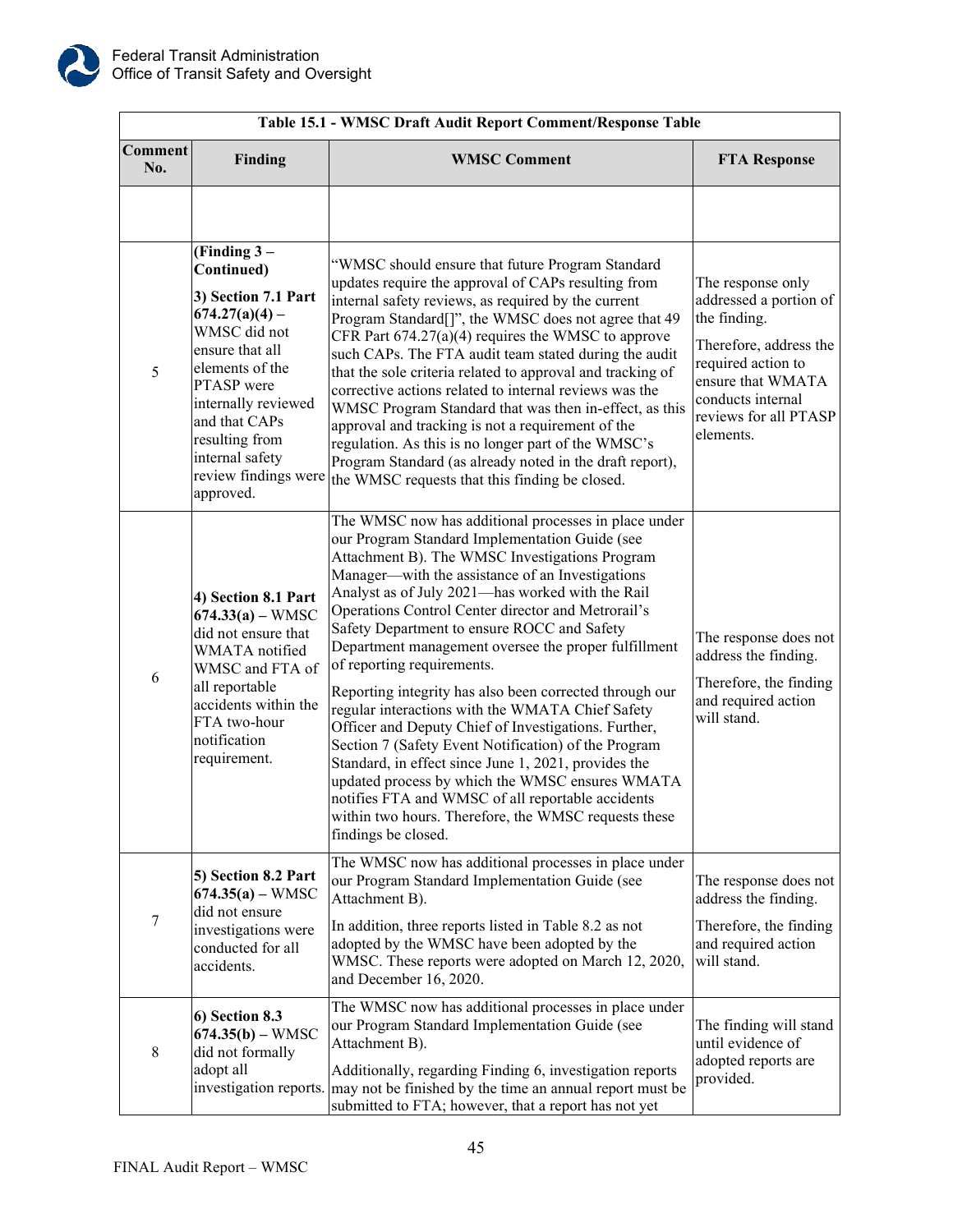

| Table 15.1 - WMSC Draft Audit Report Comment/Response Table |                                                                                                                                                                                                                                                        |                                                                                                                                                                                                                                                                                                                                                                                                                                                                                                                                                                                                                                                                                                                                                                                                                                                                                                                                                                                                                                                                                                                                                                                                                                                                                         |                                                                                                               |  |  |  |
|-------------------------------------------------------------|--------------------------------------------------------------------------------------------------------------------------------------------------------------------------------------------------------------------------------------------------------|-----------------------------------------------------------------------------------------------------------------------------------------------------------------------------------------------------------------------------------------------------------------------------------------------------------------------------------------------------------------------------------------------------------------------------------------------------------------------------------------------------------------------------------------------------------------------------------------------------------------------------------------------------------------------------------------------------------------------------------------------------------------------------------------------------------------------------------------------------------------------------------------------------------------------------------------------------------------------------------------------------------------------------------------------------------------------------------------------------------------------------------------------------------------------------------------------------------------------------------------------------------------------------------------|---------------------------------------------------------------------------------------------------------------|--|--|--|
| Comment<br>No.                                              | Finding                                                                                                                                                                                                                                                | <b>WMSC Comment</b>                                                                                                                                                                                                                                                                                                                                                                                                                                                                                                                                                                                                                                                                                                                                                                                                                                                                                                                                                                                                                                                                                                                                                                                                                                                                     | <b>FTA Response</b>                                                                                           |  |  |  |
|                                                             |                                                                                                                                                                                                                                                        | been adopted by the time of an annual report means only<br>that adoption will occur at some time later than the date<br>of the annual report. All adopted reports are available on<br>our website.                                                                                                                                                                                                                                                                                                                                                                                                                                                                                                                                                                                                                                                                                                                                                                                                                                                                                                                                                                                                                                                                                      |                                                                                                               |  |  |  |
| 9                                                           | 7) Section 9.1 Part<br>$674.27(a)(5)$ –<br>WMSC did not have<br>a process and criteria<br>for conducting a<br>complete audit of<br><b>WMATA's</b><br>compliance with its<br>PTASP, particularly<br>for auditing random<br>drug and alcohol<br>testing. | The Draft Report incorrectly states that the Program<br>Standard and PTASP do not include information that<br>would require an audit of drug and alcohol testing.<br>Section 5 of the Program Standard states that the WMSC<br>completes a full audit of Metrorail's compliance with its<br>PTASP and other rules, policies, procedures, and<br>requirements every three years. Section 4.13 of<br>WMATA's Agency Safety Plan covers drug and alcohol<br>compliance and associated policies such as the testing<br>program, so the WMSC is therefore required to audit this<br>area. Drug and alcohol compliance is also an element<br>audited under both the SSPP and the PTASP.<br>The WMSC conducted the fitness for duty audit in<br>accordance with our Program Standard, which - like all<br>prior versions of our Program Standard - includes criteria<br>as defined in ISO 19011, Guidelines for Auditing<br>Management Systems (Third Edition 2018-07). These<br>best practices are consistent with, and provide specificity<br>to, the requirements set forth at 49 USC 5329(e) and (f)<br>and at 49 CFR Part 674.31.                                                                                                                                                         | The response does not<br>address the finding.<br>Therefore, the finding<br>and required action<br>will stand. |  |  |  |
| $10\,$                                                      | 8) Section 9.2 Part<br>674.31 - WMSC did<br>not conduct a<br>complete triennial<br>audit of WMATA's<br>PTASP.                                                                                                                                          | WMSC audits do not stand for any one SSPP or PTASP<br>element, each audit covers several elements and elements<br>may be covered by several audits multiple times but in<br>different contexts. The WMSC conducts its audits<br>organized by topic area so that the WMSC can<br>comprehensively audit all relevant portions of the<br>effective safety plan(s) when meeting with that topic<br>area's relevant departments. For example, an audit of<br>equipment maintenance includes discussion on the<br>department's methods for addressing hazards, trending of The response does not<br>failures, and completing training-all of which span<br>multiple elements of the SSPP as well as multiple<br>components of the PTASP.<br>The list of audits on page 33 was based on our audit<br>schedule at the time but those audits do not constitute<br>"elements" as the term is understood for SSPP or PTASP<br>elements. SSPP and PTASP "elements" are tracked in<br>accordance with the Program Standard Implementation<br>Guide (Attachment B) to ensure that the triennial audit is<br>complete.<br>In any event, it is not possible for the WMSC to have yet<br>completed a complete triennial audit of WMATA, as the<br>WMSC had been certified for less than two years at the | address the finding.<br>Therefore, the finding<br>and required action<br>will stand.                          |  |  |  |